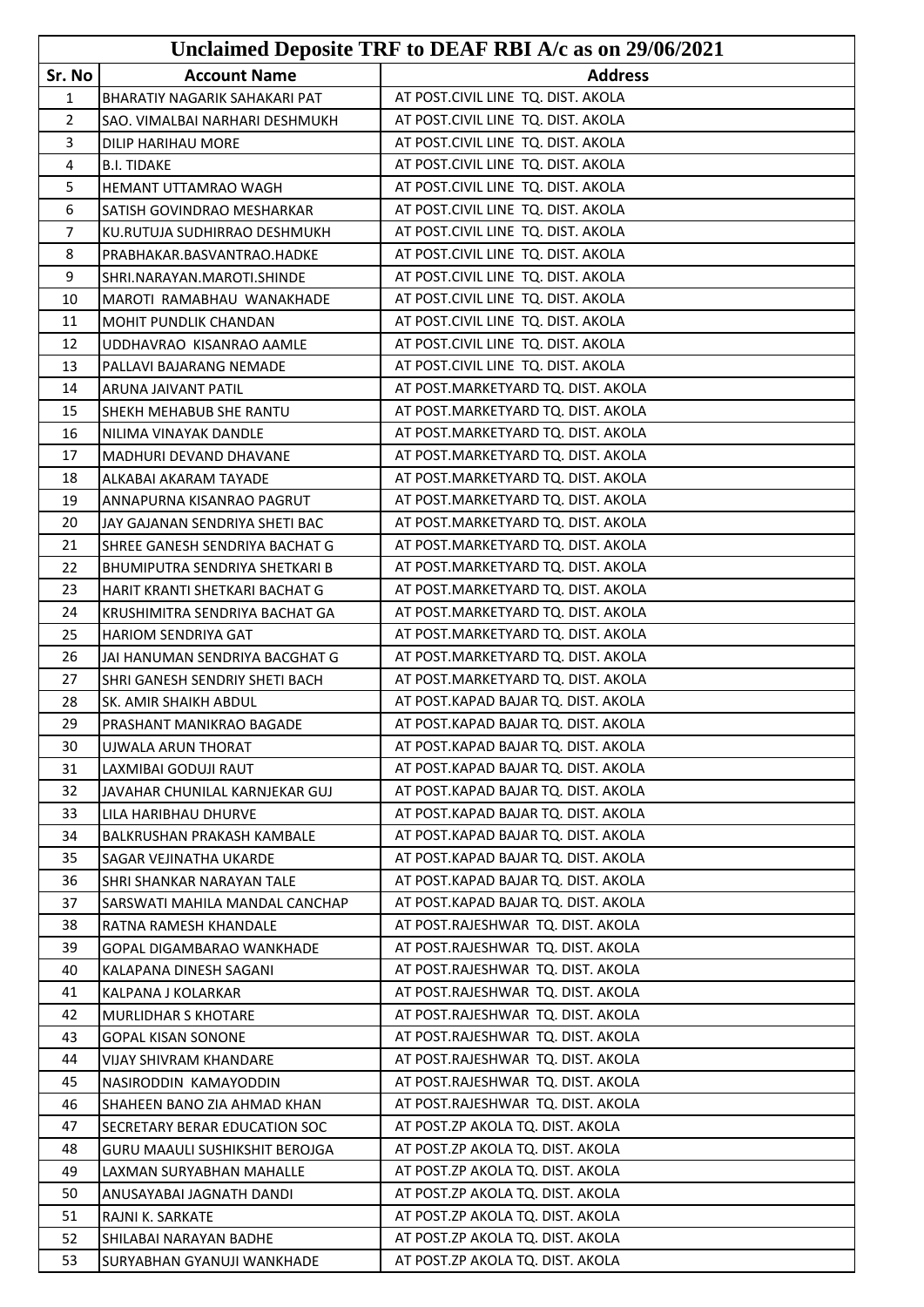| 54       | SHARDA ARUN MESHRAM                                   | AT POST.ZP AKOLA TQ. DIST. AKOLA                                               |
|----------|-------------------------------------------------------|--------------------------------------------------------------------------------|
| 55       | DNYANESHWAR SHANKARRAO HAGE                           | AT POST.ZP AKOLA TQ. DIST. AKOLA                                               |
| 56       | SONAL SURESH HONALE                                   | AT POST.ZP AKOLA TQ. DIST. AKOLA                                               |
| 57       | <b>SUNIL NARAYAN KHANDARE</b>                         | AT POST.ZP AKOLA TQ. DIST. AKOLA                                               |
| 58       | OMKUMAR PRAKASH PADOLE                                | AT POST.ZP AKOLA TQ. DIST. AKOLA                                               |
| 59       | RATNAPRABHA BHIMRAO KHANDARE                          | AT POST.ZP AKOLA TQ. DIST. AKOLA                                               |
| 60       | RUKHAMABAI DEVIDAS DHUMALE                            | AT POST.ZP AKOLA TQ. DIST. AKOLA                                               |
| 61       | <b>VIKAS PRAKASH TUPARE</b>                           | AT POST.ZP AKOLA TQ. DIST. AKOLA                                               |
| 62       | SACHIN VINAYAK RAUT                                   | AT POST.KORPENAGAR TQ. DIST. AKOLA                                             |
| 63       | BABAN SAMPAT DABERAO                                  | AT POST.KORPENAGAR TQ. DIST. AKOLA                                             |
| 64       | AMBADAS SADASHIV INGLE                                | AT POST.DR.P.D.K.V TQ. DIST. AKOLA                                             |
| 65       | RAOSAHEB AMBADAS MOHOD                                | AT POST.DR.P.D.K.V TQ. DIST. AKOLA                                             |
| 66       | SHESHRAO DATTUJI MURUMKAR                             | AT POST.DR.P.D.K.V TQ. DIST. AKOLA                                             |
| 67       | <b>HARSHMALA R THAKRE</b>                             | AT POST.DR.P.D.K.V TQ. DIST. AKOLA                                             |
| 68       | LAKSHAM MANGAL MANKAR                                 | AT POST.DABKI ROAD TQ. DIST. AKOLA                                             |
| 69       | JAYDABI MAZID KHAN                                    | AT POST.DABKI ROAD TQ. DIST. AKOLA                                             |
| 70       | SUDHA YASHWANT SUPANEKAR                              | AT POST.DABKI ROAD TQ. DIST. AKOLA                                             |
| 71       | ANNAPURNA ARUN GIRI                                   | AT POST.DABKI ROAD TQ. DIST. AKOLA                                             |
| 72       | KIRTI PUNDALIKRAO NAPHADE                             | AT POST.DABKI ROAD TQ. DIST. AKOLA                                             |
| 73       | PANKAJ PRALHAD DESHMUKH                               | AT POST.DABKI ROAD TQ. DIST. AKOLA                                             |
| 74       | SANTOSH PUNDLIKRAO ECHE                               | AT POST.DABKI ROAD TQ. DIST. AKOLA                                             |
| 75       | ANJALI PUNDLIK KULKARNI                               | AT POST.DABKI ROAD TQ. DIST. AKOLA                                             |
| 76       | <b>SURESHKUMAR R MALPANI</b>                          | AT POST.DABKI ROAD TQ. DIST. AKOLA                                             |
| 77       | VINAYAK B AGHAM                                       | AT POST.DABKI ROAD TQ. DIST. AKOLA                                             |
| 78       | RAMAI MAHILA BACHAT GAT                               | AT POST.DABKI ROAD TQ. DIST. AKOLA                                             |
| 79       |                                                       | AT POST.TUKARAM CHAUK TQ. DIST. AKOLA                                          |
| 80       | SWAMI BILLDAR<br><b>SHISHIR P DHAS</b>                | AT POST.TUKARAM CHAUK TQ. DIST. AKOLA                                          |
| 81       | SHOBHA BHAGAVAN MORE                                  | AT POST.TUKARAM CHAUK TQ. DIST. AKOLA                                          |
| 82       |                                                       | AT POST.TUKARAM CHAUK TQ. DIST. AKOLA                                          |
| 83       | PARAG TRAYAMBAKRAO AMBULKAR<br>ANITA BHASKAR KHANDARE | AT POST.TUKARAM CHAUK TQ. DIST. AKOLA                                          |
| 84       | <b>SHEWTA PRAKASH LANDE</b>                           | AT POST.TUKARAM CHAUK TQ. DIST. AKOLA                                          |
| 85       | LILABAI G KALE                                        | AT POST.TUKARAM CHAUK TQ. DIST. AKOLA                                          |
| 86       |                                                       | AT POST.TUKARAM CHAUK TQ. DIST. AKOLA                                          |
| 87       | ABHIJEET PRAKASH LANDE                                | AT POST.TUKARAM CHAUK TQ. DIST. AKOLA                                          |
| 88       | VANITA UMESHRAO SARODE                                | AT POST.BORGAON MANJU TQ. DIST. AKOLA                                          |
|          | ANANDRAO GOVINDRAO KANKIRAD                           | AT POST.BORGAON MANJU TQ. DIST. AKOLA                                          |
| 89       | KAILAS RANGALAL AGRAVAL                               | AT POST. BORGAON MANJU TO. DIST. AKOLA                                         |
| 90       | BHIMRAO ZYABUJI TAYDE                                 | AT POST. BORGAON MANJU TQ. DIST. AKOLA                                         |
| 91       | JANA MAHADEV DATE                                     |                                                                                |
| 92<br>93 | CHANDA NANDKISHOR SHUKALA<br>KOMAL KASHIRAM BOCHARE   | AT POST.BORGAON MANJU TQ. DIST. AKOLA                                          |
|          |                                                       | AT POST.BORGAON MANJU TQ. DIST. AKOLA                                          |
| 94       | SHILA DEVIDAS BOCHARE                                 | AT POST.BORGAON MANJU TQ. DIST. AKOLA<br>AT POST.BORGAON MANJU TQ. DIST. AKOLA |
| 95       | <b>JIJABAI SADASHIV SONUNE</b>                        |                                                                                |
| 96       | KAVITA CHHEDILAL CHODHARI                             | AT POST.BORGAON MANJU TQ. DIST. AKOLA                                          |
| 97       | PANCHFULA H WANKHDE                                   | AT POST.BORGAON MANJU TQ. DIST. AKOLA                                          |
| 98       | SAKHU INDRABHAN INGALE                                | AT POST.BORGAON MANJU TQ. DIST. AKOLA                                          |
| 99       | VIMAL FAFUDAJI WANKHDE                                | AT POST.BORGAON MANJU TQ. DIST. AKOLA                                          |
| 100      | RAMESH PANDURAGJI BAND                                | AT POST. BORGAON MANJU TQ. DIST. AKOLA                                         |
| 101      | RAJUMIYA SHBBIRMIYA                                   | AT POST.BORGAON MANJU TQ. DIST. AKOLA                                          |
| 102      | BEBI WAMAN DHAVALE                                    | AT POST.BORGAON MANJU TQ. DIST. AKOLA                                          |
| 103      | HARISH KESARILAL AGRAWAL                              | AT POST.BORGAON MANJU TQ. DIST. AKOLA                                          |
| 104      | MANGAL DEVRAO GAWANDE                                 | AT POST.BORGAON MANJU TQ. DIST. AKOLA                                          |
| 105      | RAHKISHABI MAHABUBSHA                                 | AT POST. BORGAON MANJU TQ. DIST. AKOLA                                         |
| 106      | KAMAL RAMKRUSHNA DANDE                                | AT POST.BORGAON MANJU TQ. DIST. AKOLA                                          |
| 107      | YSHODHARA JAGDEO BAGADE                               | AT POST.BORGAON MANJU TQ. DIST. AKOLA                                          |
| 108      | PRBHAKAR ANANDA DESHMUKH                              | AT POST.BORGAON MANJU TQ. DIST. AKOLA                                          |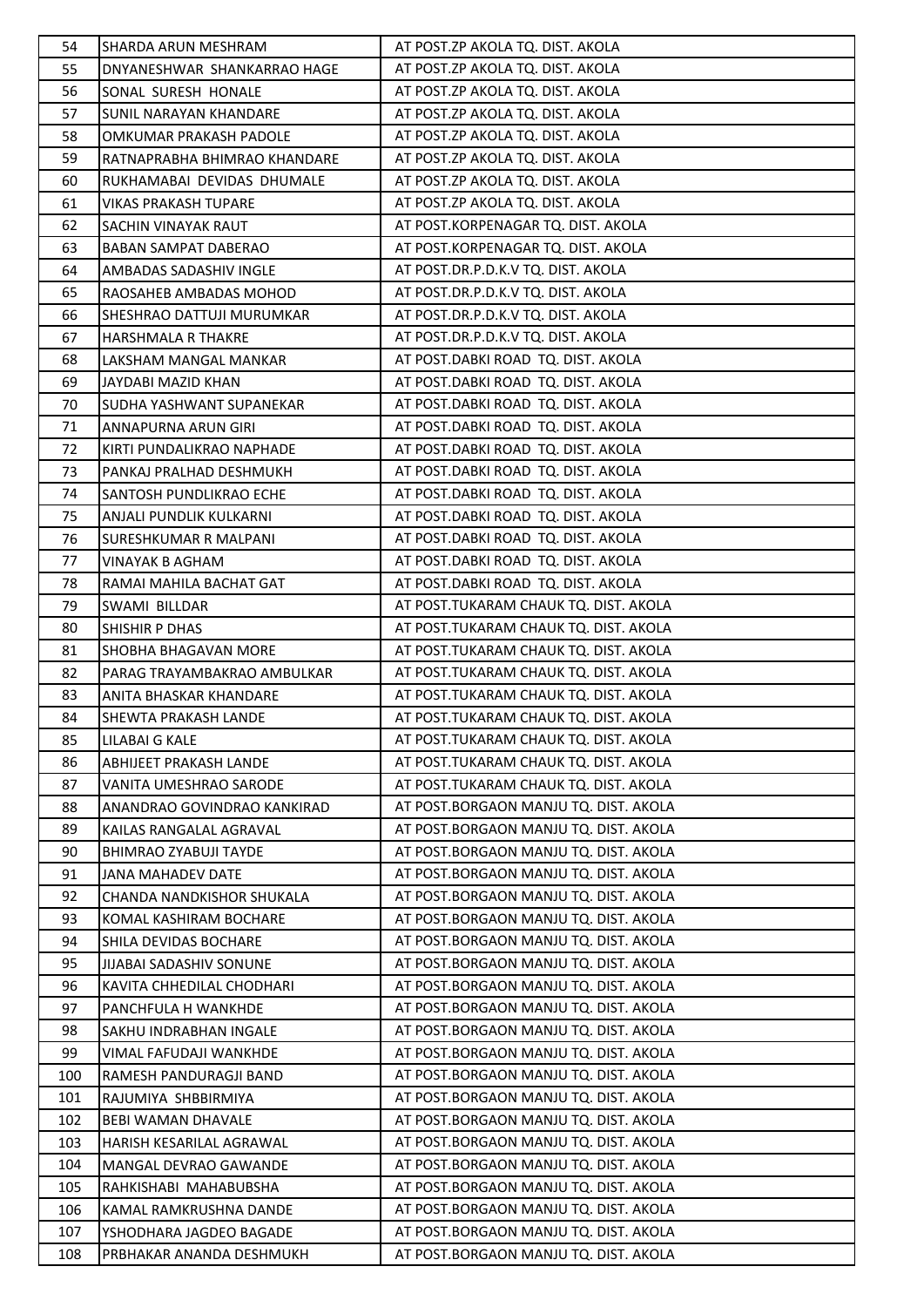| 109        | <b>MAYFUJ A MASAN</b>                                   | AT POST.BORGAON MANJU TQ. DIST. AKOLA |
|------------|---------------------------------------------------------|---------------------------------------|
| 110        | VISHNU SANBHAJI ANBHORE                                 | AT POST.BORGAON MANJU TQ. DIST. AKOLA |
| 111        | PRATIBHA V MASANKAR                                     | AT POST.BORGAON MANJU TQ. DIST. AKOLA |
| 112        | <b>ONKAR SHIVAJI RAYBOLE</b>                            | AT POST.BORGAON MANJU TQ. DIST. AKOLA |
| 113        | JITENDRA MAHADEV NAGE                                   | AT POST.BORGAON MANJU TQ. DIST. AKOLA |
| 114        | <b>MANDA PREM KHRAT</b>                                 | AT POST.BORGAON MANJU TQ. DIST. AKOLA |
| 115        | SANJAY SHANKARRAO SHEWATKAR                             | AT POST.BORGAON MANJU TQ. DIST. AKOLA |
| 116        | RAMBHA RAJU JADHAV                                      | AT POST.BORGAON MANJU TQ. DIST. AKOLA |
| 117        | MINA BHIMRAO FALE                                       | AT POST.BORGAON MANJU TQ. DIST. AKOLA |
| 118        | KU.RUPALI MAHADEV KALE                                  | AT POST.BORGAON MANJU TQ. DIST. AKOLA |
| 119        | RAISABI URFA SAIDABI CHOTU PAT                          | AT POST.BORGAON MANJU TQ. DIST. AKOLA |
| 120        | GOPALKRUSHAN MAHILA BACHATGAT                           | AT POST.BORGAON MANJU TQ. DIST. AKOLA |
| 121        | SANTGADGE SETKARI BACHATGAT                             | AT POST.BORGAON MANJU TQ. DIST. AKOLA |
| 122        | <b>BEBI MOTIRAM BADODE</b>                              | AT POST.PALSO BHADE TQ. DIST. AKOLA   |
| 123        | SUNITA SANDEV GAWAI                                     | AT POST.PALSO BHADE TQ. DIST. AKOLA   |
| 124        | VATSLABAI SITARAM SABLE                                 | AT POST.PALSO BHADE TQ. DIST. AKOLA   |
| 125        | KANTA SHLIGRAM ATHAVLE                                  | AT POST.PALSO BHADE TQ. DIST. AKOLA   |
| 126        | ANIL SALES MAHESARE                                     | AT POST.PALSO BHADE TQ. DIST. AKOLA   |
| 127        | SHANTA SHRIRAM GAIKWAD                                  | AT POST.PALSO BHADE TQ. DIST. AKOLA   |
| 128        | <b>MANORAMA JAGANNATH PANDEY</b>                        | AT POST.PALSO BHADE TQ. DIST. AKOLA   |
| 129        | SUSHILABAI DEELIP SONTAKKE                              | AT POST.PALSO BHADE TQ. DIST. AKOLA   |
| 130        | KIRAN NAJUKRAO INGLE                                    | AT POST.PALSO BHADE TQ. DIST. AKOLA   |
| 131        | <b>GANESH P GAWANDE</b>                                 | AT POST.PALSO BHADE TQ. DIST. AKOLA   |
| 132        | SHRIKUSHNA HIRAMAN BAGDE                                | AT POST.PALSO BHADE TQ. DIST. AKOLA   |
| 133        | SUKHADEO BHIVAJI KURNUSE                                | AT POST.PALSO BHADE TQ. DIST. AKOLA   |
| 134        | <b>BABY UTTAM JAGTAP</b>                                | AT POST.MHAISANG TQ. DIST. AKOLA      |
| 135        | REKHA DADARAO INGLE                                     | AT POST.MHAISANG TQ. DIST. AKOLA      |
| 136        | NAHIDABI SHE ISAL                                       | AT POST.MHAISANG TQ. DIST. AKOLA      |
| 137        | CHANDRABHAGA BALIRAM GAWAI                              | AT POST.MHAISANG TQ. DIST. AKOLA      |
| 138        | KALIMABI SHE LUKAMAN                                    | AT POST.MHAISANG TQ. DIST. AKOLA      |
| 139        | SHOBHA SUNIL JANJAL                                     | AT POST.MHAISANG TQ. DIST. AKOLA      |
| 140        | KISAN SHANKARAO SONGATE                                 | AT POST. MHAISANG TO. DIST. AKOLA     |
| 141        | JAKIYABI SHE NASIR                                      | AT POST.MHAISANG TQ. DIST. AKOLA      |
| 142        | PRAMOD UTTAMRAO WANKHADE                                | AT POST.MHAISANG TQ. DIST. AKOLA      |
| 143        | ARUNA MARTANDRAO DESHUMKH                               | AT POST.MHAISANG TQ. DIST. AKOLA      |
| 144        | SITABGAI SHRIKRUSHN SIRSAT                              | AT POST.MHAISANG TQ. DIST. AKOLA      |
| 145        | <b>BALABAI DEVMAN DONGRE</b>                            | AT POST.MHAISANG TQ. DIST. AKOLA      |
| 146        | NAJUKRAO SUKHDEVRAO KHADASE                             | AT POST.MHAISANG TQ. DIST. AKOLA      |
| 147        | SATYABHAMA JANAKIRAM TEKADE                             | AT POST.MHAISANG TQ. DIST. AKOLA      |
| 148        | ALTAF SHAH AFZAL SHAH                                   | AT POST.MHAISANG TQ. DIST. AKOLA      |
| 149        | SHET MAULI SHENDRIYA SHETI SHG                          | AT POST.MHAISANG TQ. DIST. AKOLA      |
| 150        | SHRI MAULI SHENDRIYA SHG AMBIK                          | AT POST.MHAISANG TQ. DIST. AKOLA      |
| 151        | KRUSHIDHAN SHENDRIYA SHG RAMGA                          | AT POST.MHAISANG TQ. DIST. AKOLA      |
| 152        | TULJABHAVANI SHENDRIYA SHG DA                           | AT POST.MHAISANG TQ. DIST. AKOLA      |
| 153        | SHRI GAJANAN SHENDRIYA SHG AMB                          | AT POST.MHAISANG TQ. DIST. AKOLA      |
| 154        | HARIT KRANTI SENDRIY SHETI SHG                          | AT POST.MHAISANG TQ. DIST. AKOLA      |
| 155        | LAHNUJI M SENDRIA SETI BACAT D                          | AT POST.MHAISANG TQ. DIST. AKOLA      |
|            |                                                         | AT POST.MHAISANG TQ. DIST. AKOLA      |
| 156        | HARIT KRANTI SENDRIYA SHETI SH                          | AT POST.KANSHIVANI TQ. DIST. AKOLA    |
| 157<br>158 | BHAGAVAN NIVRUATI AVACHAR<br>VITHABAI SUKHADEV NILAKHAD | AT POST.KANSHIVANI TQ. DIST. AKOLA    |
|            | PRAKASH SHANKAR CHILAVANTE                              | AT POST.KANSHIVANI TQ. DIST. AKOLA    |
| 159<br>160 |                                                         | AT POST.KANSHIVANI TQ. DIST. AKOLA    |
|            | SHANTABAI NARAYAN GAVAI                                 | AT POST.KANSHIVANI TQ. DIST. AKOLA    |
| 161        | SANDIP HARIMAN TAYADE                                   | AT POST.KANSHIVANI TQ. DIST. AKOLA    |
| 162        | MIRABAI MADHUKARAV JAVNJAL                              |                                       |
| 163        | ALAKA VINOD UMBARAKAR                                   | AT POST.KANSHIVANI TQ. DIST. AKOLA    |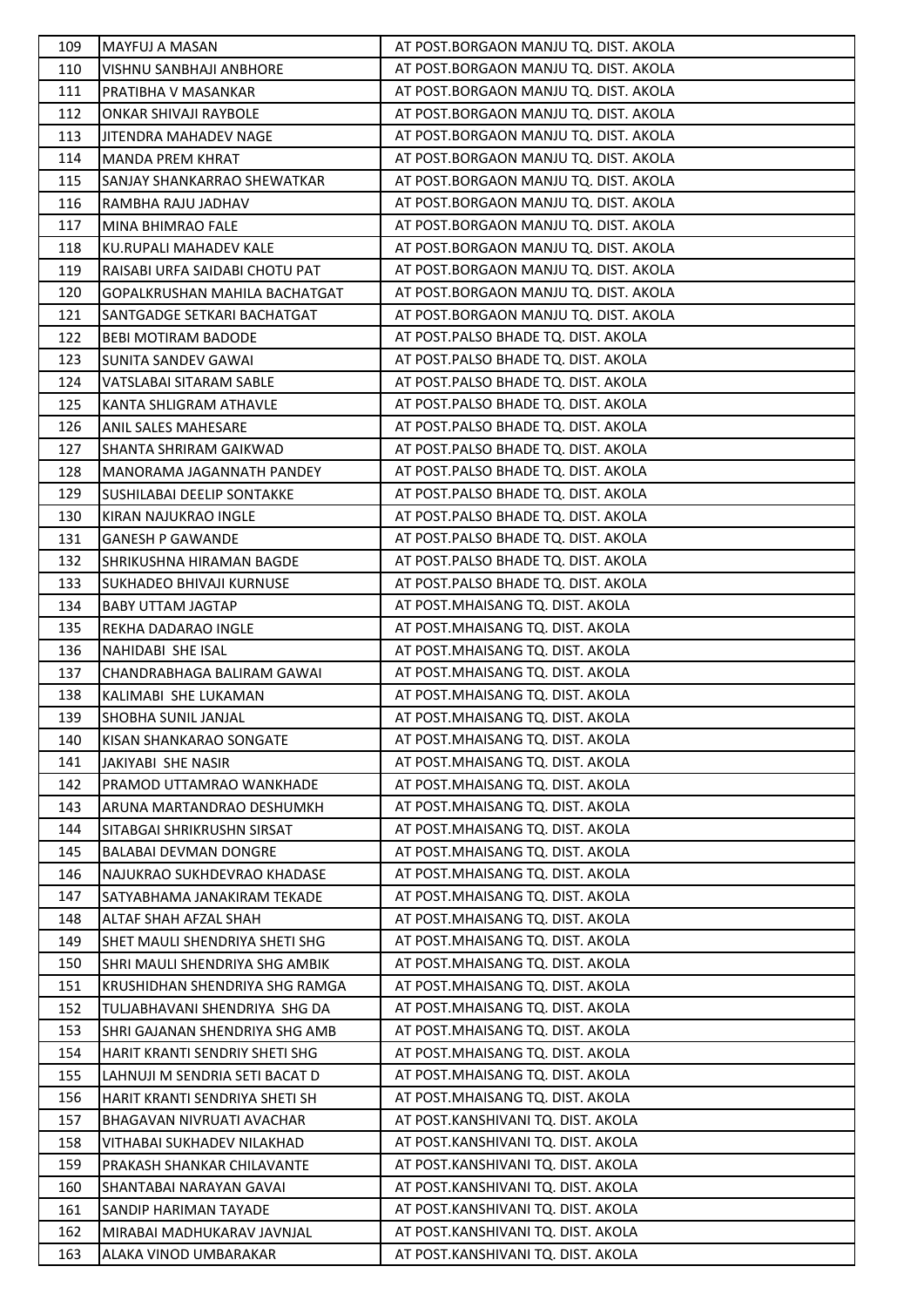| 164 | ASHVINI MURLIDHAR ANASANE           | AT POST.KANSHIVANI TQ. DIST. AKOLA      |
|-----|-------------------------------------|-----------------------------------------|
| 165 | SHRIRAM DEVAJI PANDRE               | AT POST.KANSHIVANI TQ. DIST. AKOLA      |
| 166 | VANDANA SAMBHAJI KHANDARE           | AT POST.KANSHIVANI TQ. DIST. AKOLA      |
| 167 | SANT GADAGE MAHARAJ JOINT LIBI      | AT POST.KANSHIVANI TQ. DIST. AKOLA      |
| 168 | <b>MACHINDRNATH S B GAT PARDI</b>   | AT POST.KANSHIVANI TQ. DIST. AKOLA      |
| 169 | <b>GAYTRI M B GAT YALVAN</b>        | AT POST.KANSHIVANI TQ. DIST. AKOLA      |
| 170 | DIVNATH SONAJI NANNE                | AT POST.GANDHIGRAM TQ. DIST. AKOLA      |
| 171 | <b>ASHOK UKARDA OHE</b>             | AT POST.GANDHIGRAM TQ. DIST. AKOLA      |
| 172 | <b>WASUDEO RAMCHANDRA BORDE</b>     | AT POST.GANDHIGRAM TQ. DIST. AKOLA      |
| 173 | <b>GANPAT MAHADU KAPADE</b>         | AT POST.CHIKHALGAON TQ. DIST. AKOLA     |
| 174 | DEOKABAI TULSHIRAM ANBHORE          | AT POST.CHIKHALGAON TQ. DIST. AKOLA     |
| 175 | GAYABAI GANPAT DONGARE              | AT POST.CHIKHALGAON TQ. DIST. AKOLA     |
| 176 | <b>SUGALBAI GANGARAM TAYADE</b>     | AT POST.CHIKHALGAON TQ. DIST. AKOLA     |
| 177 | RAMSHING BAPUSING PAWAR             | AT POST.CHIKHALGAON TQ. DIST. AKOLA     |
| 178 | RAJKUMAR GOVINDA PAWAR              | AT POST.CHIKHALGAON TQ. DIST. AKOLA     |
| 179 | KUSHANABAI U DETE                   | AT POST.DAHIHANDA TQ. DIST. AKOLA       |
| 180 | JAIBUNABI A SATTAR                  | AT POST.DAHIHANDA TQ. DIST. AKOLA       |
| 181 | VANITA KAILAS KALE                  | AT POST.DAHIHANDA TQ. DIST. AKOLA       |
| 182 | <b>MINA MAHADEV MOTRE</b>           | AT POST.DAHIHANDA TQ. DIST. AKOLA       |
| 183 | SUNITA V DANDI                      | AT POST.DAHIHANDA TQ. DIST. AKOLA       |
| 184 | VARSHA UTTAM DAHAKE                 | AT POST.DAHIHANDA TQ. DIST. AKOLA       |
| 185 | ASHA DEVIDAS SOLANKE                | AT POST.DAHIHANDA TQ. DIST. AKOLA       |
| 186 | ARUNA SAJAY TELGOTE                 | AT POST.DAHIHANDA TQ. DIST. AKOLA       |
| 187 | TUKARAM JANRAO DAWALE               | AT POST.DAHIHANDA TQ. DIST. AKOLA       |
| 188 | PRABHAKAR BABAN MAGAR               | AT POST.DAHIHANDA TQ. DIST. AKOLA       |
| 189 | JYOTI VIJAY SONONE                  | AT POST.PATUR NANDAPUR TQ. DIST. AKOLA  |
| 190 | VUGHAYA P KHIRALE                   | AT POST.PATUR NANDAPUR TQ. DIST. AKOLA  |
| 191 | ATARABAI VASANTRAO DONGARDIVE       | AT POST.PATUR NANDAPUR TQ. DIST. AKOLA  |
| 192 | KUSUM SURESH RADALKAR               | AT POST.PATUR NANDAPUR TQ. DIST. AKOLA  |
| 193 | SUJATA DHIRAJ TAYADE                | AT POST.PATUR NANDAPUR TQ. DIST. AKOLA  |
| 194 | UJAWAL SANTOSH MANWAR               | AT POST.PATUR NANDAPUR TQ. DIST. AKOLA  |
| 195 | RAMRAO SURYABHAN PANDIT             | AT POST.PATUR NANDAPUR TQ. DIST. AKOLA  |
| 196 | PARVATI DINESH AMBELKAR             | AT POST. PATUR NANDAPUR TO. DIST. AKOLA |
| 197 | SAVITA SUKHADEVRAO GULHANE          | AT POST.PATUR NANDAPUR TQ. DIST. AKOLA  |
| 198 | JAIBUNISA AFSARKHA PATHAN           | AT POST.PATUR NANDAPUR TQ. DIST. AKOLA  |
| 199 | <b>ANITA B INGALE</b>               | AT POST. PATUR NANDAPUR TO. DIST. AKOLA |
| 200 | RAVINDRA ANNA BHENDEKAR             | AT POST.KURANKHED TQ. DIST. AKOLA       |
| 201 | <b>SEC SHIKSHAN PRASARAK MANDAL</b> | AT POST.KURANKHED TO. DIST. AKOLA       |
| 202 | SHANKAR SAKHARAM RAUT               | AT POST.KURANKHED TQ. DIST. AKOLA       |
| 203 | <b>MANOHAR MADNLAL CHANDAK</b>      | AT POST.KURANKHED TQ. DIST. AKOLA       |
| 204 | AJAY HARIHAR RAUT                   | AT POST.KURANKHED TQ. DIST. AKOLA       |
| 205 | <b>SAGAR S BHALTILAK</b>            | AT POST.KURANKHED TQ. DIST. AKOLA       |
| 206 | <b>VINOD MUGUTRAO TALE</b>          | AT POST.GOREGAON TQ. DIST. AKOLA        |
| 207 | RAJKANYA PANDURANG PATKHEDE         | AT POST.GOREGAON TQ. DIST. AKOLA        |
| 208 | RUKHMINA MAHADEV SANGALE            | AT POST.GOREGAON TQ. DIST. AKOLA        |
| 209 | RAJKANYA RAMKRUSHNA KHANDARE        | AT POST.GOREGAON TQ. DIST. AKOLA        |
| 210 | BHIMRAO GANPAT GHOGARE              | AT POST.GOREGAON TQ. DIST. AKOLA        |
| 211 | ANNAPURNA HARIBHAU PIMPALKAR        | AT POST.GOREGAON TQ. DIST. AKOLA        |
| 212 | <b>HARIBHAU MAROTI DHORE</b>        | AT POST.GOREGAON TQ. DIST. AKOLA        |
| 213 | S.NAJIR S.VAJIR                     | AT POST.GOREGAON TQ. DIST. AKOLA        |
| 214 | SHEKH SHAFIK SHEKH NUR              | AT POST.GOREGAON TQ. DIST. AKOLA        |
| 215 | <b>SHITAL RAMDAS HANVATE</b>        | AT POST.GOREGAON TQ. DIST. AKOLA        |
| 216 | JYOTI PRALHAD TALE                  | AT POST.GOREGAON TQ. DIST. AKOLA        |
| 217 | SANJAY SARANGDHAR BODALE            | AT POST.UMARI TQ. DIST. AKOLA           |
| 218 | RAMKRUSHN TULSHIRAM KHANDARE        | AT POST.UMARI TQ. DIST. AKOLA           |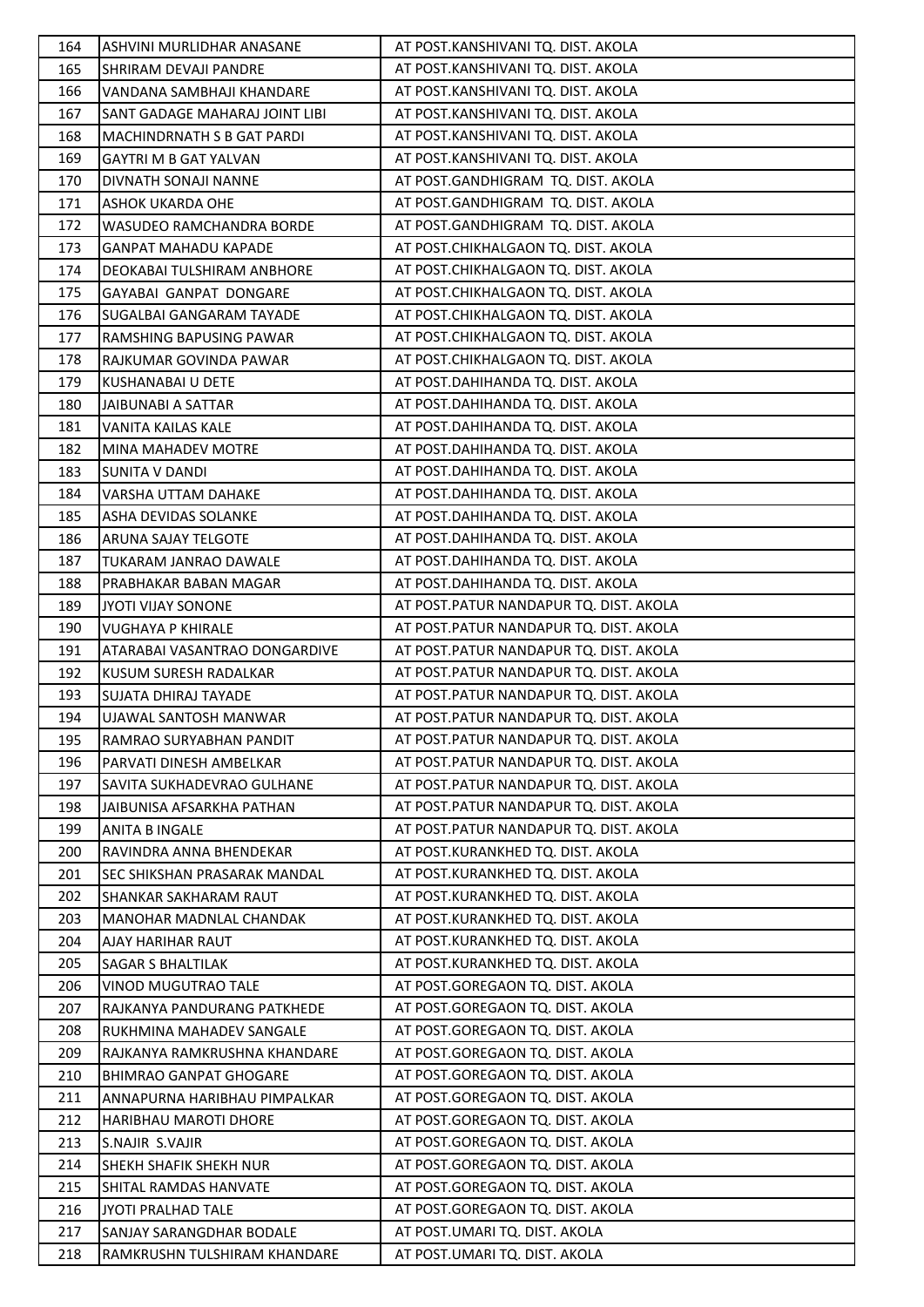| 219 | LATA SHRIKRUSHNA MAHALLE       | AT POST.UMARI TQ. DIST. AKOLA                  |
|-----|--------------------------------|------------------------------------------------|
| 220 | AMBU MANOHAR KITAKE            | AT POST.UMARI TQ. DIST. AKOLA                  |
| 221 | DEVKABAI TULSHIRAM BHAMBERE    | AT POST.UMARI TQ. DIST. AKOLA                  |
| 222 | VARSHA DAYARAM RAUT            | AT POST.UMARI TQ. DIST. AKOLA                  |
| 223 | VAISHALI MURLIDHAR KHADSE      | AT POST.UMARI TQ. DIST. AKOLA                  |
| 224 | KULDIP VISHWANATH MAHOD        | AT POST.UMARI TQ. DIST. AKOLA                  |
| 225 | RAHUL SUKHADEVRAO MAHALLE      | AT POST.UMARI TQ. DIST. AKOLA                  |
| 226 | JAY BIRSAMUNDA ADIVASHI GAT    | AT POST.UMARI TQ. DIST. AKOLA                  |
| 227 | BHANUDAS PUNJAJI KAKADE        | AT POST.KHADKI TQ. DIST. AKOLA                 |
| 228 | BHAURAOAPPA VISHWANATH KARANJK | AT POST.KHADKI TQ. DIST. AKOLA                 |
| 229 | PRABHABAI NARAYAN CHANDIWALE   | AT POST.KHADKI TQ. DIST. AKOLA                 |
| 230 | CHANDA VIJAY WANKHADE          | AT POST.KHADKI TQ. DIST. AKOLA                 |
| 231 | <b>MAINABAI P RONDALE</b>      | AT POST.KHADKI TQ. DIST. AKOLA                 |
| 232 | SANGITA GOWARDHAN DAMODAR      | AT POST.KHADKI TQ. DIST. AKOLA                 |
| 233 | MEGHA GANESH GHAWAT            | AT POST.KHADKI TQ. DIST. AKOLA                 |
| 234 | SACHIN KACHRUJI BADONE         | AT POST.KHADKI TQ. DIST. AKOLA                 |
| 235 | PRAKASH H ABUSAKAR             | AT POST.KHADKI TQ. DIST. AKOLA                 |
| 236 | DHANASHRI SUBHASH KATE         | AT POST.RANPISE NAGAR TQ. DIST. AKOLA          |
| 237 | ANIL BHANUDAS HOLE             | AT POST.RANPISE NAGAR TQ. DIST. AKOLA          |
| 238 | SANTOSH.AMBADASRAO.DESHMUKH.   | AT POST.RANPISE NAGAR TQ. DIST. AKOLA          |
| 239 | MANDA JAMRAJ MESHRAM.          | AT POST.RANPISE NAGAR TQ. DIST. AKOLA          |
| 240 | VANDANA PURUSHOTTAM INGOLE.    | AT POST.RANPISE NAGAR TQ. DIST. AKOLA          |
| 241 | <b>BHASKAR MANOHAR CHORE</b>   | AT POST.AGAR TQ. DIST. AKOLA                   |
| 242 | UJVALA VISHVANATH GAVAI        | AT POST.AGAR TQ. DIST. AKOLA                   |
| 243 | SUNANDA GAJANAN NANDANE        | AT POST.AGAR TQ. DIST. AKOLA                   |
| 244 | SHAKUNTALA SAHADEV CHAUTHMAL   | AT POST.AGAR TQ. DIST. AKOLA                   |
| 245 | SIMA SAMADHAN GAWAI            | AT POST.AGAR TQ. DIST. AKOLA                   |
| 246 | BHAURAO JAYRAM JANJAL          | AT POST.AGAR TQ. DIST. AKOLA                   |
| 247 | ASHABAI BANDUJI BAGADE         | AT POST.AGAR TQ. DIST. AKOLA                   |
| 248 | KALAVATI VITTHAL. FUKAT        | AT POST.AGAR TQ. DIST. AKOLA                   |
| 249 | SUNANDA MADHUKAR BUTE          | AT POST.AGAR TQ. DIST. AKOLA                   |
| 250 | VITTHAL SHIVRAM MOHOKAR        | AT POST.RATANLAL PLOT TQ. DIST. AKOLA          |
| 251 | <b>BHARAT LAXMAN ZINE</b>      | AT POST.RATANLAL PLOT TQ. DIST. AKOLA          |
| 252 | DNYANDEO SADASHIV KARALE       | AT POST.RATANLAL PLOT TQ. DIST. AKOLA          |
| 253 | NILESH RAOSAHEB JALAMKAR       | AT POST.RATANLAL PLOT TQ. DIST. AKOLA          |
| 254 | <b>BABURAO SHALIKRAM TAYDE</b> | AT POST.RATANLAL PLOT TQ. DIST. AKOLA          |
| 255 | NILESH PRAKASHRAO LANKE        | AT POST. RATANLAL PLOT TO. DIST. AKOLA         |
| 256 | MAYUR HIRALAL RANDIVE          | AT POST.RATANLAL PLOT TQ. DIST. AKOLA          |
| 257 | KACHII STIL GIFT ARTIKALS      | AT POST.BARSHITAKLI TQ.BARSHITAKLI DIST. AKOLA |
| 258 | DWARKA BAI DAMODAR KAKAD       | AT POST.BARSHITAKLI TQ.BARSHITAKLI DIST. AKOLA |
| 259 | SARUBAI NAGOJI TAYADE          | AT POST.BARSHITAKLI TQ.BARSHITAKLI DIST. AKOLA |
| 260 | RUTTAM JAYRAM KHADADATE        | AT POST.BARSHITAKLI TQ.BARSHITAKLI DIST. AKOLA |
| 261 | SHRIRAM LAKHU RATHOD           | AT POST.BARSHITAKLI TQ.BARSHITAKLI DIST. AKOLA |
| 262 | KASABAI RUSTAM KALDATE         | AT POST.BARSHITAKLI TQ.BARSHITAKLI DIST. AKOLA |
| 263 | RAMRAO SHAMRAO SONLANKE        | AT POST.BARSHITAKLI TQ.BARSHITAKLI DIST. AKOLA |
| 264 | RUKAMINABAI BABARAO KEDARE     | AT POST.BARSHITAKLI TQ.BARSHITAKLI DIST. AKOLA |
| 265 | <b>BALIRAM KISAN JAMINIK</b>   | AT POST.BARSHITAKLI TQ.BARSHITAKLI DIST. AKOLA |
| 266 | SHANTABAI MAHADEV CHAVAN       | AT POST.BARSHITAKLI TQ.BARSHITAKLI DIST. AKOLA |
| 267 | SURESH JAGANNATH SAVARKAR      | AT POST.BARSHITAKLI TQ.BARSHITAKLI DIST. AKOLA |
| 268 | NIRMAL BHIMARAO KHADE          | AT POST.BARSHITAKLI TQ.BARSHITAKLI DIST. AKOLA |
| 269 | VIJAY KURSHANRAO THAKUR        | AT POST.BARSHITAKLI TQ.BARSHITAKLI DIST. AKOLA |
| 270 | KAVITA VASANTARAO MESHRAM      | AT POST.BARSHITAKLI TQ.BARSHITAKLI DIST. AKOLA |
| 271 | IRFAN HUSAN AFATAF KHA         | AT POST.BARSHITAKLI TQ.BARSHITAKLI DIST. AKOLA |
| 272 | DINESH VINAYAKRAO TRALHE       | AT POST.BARSHITAKLI TQ.BARSHITAKLI DIST. AKOLA |
| 273 | CHARNDBHABAI RAMCHARND BORKER  | AT POST.BARSHITAKLI TQ.BARSHITAKLI DIST. AKOLA |
|     |                                |                                                |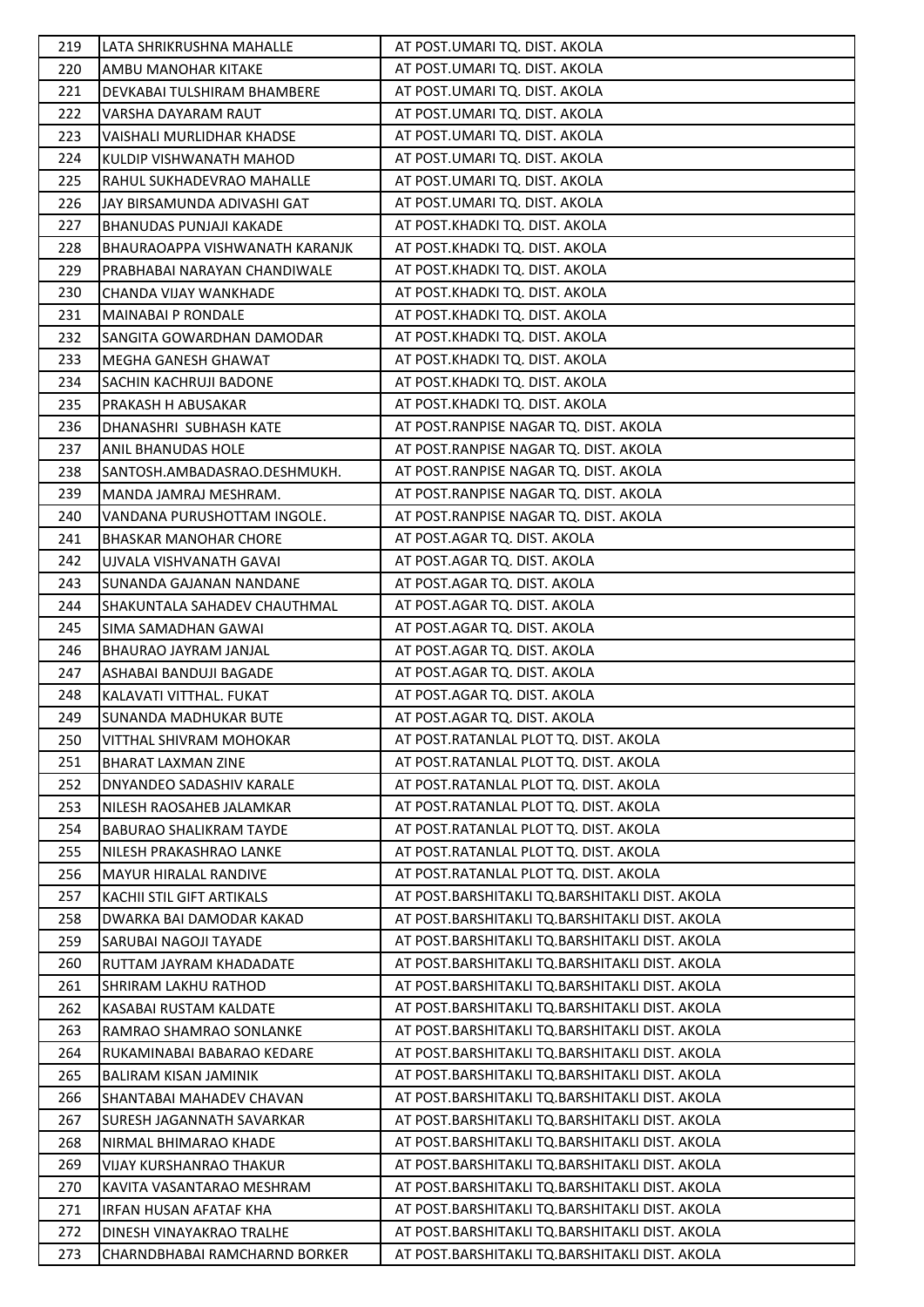| 274 | GAJANAN TUKARAM NAWALAKAR      | AT POST.BARSHITAKLI TQ.BARSHITAKLI DIST. AKOLA   |
|-----|--------------------------------|--------------------------------------------------|
| 275 | HIRAMAN NTTUJI SOLAKE          | AT POST.BARSHITAKLI TQ.BARSHITAKLI DIST. AKOLA   |
| 276 | SU. LALITABAI MANHOR PAWER     | AT POST.BARSHITAKLI TQ.BARSHITAKLI DIST. AKOLA   |
| 277 | <b>SATISH SUKHDEV TYDHE</b>    | AT POST.BARSHITAKLI TQ.BARSHITAKLI DIST. AKOLA   |
| 278 | RAJENDRA DEGAMBAR GOVADE       | AT POST.BARSHITAKLI TQ.BARSHITAKLI DIST. AKOLA   |
| 279 | SARDARSHING ANARSHING SHOLANKE | AT POST.BARSHITAKLI TQ.BARSHITAKLI DIST. AKOLA   |
| 280 | SUKHDEV NATTUJI INGALE         | AT POST.BARSHITAKLI TQ.BARSHITAKLI DIST. AKOLA   |
| 281 | NASIRKHA RASHIDKHA             | AT POST.BARSHITAKLI TQ.BARSHITAKLI DIST. AKOLA   |
| 282 | KEIMIDABI J RASHIDKHA          | AT POST.BARSHITAKLI TQ.BARSHITAKLI DIST. AKOLA   |
| 283 | BASHIR KHA RASHIDKHA           | AT POST.BARSHITAKLI TQ.BARSHITAKLI DIST. AKOLA   |
| 284 | SANJAY SHRIRAM RATHOD          | AT POST.BARSHITAKLI TQ.BARSHITAKLI DIST. AKOLA   |
| 285 | CHANDAKALA NARSHING CHAVAN     | AT POST.BARSHITAKLI TQ.BARSHITAKLI DIST. AKOLA   |
| 286 | ANUSAYABAI RAMKRUSHNA MAHALLE  | AT POST.BARSHITAKLI TQ.BARSHITAKLI DIST. AKOLA   |
| 287 | SHESHRAO SAWADA PAWAR          | AT POST.BARSHITAKLI TQ.BARSHITAKLI DIST. AKOLA   |
| 288 | SUNIL UTTAMARAO DUKARE         | AT POST.BARSHITAKLI TQ.BARSHITAKLI DIST. AKOLA   |
| 289 | SHAHISTA AKHATAR JAKIR ULLAKHA | AT POST.BARSHITAKLI TQ.BARSHITAKLI DIST. AKOLA   |
| 290 | MOHAMMAD HANIF USMAN KHATIK    | AT POST.BARSHITAKLI TQ.BARSHITAKLI DIST. AKOLA   |
| 291 | SHALINI MADHUKAR TALE          | AT POST.BARSHITAKLI TQ.BARSHITAKLI DIST. AKOLA   |
| 292 | D.V.S.Y.GRAM PIPANLGAO CHABARE | AT POST.BARSHITAKLI TQ.BARSHITAKLI DIST. AKOLA   |
| 293 | SULEMAN HAJI HAJAMBHAI         | AT POST.PINJAR TQ.BARSHITAKLI DIST. AKOLA        |
| 294 | SUMITRABAI UTTAMRAO KAWRE      | AT POST.PINJAR TQ.BARSHITAKLI DIST. AKOLA        |
| 295 | KRUSHNABAI H DESHMUKH          | AT POST.PINJAR TQ.BARSHITAKLI DIST. AKOLA        |
| 296 | WACHALA S UMBARKAR             | AT POST.PINJAR TQ.BARSHITAKLI DIST. AKOLA        |
| 297 | DWARKABAI P BHONGAL            | AT POST.PINJAR TQ.BARSHITAKLI DIST. AKOLA        |
| 298 | SARSAWARTA M MAHALE            | AT POST.PINJAR TQ.BARSHITAKLI DIST. AKOLA        |
| 299 | <b>VENUTAI P VANKHADE</b>      | AT POST.PINJAR TQ.BARSHITAKLI DIST. AKOLA        |
| 300 | NAMDAV M BOTHE                 | AT POST.PINJAR TQ.BARSHITAKLI DIST. AKOLA        |
| 301 | SHAHIDABI SHE JALIB            | AT POST.PINJAR TQ.BARSHITAKLI DIST. AKOLA        |
| 302 | <b>BIKAJI P DHOLE</b>          | AT POST.PINJAR TQ.BARSHITAKLI DIST. AKOLA        |
| 303 | MIRABAI DURYODHAN RATHOD       | AT POST.PINJAR TQ.BARSHITAKLI DIST. AKOLA        |
| 304 | UJWALATAI P CHAMBHARE          | AT POST.PINJAR TQ.BARSHITAKLI DIST. AKOLA        |
| 305 | <b>AMBADAS U DANDE</b>         | AT POST.PINJAR TQ.BARSHITAKLI DIST. AKOLA        |
| 306 | <b>BALU S DESHMUKHA</b>        | AT POST.PINJAR TQ.BARSHITAKLI DIST. AKOLA        |
| 307 | RAMKRUSHNA BALIRAM SADAPHALE   | AT POST.PINJAR TQ.BARSHITAKLI DIST. AKOLA        |
| 308 | SAHEBRAO PANDURANG RATHOD      | AT POST.PINJAR TQ.BARSHITAKLI DIST. AKOLA        |
| 309 | SUNITA GOPAL HATAKAR           | AT POST.PINJAR TQ.BARSHITAKLI DIST. AKOLA        |
| 310 | ANGAD HIMMATRAO CHABHARE       | AT POST.PINJAR TQ.BARSHITAKLI DIST. AKOLA        |
| 311 | DR. B. AMBEDKER PANI WAPER SAN | AT POST.PINJAR TQ.BARSHITAKLI DIST. AKOLA        |
| 312 | MA TULJABHAVINI M BACHAT GAT   | AT POST.PINJAR TQ.BARSHITAKLI DIST. AKOLA        |
| 313 | NARSHING RUPLA CHAVAN          | AT POST.MAHAN TQ.BARSHITAKLI DIST. AKOLA         |
| 314 | RUKAMINI DEVLAL POHARE         | AT POST.MAHAN TQ.BARSHITAKLI DIST. AKOLA         |
| 315 | RADHA NAMDEO KHADE             | AT POST.MAHAN TQ.BARSHITAKLI DIST. AKOLA         |
| 316 | SARUPI SAKRU RATHOD            | AT POST.MAHAN TQ.BARSHITAKLI DIST. AKOLA         |
| 317 | TULSA RAJARAM AGLAWE           | AT POST.MAHAN TQ.BARSHITAKLI DIST. AKOLA         |
| 318 | DEVSHING WAGHU RATHOD          | AT POST.MAHAN TQ.BARSHITAKLI DIST. AKOLA         |
| 319 | KAELASH ARJUN SHEVALKAR        | AT POST. MAHAN TQ. BARSHITAKLI DIST. AKOLA       |
| 320 | KIRAN ANIRUDHA MORE            | AT POST.MAHAN TQ.BARSHITAKLI DIST. AKOLA         |
| 321 | DEVAKABAI N KHILLARE           | AT POST.MAHAN TQ.BARSHITAKLI DIST. AKOLA         |
| 322 | <b>JIJABAI C LOKHANDE</b>      | AT POST.MAHAN TQ.BARSHITAKLI DIST. AKOLA         |
| 323 | DEMAJI VITTHAL LATHAL          | AT POST.MAHAN TQ.BARSHITAKLI DIST. AKOLA         |
| 324 | <b>GANESH MAHADEV UMALE</b>    | AT POST.MAHAN TQ.BARSHITAKLI DIST. AKOLA         |
| 325 | RAMESH SAKHARAM AMBHORE        | AT POST.MAHAN TQ.BARSHITAKLI DIST. AKOLA         |
| 326 | AAKASH PRAKASH SANGALE         | AT POST.MAHAN TQ.BARSHITAKLI DIST. AKOLA         |
| 327 | JAY JAGDAMBA MAHILA BACHAT GAT | AT POST.MAHAN TQ.BARSHITAKLI DIST. AKOLA         |
| 328 | SOPINATHA MAHARAJ MAHILA B. GA | AT POST.KANHERI SARAP TQ.BARSHITAKLI DIST. AKOLA |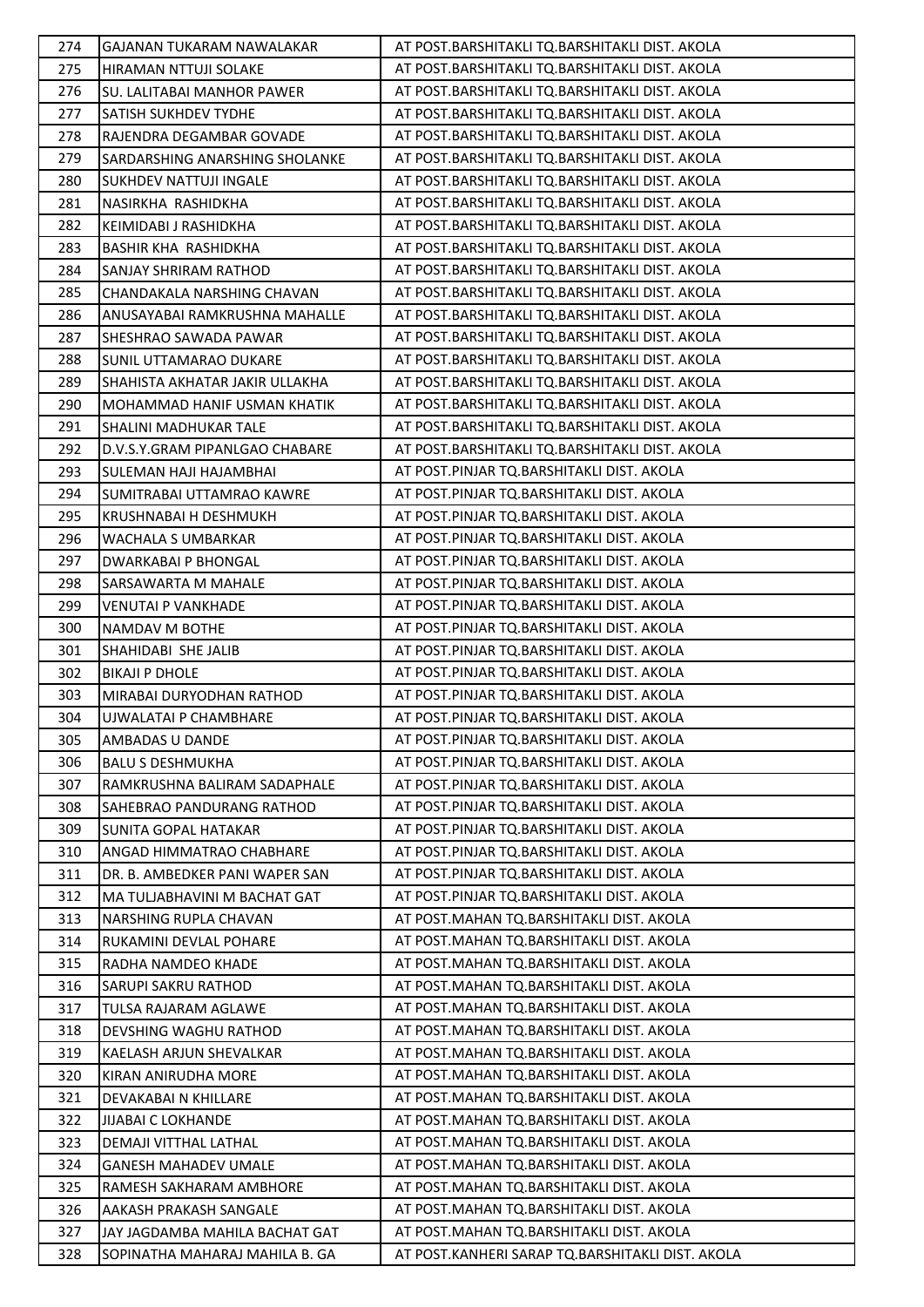| 329 | VIKRAM JAGADEV INGALE           | AT POST.KANHERI SARAP TQ.BARSHITAKLI DIST. AKOLA   |
|-----|---------------------------------|----------------------------------------------------|
| 330 | SHANTABAI NAMDEV INGALE         | AT POST.KANHERI SARAP TQ.BARSHITAKLI DIST. AKOLA   |
| 331 | PARVATIBAI MANUSING GANGRALE    | AT POST.DHABA TQ.BARSHITAKLI DIST. AKOLA           |
| 332 | VANDANA ARJUN RATHOD            | AT POST.DHABA TQ.BARSHITAKLI DIST. AKOLA           |
| 333 | WASUDEV TUKARAM YEVALE          | AT POST.DHABA TQ.BARSHITAKLI DIST. AKOLA           |
| 334 | R V OVEKAR                      | AT POST.DHABA TQ.BARSHITAKLI DIST. AKOLA           |
| 335 | <b>GAYTRI GAT NIBI</b>          | AT POST.DHABA TQ.BARSHITAKLI DIST. AKOLA           |
| 336 | LAXMAN FAKIRA TAYADE            | AT POST.AKOT MAIN TQ.AKOT DIST. AKOLA              |
| 337 | SHESHRAO KASHIRAM RANGIRE       | AT POST.AKOT MAIN TQ.AKOT DIST. AKOLA              |
| 338 | RAJESH UKARDA BHARAMBE          | AT POST.AKOT MAIN TQ.AKOT DIST. AKOLA              |
| 339 | DAYARAM AONKARRAO SONONE        | AT POST.AKOT MAIN TQ.AKOT DIST. AKOLA              |
| 340 | ANANTA NAGORAO RAKSHASKAR       | AT POST.AKOT MAIN TQ.AKOT DIST. AKOLA              |
| 341 | DEVIDAS GANAPAT BANGALE         | AT POST.AKOT MAIN TQ.AKOT DIST. AKOLA              |
| 342 | KAUSALYABAI MAHADEV GAVHALE     | AT POST.AKOT MAIN TQ.AKOT DIST. AKOLA              |
| 343 | <b>SANJAY PUNDLIK AGRE</b>      | AT POST.AKOT MAIN TQ.AKOT DIST. AKOLA              |
| 344 | SHRIKRUSHAN MAHADEO RAUT        | AT POST.AKOT MAIN TQ.AKOT DIST. AKOLA              |
| 345 | NARMADABAI PURUSHOTTAM FOKMARE  | AT POST.AKOT MAIN TQ.AKOT DIST. AKOLA              |
| 346 | JANRAO NAMDEV KAKAD             | AT POST.AKOT MAIN TQ.AKOT DIST. AKOLA              |
| 347 | RMJAKHA ABDULKHA                | AT POST.AKOT MAIN TQ.AKOT DIST. AKOLA              |
| 348 | <b>VIJYA RVIDRA MHALLE</b>      | AT POST.AKOT MAIN TQ.AKOT DIST. AKOLA              |
| 349 | RAMDAS ANANDRAO SANGLE          | AT POST.AKOT MAIN TQ.AKOT DIST. AKOLA              |
| 350 | RAJU VISHWANATH NAHATE          | AT POST.AKOT MAIN TQ.AKOT DIST. AKOLA              |
| 351 | DNAYNESHWAR VINIAK SABALE       | AT POST.AKOT MAIN TQ.AKOT DIST. AKOLA              |
| 352 | USHA SHRIRAM NARE               | AT POST.AKOT MAIN TQ.AKOT DIST. AKOLA              |
| 353 | SATISH SHRIDHARRAO KALE         | AT POST.AKOT MAIN TQ.AKOT DIST. AKOLA              |
| 354 | GAYABAI GYANBA KAWLE            | AT POST.AKOT MAIN TQ.AKOT DIST. AKOLA              |
| 355 | BEBIBAI SHRIKRUSHNA AAVATE      | AT POST.AKOT MAIN TQ.AKOT DIST. AKOLA              |
| 356 | AYODHYA BALAJI NAGARGOJE        | AT POST.AKOT MAIN TQ.AKOT DIST. AKOLA              |
| 357 | SHANKER DEVRAO NARVAS           | AT POST.AKOT MAIN TQ.AKOT DIST. AKOLA              |
| 358 | SANDIP PANJABRAO WANKHADE       | AT POST.AKOT MAIN TQ.AKOT DIST. AKOLA              |
| 359 | KALAVATI ARJUN WANKHADE         | AT POST.AKOT MAIN TQ.AKOT DIST. AKOLA              |
| 360 | <b>GUNABAI SAHDEV WAKODE</b>    | AT POST. AKOT MAIN TO. AKOT DIST. AKOLA            |
| 361 | SHALINI GAJANAN ASOLE           | AT POST. AKOT MAIN TO. AKOT DIST. AKOLA            |
| 362 | ANIL RAMESH PINJARKAR           | AT POST.AKOT MAIN TO.AKOT DIST. AKOLA              |
| 363 | KAMALABAI WASUDEV GURHEKAR      | AT POST.AKOT MAIN TQ.AKOT DIST. AKOLA              |
| 364 | PANCHASHEEL M.S.ADGAON          | AT POST.AKOT MAIN TQ.AKOT DIST. AKOLA              |
| 365 | <b>BHIMRAO SHYAMRAO MAHALLE</b> | AT POST. AKOT CITY TO. AKOT DIST. AKOLA            |
| 366 | LAXMAN KUNJILAL MARDANE         | AT POST. AKOT CITY TO AKOT DIST. AKOLA             |
| 367 | DINAKAR BALUJI MHASANE          | AT POST. AKOT CITY TO. AKOT DIST. AKOLA            |
| 368 | SK.RIJWAN SK. CHAD              | AT POST. AKOT CITY TO. AKOT DIST. AKOLA            |
| 369 | MO.SAKIL A. SALAM               | AT POST. AKOT CITY TO AKOT DIST. AKOLA             |
| 370 | <b>SANTOSH RAMDAS VAGHATKAR</b> | AT POST. AKOT CITY TO. AKOT DIST. AKOLA            |
| 371 | TRYUAMBAKRAO PUNDLIK SAWARKAR   | AT POST. AKOT CITY TO. AKOT DIST. AKOLA            |
| 372 | VITTAL AMARUTRAO RAUT           | AT POST. AKOT CITY TO. AKOT DIST. AKOLA            |
| 373 | SHITAL PRAMOD KHEDKAR           | AT POST. AKOT CITY TO AKOT DIST. AKOLA             |
| 374 | <b>SHARDA ARUN ROUNDALE</b>     | AT POST.AKOT CITY TQ.AKOT DIST. AKOLA              |
| 375 | SAU. LAXMI GAJANAN LADOLE       | AT POST. AKOT CITY TO. AKOT DIST. AKOLA            |
| 376 | HARISH TULSHIRAM SAPKAL         | AT POST. AKOT CITY TO AKOT DIST. AKOLA             |
| 377 | <b>MUBARAK ALI S.SAIED</b>      | AT POST. AKOT CITY TQ. AKOT DIST. AKOLA            |
| 378 | DEVAKABAI HIRAMAN ASWAR         | AT POST. AKOT CITY TO AKOT DIST. AKOLA             |
| 379 | GITABAI SANAJY GAVARGURU        | AT POST.AKOT CITY TQ.AKOT DIST. AKOLA              |
| 380 | SHANKAR CHINTAMAN TELGOTE       | AT POST. AKOT NARSHING MANDIR TQ. AKOT DIST. AKOLA |
| 381 | SACHIN PRAKASH YWAYAZADE        | AT POST. AKOT NARSHING MANDIR TO. AKOT DIST. AKOLA |
| 382 | YOGESH PRAKASH WANKHDE          | AT POST. AKOT NARSHING MANDIR TQ. AKOT DIST. AKOLA |
| 383 | ARCHANA UMESH SHETE             | AT POST. AKOT NARSHING MANDIR TQ. AKOT DIST. AKOLA |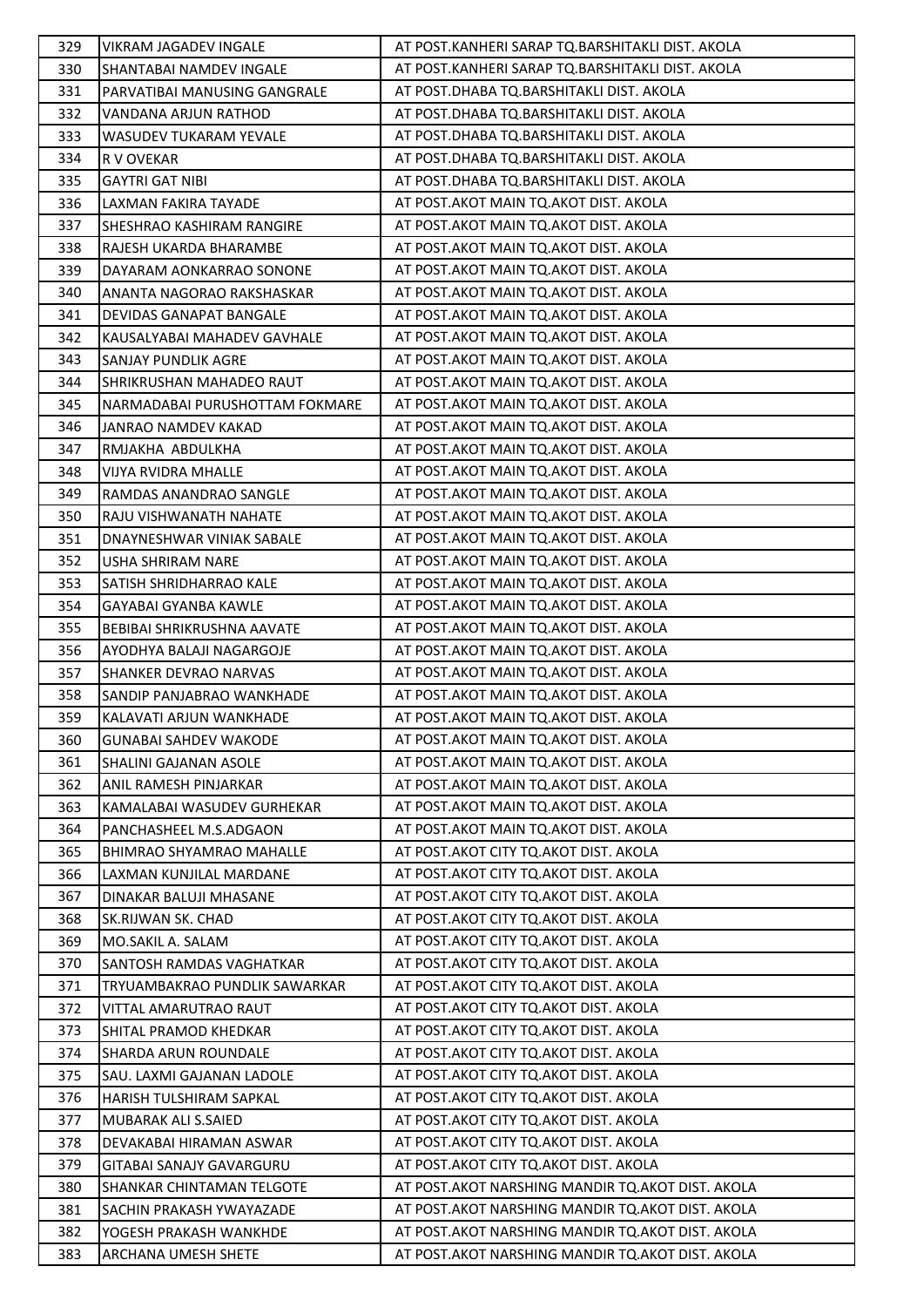| 384 | <b>MAYUR SHYAMSUNDAR HARKANTH</b>                         | AT POST. AKOT NARSHING MANDIR TO. AKOT DIST. AKOLA |
|-----|-----------------------------------------------------------|----------------------------------------------------|
| 385 | SATISH MOHAN UPIKAR                                       | AT POST.AKOT NARSHING MANDIR TQ.AKOT DIST. AKOLA   |
| 386 | SHI. RASUL SHI. USSMAN                                    | AT POST.SAVARA TQ.AKOT DIST. AKOLA                 |
| 387 | SHALIGRAM SHANKAR HADOLE                                  | AT POST.SAVARA TQ.AKOT DIST. AKOLA                 |
| 388 | <b>MANOHAR AMRUT GAHALE</b>                               | AT POST.SAVARA TQ.AKOT DIST. AKOLA                 |
| 389 | RAJESH PADURANG NAGMATE                                   | AT POST.SAVARA TQ.AKOT DIST. AKOLA                 |
| 390 | PUSHPA PRABHAKAR WANKHADE                                 | AT POST.SAVARA TQ.AKOT DIST. AKOLA                 |
| 391 | SHANKAR JANRAO ANBHORE                                    | AT POST.SAVARA TQ.AKOT DIST. AKOLA                 |
| 392 | KISAN CHILAJI TAYADE                                      | AT POST.SAVARA TQ.AKOT DIST. AKOLA                 |
| 393 | VIMAL NARAYAN DHANDE                                      | AT POST.SAVARA TQ.AKOT DIST. AKOLA                 |
| 394 | KASIRAM JAYRAM AGADTE                                     | AT POST.SAVARA TQ.AKOT DIST. AKOLA                 |
| 395 | ASHOK JANRAO PUNDKAR                                      | AT POST.SAVARA TQ.AKOT DIST. AKOLA                 |
| 396 | RAMDAS MAHADEV BOTDE                                      | AT POST.SAVARA TQ.AKOT DIST. AKOLA                 |
| 397 | PANJABRAO JANRAO ANBHORE                                  | AT POST.SAVARA TQ.AKOT DIST. AKOLA                 |
| 398 | SK.ARIF SK. RASUL                                         | AT POST.SAVARA TQ.AKOT DIST. AKOLA                 |
| 399 | KASHINATH SHIRAM DHANDE                                   | AT POST.SAVARA TQ.AKOT DIST. AKOLA                 |
| 400 | VIHNU BHAGAWNT DHANDE                                     | AT POST.SAVARA TQ.AKOT DIST. AKOLA                 |
| 401 | SUBHASH BALIRAAMJI KHARODE                                | AT POST.RAUNDALA TQ.AKOT DIST. AKOLA               |
| 402 | <b>SUMANBAI M PATRIKAR</b>                                | AT POST.RAUNDALA TQ.AKOT DIST. AKOLA               |
| 403 | <b>BHANUDAS ANANDA BODALE</b>                             | AT POST.RAUNDALA TQ.AKOT DIST. AKOLA               |
| 404 | <b>GOPALRAO YASHVANT PATHRIKAR</b>                        | AT POST.RAUNDALA TQ.AKOT DIST. AKOLA               |
| 405 | SHRIRAM RAJARAM NAGE                                      | AT POST.RAUNDALA TQ.AKOT DIST. AKOLA               |
| 406 | <b>SUMAN RAMDAS PATOD</b>                                 | AT POST.RAUNDALA TQ.AKOT DIST. AKOLA               |
| 407 | MANOHAR BHUJANGRAO TEKALE                                 | AT POST. CHOHOTTA BAZARTQ.AKOT DIST. AKOLA         |
| 408 | <b>BHASKAR DAULAT GAVAI</b>                               | AT POST. CHOHOTTA BAZARTQ.AKOT DIST. AKOLA         |
| 409 | RAGHUNATH DAMODAR INJANKAR                                | AT POST. CHOHOTTA BAZARTQ.AKOT DIST. AKOLA         |
| 410 | RAMANLAL G ZHADE                                          | AT POST. CHOHOTTA BAZARTQ.AKOT DIST. AKOLA         |
| 411 | SANTOSH S BUTE                                            | AT POST. CHOHOTTA BAZARTQ.AKOT DIST. AKOLA         |
| 412 | AMOL GAJANAN BACHE                                        | AT POST. CHOHOTTA BAZARTQ.AKOT DIST. AKOLA         |
| 413 | DHRUPATABAI RAJARAM GAYAKWAD                              | AT POST. CHOHOTTA BAZARTQ.AKOT DIST. AKOLA         |
| 414 | RAMDAS MUGUTRAO SABLE                                     | AT POST. CHOHOTTA BAZARTQ.AKOT DIST. AKOLA         |
| 415 | ANJANABAI S SARKATE                                       | AT POST. WARUL JAULKA TO AKOT DIST. AKOLA          |
| 416 | DINKAR BALIRAM OHEKAR                                     | AT POST. WARUL JAULKA TQ.AKOT DIST. AKOLA          |
| 417 | <b>SUNIL LAKSHMAN THORAT</b>                              | AT POST. WARUL JAULKA TQ.AKOT DIST. AKOLA          |
| 418 | <b>BANDU ZYABUJI WAGH</b>                                 | AT POST. WARUL JAULKA TQ.AKOT DIST. AKOLA          |
| 419 | PARTH MOHAN MURKUTE                                       | AT POST. WARUL JAULKA TO AKOT DIST. AKOLA          |
| 420 | <b>MAHADEV AMRUT HARSULKAR</b>                            | AT POST. AKOLKHED TO AKOT DIST. AKOLA              |
| 421 | <b>G N NICHAL</b>                                         | AT POST. AKOLKHED TQ.AKOT DIST. AKOLA              |
| 422 | SUSHILA VIJAY KHARODE                                     | AT POST. AKOLKHED TO AKOT DIST. AKOLA              |
| 423 | VANITA GANESH NAVALE                                      | AT POST.KUTASA TO.AKOT DIST. AKOLA                 |
| 424 | KU RASHAMI DAVIDAS DAVANDE                                | AT POST.KUTASA TQ.AKOT DIST. AKOLA                 |
| 425 | DAMODAR GOVIND MORE                                       | AT POST.MUNDGAON TQ.AKOT DIST. AKOLA               |
| 426 | SUMITRABAI HIMMAT AVARE                                   | AT POST.MUNDGAON TQ.AKOT DIST. AKOLA               |
| 427 | DWARAKABAI SIVRAM PALASPAGAR                              | AT POST.MUNDGAON TQ.AKOT DIST. AKOLA               |
| 428 | MANOJ GHANSHYM WANKHADE                                   | AT POST.MUNDGAON TQ.AKOT DIST. AKOLA               |
| 429 | RATNABAI SHTRUGNA WANKHADE                                | AT POST.MUNDGAON TQ.AKOT DIST. AKOLA               |
| 430 | VIMAL WAMANRAO CHAUKHANDE                                 | AT POST.MUNDGAON TQ.AKOT DIST. AKOLA               |
| 431 | VIJAYKUMAR UTTAMRAO PATIL                                 | AT POST.TELHARA MAIN TQ.TELHARA DIST. AKOLA        |
| 432 | MAHADEV KASHIRAO NEMADE                                   | AT POST.TELHARA MAIN TQ.TELHARA DIST. AKOLA        |
| 433 | HARI MOTIRAM GAHWADE                                      | AT POST. TELHARA MAIN TO. TELHARA DIST. AKOLA      |
| 434 | SHERIRAM SAHNKAR CHAVHAN                                  | AT POST. TELHARA MAIN TO. TELHARA DIST. AKOLA      |
| 435 | USAHTAIE PRAKASH BIHADE                                   | AT POST. TELHARA MAIN TQ. TELHARA DIST. AKOLA      |
|     |                                                           | AT POST.TELHARA MAIN TQ.TELHARA DIST. AKOLA        |
| 436 | MANGALA SHRIKRUSHNA TAYADE<br>VANMALA DNYANDEVRAO GAVHALE | AT POST.TELHARA MAIN TQ.TELHARA DIST. AKOLA        |
| 437 |                                                           |                                                    |
| 438 | MOTIRAM KISAN VASATKAR                                    | AT POST.TELHARA MAIN TQ.TELHARA DIST. AKOLA        |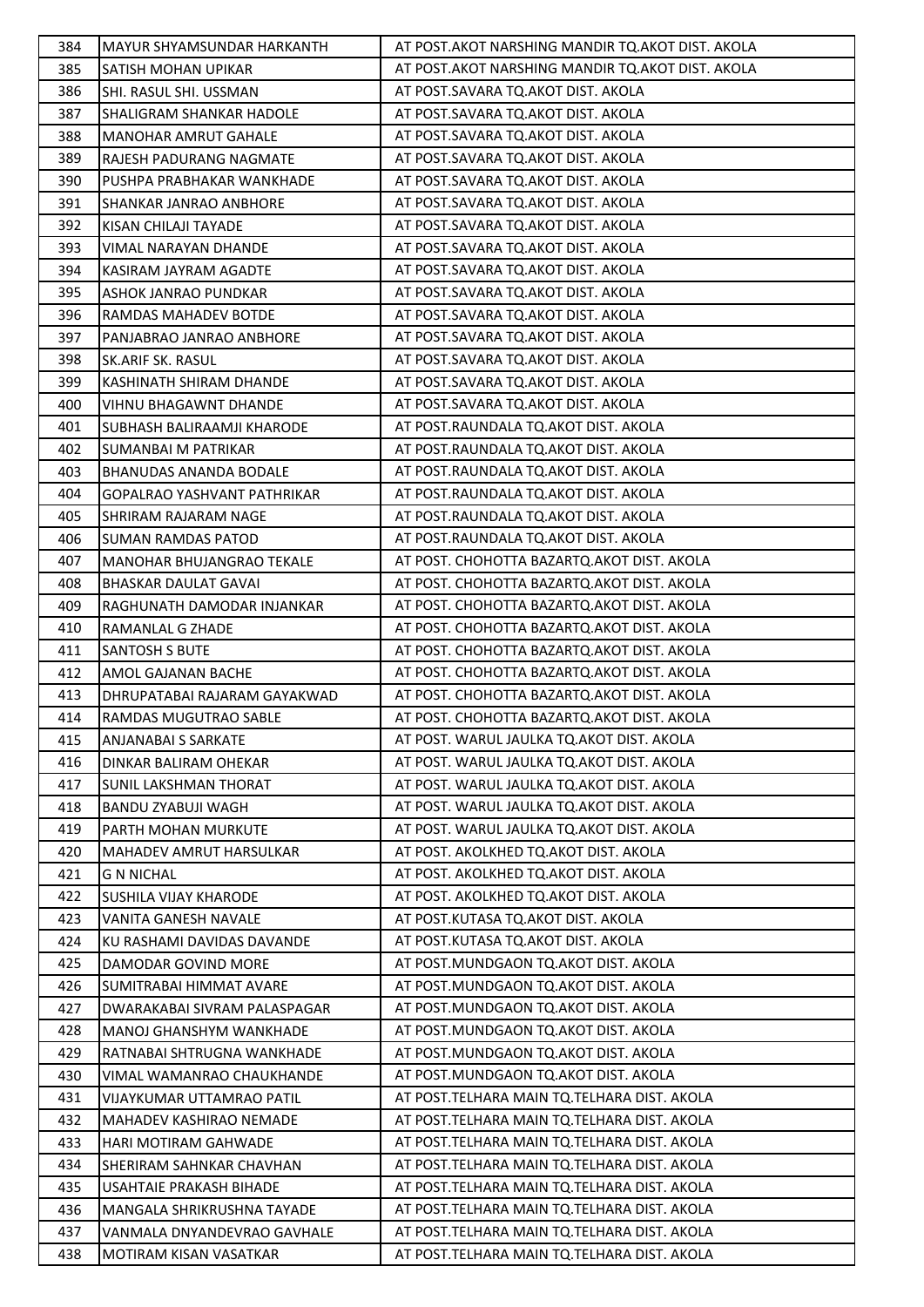| 439 | TRIVENI BHAGAWANTRAO KUKADE          | AT POST.TELHARA MAIN TQ.TELHARA DIST. AKOLA     |
|-----|--------------------------------------|-------------------------------------------------|
| 440 | SAKHUBAI MANAJI GAVANDE              | AT POST.TELHARA MAIN TQ.TELHARA DIST. AKOLA     |
| 441 | SHARDA UKARDA DATKAR                 | AT POST.TELHARA MAIN TQ.TELHARA DIST. AKOLA     |
| 442 | SAVITA RAJENDRA KHARODE              | AT POST.TELHARA MAIN TQ.TELHARA DIST. AKOLA     |
| 443 | PRAMOD HARIDAS TEKADE                | AT POST. TELHARA MAIN TQ. TELHARA DIST. AKOLA   |
| 444 | YASHVANT TUKARAM BHOJNE              | AT POST.TELHARA MAIN TQ.TELHARA DIST. AKOLA     |
| 445 | KISAN BHIVSAN SABALE                 | AT POST.TELHARA MAIN TQ.TELHARA DIST. AKOLA     |
| 446 | <b>VITTHAL T KAUTKAR</b>             | AT POST.TELHARA MAIN TQ.TELHARA DIST. AKOLA     |
| 447 | BAJRANG S. S. GAT KHAPARKHED         | AT POST. TELHARA MAIN TQ. TELHARA DIST. AKOLA   |
| 448 | PANKAJ MANOHAR AMLE                  | AT POST.TELHARA CITY TQ.TELHARA DIST. AKOLA     |
| 449 | SUNITA PANJAB DAMALE                 | AT POST.TELHARA CITY TQ.TELHARA DIST. AKOLA     |
| 450 | ANITA PANDURANG KHANDERAO            | AT POST.TELHARA CITY TQ.TELHARA DIST. AKOLA     |
| 451 | JAY DURGA MAHILA B GAT               | AT POST.TELHARA CITY TQ.TELHARA DIST. AKOLA     |
| 452 | MANOHAR L CHANDURKAR                 | AT POST.HIWARKHED TQ.TELHARA DIST. AKOLA        |
| 453 | TULESRAM GANGARAM RAUT               | AT POST.HIWARKHED TQ.TELHARA DIST. AKOLA        |
| 454 | DAVEDAS MOTIRAM KARALE               | AT POST.HIWARKHED TQ.TELHARA DIST. AKOLA        |
| 455 | ANIL RAMAKISHAN GUPTA                | AT POST.HIWARKHED TQ.TELHARA DIST. AKOLA        |
| 456 | <b>BHARAT BHANUDAS BOBDE</b>         | AT POST.HIWARKHED TQ.TELHARA DIST. AKOLA        |
| 457 | MANGALATAI KURSHNRAO BAHAKAR         | AT POST.HIWARKHED TQ.TELHARA DIST. AKOLA        |
| 458 | PRALHAD PUNDLIK NEMADE               | AT POST.HIWARKHED TQ.TELHARA DIST. AKOLA        |
| 459 | YOGESH NAMDEV KHARODE                | AT POST.HIWARKHED TQ.TELHARA DIST. AKOLA        |
| 460 | RUKHAMABAI SHRIKRISHNA HOPAL         | AT POST.HIWARKHED TQ.TELHARA DIST. AKOLA        |
| 461 | KISAN S KANMATE                      | AT POST.HIWARKHED TQ.TELHARA DIST. AKOLA        |
| 462 | ANIL PRABHAKAR TOHARE                | AT POST.HIWARKHED TQ.TELHARA DIST. AKOLA        |
| 463 | INDIRA ATAMARAM KHIRODKAR            | AT POST.HIWARKHED TQ.TELHARA DIST. AKOLA        |
| 464 | SUMIT CHANDRAPRAKASH JAJU            | AT POST.HIWARKHED TQ.TELHARA DIST. AKOLA        |
| 465 | SAVITA RUPALAL MOHITE                | AT POST.HIWARKHED TQ.TELHARA DIST. AKOLA        |
| 466 | <b>SUNIL RUPLAL MOHITE</b>           | AT POST.HIWARKHED TQ.TELHARA DIST. AKOLA        |
| 467 | TRUPTI DINKARRAO DESHMUKHA           | AT POST.HIWARKHED TQ.TELHARA DIST. AKOLA        |
| 468 | PRAKASH KRUSHANRAO BAHAKAR           | AT POST.HIWARKHED TQ.TELHARA DIST. AKOLA        |
| 469 | KAMDHENU SW SADYA BA GAT             | AT POST.HIWARKHED TQ.TELHARA DIST. AKOLA        |
| 470 | SAVITRIBAI FULE MA BA GAT            | AT POST.HIWARKHED TQ.TELHARA DIST. AKOLA        |
| 471 | DHANVARDINI MAHILA BA GAT            | AT POST.HIWARKHED TQ.TELHARA DIST. AKOLA        |
| 472 | PRALHAD RAJARAM DHADE                | AT POST.DANAPUR TQ.TELHARA DIST. AKOLA          |
| 473 | KOKILA YASHWANT TAYDE                | AT POST.PATHARDI TQ.TELHARA DIST. AKOLA         |
| 474 | NISARG MAHILA GAT                    | AT POST.PATHARDI TQ.TELHARA DIST. AKOLA         |
| 475 | HARSHA PI DEVIDAS NAGPURE            | AT POST.BELKHED TQ.TELHARA DIST. AKOLA          |
| 476 | DEVIDAS VISHWANATH TATHOD            | AT POST.AADSUL TQ.TELHARA DIST. AKOLA           |
| 477 | SHARIFABI SITABAKHA DESHAMUKH        | AT POST.AADSUL TQ.TELHARA DIST. AKOLA           |
| 478 | <b>SRIKRUSHAN VISHNU BHARASAKALE</b> | AT POST.AADSUL TQ.TELHARA DIST. AKOLA           |
| 479 | <b>MANOHAR RAMRAO MATE</b>           | AT POST.ADAGAON BUJRUK TQ.TELHARA DIST. AKOLA   |
| 480 | <b>SANTOSH VISHWNATH MANEKAR</b>     | AT POST. ADAGAON BUJRUK TO. TELHARA DIST. AKOLA |
| 481 | SANJAY KRUSHNAAPPA DHAKE             | AT POST.ADAGAON BUJRUK TQ.TELHARA DIST. AKOLA   |
| 482 | MURTUJ KHA ATTULLA KHA               | AT POST.ADAGAON BUJRUK TQ.TELHARA DIST. AKOLA   |
| 483 | DEVIDAS GOTIRAM SAVLE                | AT POST.ADAGAON BUJRUK TQ.TELHARA DIST. AKOLA   |
| 484 | DEVENDRA PRALHAD MORKHADE            | AT POST.ADAGAON BUJRUK TQ.TELHARA DIST. AKOLA   |
| 485 | SIDHARTH UTTAM DHANDE                | AT POST. ADAGAON BUJRUK TO. TELHARA DIST. AKOLA |
| 486 | KOMAL GAJANAN UGALE                  | AT POST.ADAGAON BUJRUK TQ.TELHARA DIST. AKOLA   |
| 487 | PRINC Z P PRAY SCH CHIPI             | AT POST.ADAGAON BUJRUK TQ.TELHARA DIST. AKOLA   |
| 488 | SANJAYSING BHIMSING KARELE           | AT POST. BALAPUR TO. BALAPUR DIST. AKOLA        |
| 489 | <b>BABN SHANKAR JAVRKAR</b>          | AT POST. BALAPUR TQ. BALAPUR DIST. AKOLA        |
| 490 | MANMOHAN HARIBHAO PUNDKAR            | AT POST. BALAPUR TO. BALAPUR DIST. AKOLA        |
| 491 | SRIRAM NATTHUJI HINGANE              | AT POST.BALAPUR TQ.BALAPUR DIST. AKOLA          |
| 492 | SANDYABAI SURTSING THAKUR            | AT POST.BALAPUR TQ.BALAPUR DIST. AKOLA          |
| 493 | GITABAI RAMBHAU BHUSARI              | AT POST.BALAPUR TQ.BALAPUR DIST. AKOLA          |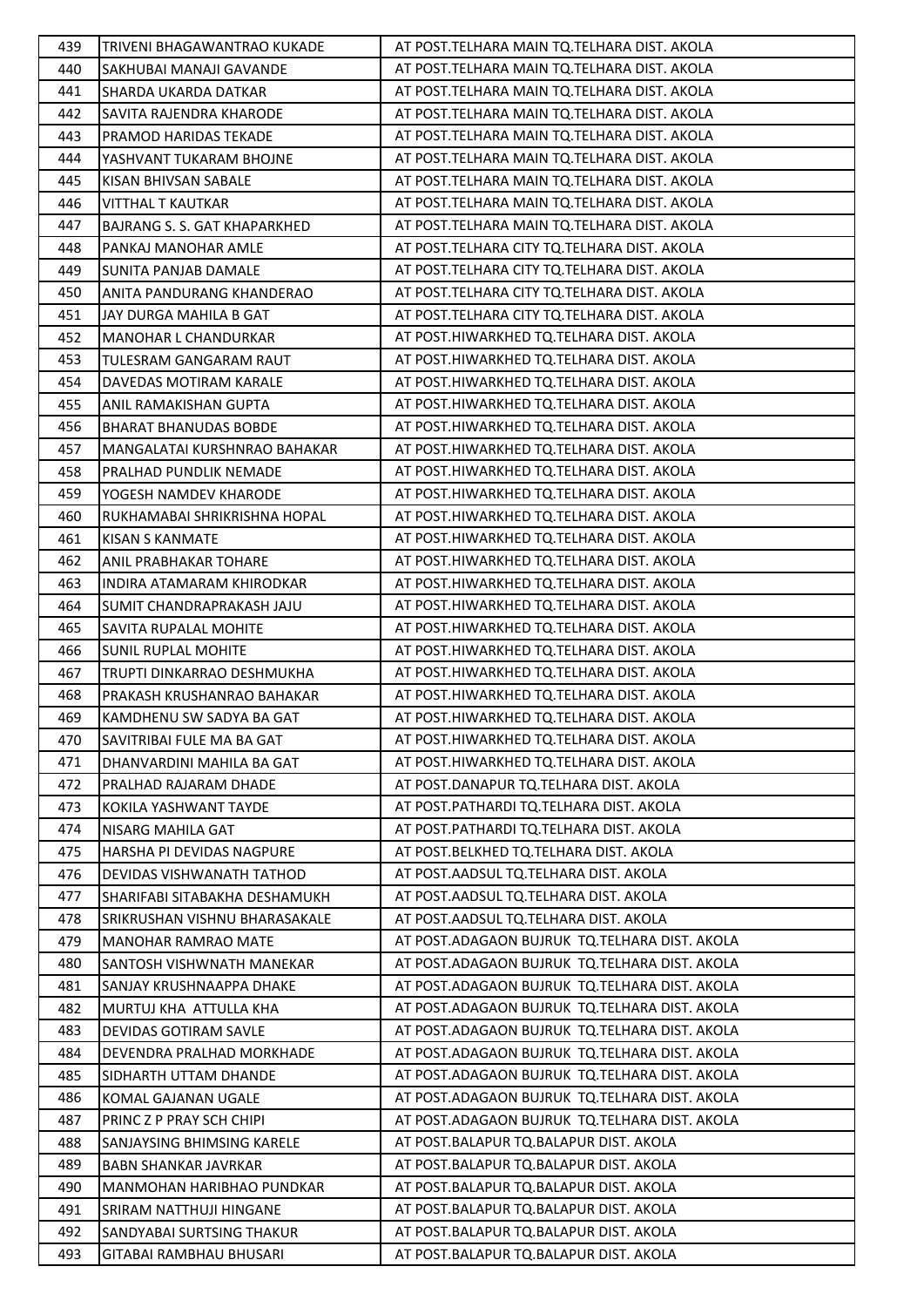| 494        | RADHABAI VITTHAL KHEDKAR                                  | AT POST.BALAPUR TQ.BALAPUR DIST. AKOLA                                       |
|------------|-----------------------------------------------------------|------------------------------------------------------------------------------|
| 495        | KALABAI NAMDEV SHIRSAT                                    | AT POST.BALAPUR TQ.BALAPUR DIST. AKOLA                                       |
| 496        | NURABI SK AAMD                                            | AT POST.BALAPUR TQ.BALAPUR DIST. AKOLA                                       |
| 497        | RATNAKAR NARAYAN HADOLE                                   | AT POST.BALAPUR TQ.BALAPUR DIST. AKOLA                                       |
| 498        | A RAUF SK ABDULLA                                         | AT POST.BALAPUR TQ.BALAPUR DIST. AKOLA                                       |
| 499        | <b>BEITUNBI SK MUNIR</b>                                  | AT POST.BALAPUR TQ.BALAPUR DIST. AKOLA                                       |
| 500        | VITTAL GAJANAN LOD                                        | AT POST.BALAPUR TQ.BALAPUR DIST. AKOLA                                       |
| 501        | DIPAK SHRIKRUSHAN RAUT                                    | AT POST.BALAPUR TQ.BALAPUR DIST. AKOLA                                       |
| 502        | KARUNA PRAKASH SIRSAT                                     | AT POST.BALAPUR TQ.BALAPUR DIST. AKOLA                                       |
| 503        | ASHOK MAHEPANT WANKHADE                                   | AT POST.BALAPUR TQ.BALAPUR DIST. AKOLA                                       |
| 504        | MUNNA BI BISMILLAH KHAN                                   | AT POST.BALAPUR TQ.BALAPUR DIST. AKOLA                                       |
| 505        | VISHAL VASANTRAO DABHADE                                  | AT POST.BALAPUR TQ.BALAPUR DIST. AKOLA                                       |
| 506        | SURYAKANTA ARVIND FURANGE                                 | AT POST.BALAPUR TQ.BALAPUR DIST. AKOLA                                       |
| 507        | JANARDAN SHIVRAM SIRSAT                                   | AT POST.BALAPUR TQ.BALAPUR DIST. AKOLA                                       |
| 508        | <b>GANESH GULABRAO WANKHADE</b>                           | AT POST.URAL TQ.BALAPUR DIST. AKOLA                                          |
| 509        | TULSHIRAM NARAYAN WAGHA                                   | AT POST.URAL TQ.BALAPUR DIST. AKOLA                                          |
| 510        | ANIL SHESHRAO GONDCHAWAR                                  | AT POST.URAL TQ.BALAPUR DIST. AKOLA                                          |
| 511        | JANARDAN MOTIRAM BAKAL                                    | AT POST.URAL TQ.BALAPUR DIST. AKOLA                                          |
| 512        | MAHADEO PURAN WANKHADE                                    | AT POST.URAL TQ.BALAPUR DIST. AKOLA                                          |
| 513        | <b>GOKUL LAXMAN KUCHKE</b>                                | AT POST.URAL TQ.BALAPUR DIST. AKOLA                                          |
| 514        | SURESH MAHADEV WANKHADE                                   | AT POST.URAL TQ.BALAPUR DIST. AKOLA                                          |
| 515        | SURESH NARAYAN PHOKMARE                                   | AT POST.URAL TQ.BALAPUR DIST. AKOLA                                          |
| 516        | JAYPRAKASH JAGANATH NEMADE                                | AT POST.URAL TQ.BALAPUR DIST. AKOLA                                          |
| 517        | SOMAJI BHIKAJI SAWALE                                     | AT POST.URAL TQ.BALAPUR DIST. AKOLA                                          |
| 518        | SUPRIYA KASHINATH SOSE                                    | AT POST.URAL TQ.BALAPUR DIST. AKOLA                                          |
| 519        | VTTTHAL DIGAMBAR DHOK                                     | AT POST.URAL TQ.BALAPUR DIST. AKOLA                                          |
| 520        | PRAMOD PANDURANG INGALE                                   | AT POST.URAL TQ.BALAPUR DIST. AKOLA                                          |
| 521        | AREFABI V SHAUKAT DESHMUKH                                | AT POST.URAL TQ.BALAPUR DIST. AKOLA                                          |
| 522        | PRALHAD GOVIND BARBUDE                                    | AT POST. WADEGAON TO. BALAPUR DIST. AKOLA                                    |
| 523        | ANNAPURNA MADHUKAR BHAMBERE                               | AT POST. WADEGAON TQ. BALAPUR DIST. AKOLA                                    |
| 524        | SARDARKHAN ASALAMKHAN                                     | AT POST. WADEGAON TO. BALAPUR DIST. AKOLA                                    |
| 525        | PANDURANG TUKARAM RAUT                                    | AT POST. WADEGAON TO. BALAPUR DIST. AKOLA                                    |
| 526        | <b>SHRIKANT NARAYAN BHOSLE</b>                            | AT POST. WADEGAON TO. BALAPUR DIST. AKOLA                                    |
| 527        | <b>BHARATI U SATARKAR</b>                                 | AT POST. WADEGAON TO. BALAPUR DIST. AKOLA                                    |
| 528        | KALAWATI TUKARAM DHANOKAR                                 | AT POST. WADEGAON TO. BALAPUR DIST. AKOLA                                    |
| 529        | MANKARNABAI PUNDLIK HATOLE                                | AT POST. WADEGAON TO. BALAPUR DIST. AKOLA                                    |
| 530        | KU SONALI MOTIRAM AATHE                                   | AT POST. WADEGAON TO. BALAPUR DIST. AKOLA                                    |
| 531        |                                                           | AT POST. WADEGAON TO. BALAPUR DIST. AKOLA                                    |
|            | SUNITA RAJENDRA INGLE                                     | AT POST. WADEGAON TO. BALAPUR DIST. AKOLA                                    |
| 532<br>533 | MO MUSHATAK A RAHIM<br>CHARANDAS LAXMAN JOREWAR           | AT POST. WADEGAON TO. BALAPUR DIST. AKOLA                                    |
| 534        | SANJAY SAKHARAM MALTE                                     | AT POST. WADEGAON TO. BALAPUR DIST. AKOLA                                    |
|            |                                                           |                                                                              |
| 535<br>536 | ASHOK PRABHAKAR SULTAN                                    | AT POST.NIMBA TQ.BALAPUR DIST. AKOLA<br>AT POST.NIMBA TQ.BALAPUR DIST. AKOLA |
|            | PRAMOD DEVMAN WAKADE                                      |                                                                              |
| 537<br>538 | CHANDRABHAN TULASHIRAM BHAGAT<br>DNYANDEO MANIKRAO GHYARE | AT POST.NIMBA TQ.BALAPUR DIST. AKOLA<br>AT POST.NIMBA TQ.BALAPUR DIST. AKOLA |
|            |                                                           |                                                                              |
| 539        | DASHARATH KHUSHAL GHYARE                                  | AT POST.NIMBA TQ.BALAPUR DIST. AKOLA                                         |
| 540        | CHANDRBHAGABAI BHAVJI PARGHARM                            | AT POST.NIMBA TQ.BALAPUR DIST. AKOLA                                         |
| 541        | NARMADABAI VYANKAT PARGHARMOR                             | AT POST.NIMBA TQ.BALAPUR DIST. AKOLA                                         |
| 542        | SONABAI KISAN GHYARE                                      | AT POST.NIMBA TQ.BALAPUR DIST. AKOLA                                         |
| 543        | <b>B V CHOTE</b>                                          | AT POST.NIMBA TQ.BALAPUR DIST. AKOLA                                         |
| 544        | KOUSALYABAI NINAJI SURALKAR                               | AT POST.NIMBA TQ.BALAPUR DIST. AKOLA                                         |
| 545        | GHANSHYAM V DHARMKAR                                      | AT POST.NIMBA TQ.BALAPUR DIST. AKOLA                                         |
| 546        | NILIMA P VARADE                                           | AT POST.NIMBA TQ.BALAPUR DIST. AKOLA                                         |
| 547        | SANGHRSHA M G V J BCG ANDURA                              | AT POST.NIMBA TQ.BALAPUR DIST. AKOLA                                         |
| 548        | C P KULKARNI                                              | AT POST.PARAS TQ.BALAPUR DIST. AKOLA                                         |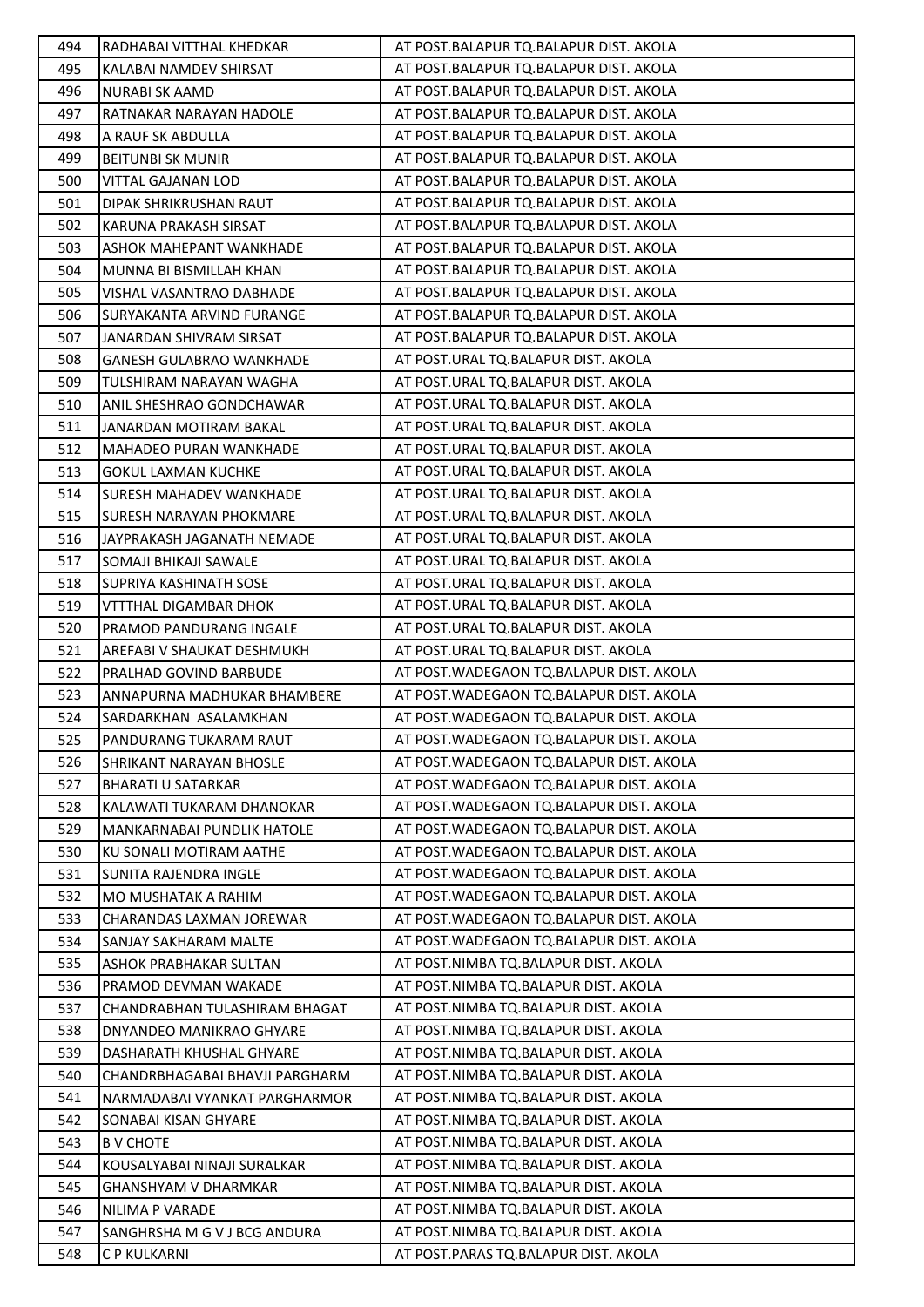| 549 | DINESH SHRIKRUSHN LANDE        | AT POST.PARAS TO.BALAPUR DIST. AKOLA   |
|-----|--------------------------------|----------------------------------------|
| 550 | DHANNJAY BALIRAM TATHE         | AT POST.PARAS TQ.BALAPUR DIST. AKOLA   |
| 551 | A SAID GU DASTAGIR             | AT POST.PARAS TQ.BALAPUR DIST. AKOLA   |
| 552 | NARAYAN RAMCHANDRA SHELKE      | AT POST.PARAS TQ.BALAPUR DIST. AKOLA   |
| 553 | DILIP KASHINATH GAIKWAD        | AT POST.PARAS TQ.BALAPUR DIST. AKOLA   |
| 554 | <b>KESHAV BALVANT LANDE</b>    | AT POST.PARAS TQ.BALAPUR DIST. AKOLA   |
| 555 | YOGESH MADHUKAR LANDE          | AT POST.PARAS TQ.BALAPUR DIST. AKOLA   |
| 556 | <b>VIJAY DINKAR LANDE</b>      | AT POST.PARAS TQ.BALAPUR DIST. AKOLA   |
| 557 | <b>PRALHAD NAMDEO TATHOD</b>   | AT POST.PARAS TQ.BALAPUR DIST. AKOLA   |
| 558 | WASUDEV SUKHADEV KOGDE         | AT POST.HATRUN TQ.BALAPUR DIST. AKOLA  |
| 559 | DINESH RAMKRUSHNA VAIRALE      | AT POST.HATRUN TQ.BALAPUR DIST. AKOLA  |
| 560 | ANIL SHALIKRAM LAWHALE         | AT POST.HATRUN TQ.BALAPUR DIST. AKOLA  |
| 561 | JAYBHAVANI BCG MORZADI         | AT POST.HATRUN TQ.BALAPUR DIST. AKOLA  |
| 562 | SHASHIKALA TRAMBAK DESHMUKH    | AT POST. VYALA TQ. BALAPUR DIST. AKOLA |
| 563 | JAYRAM GANPAT PADMANE          | AT POST. VYALA TQ. BALAPUR DIST. AKOLA |
| 564 | A AJIT A RAUF                  | AT POST. VYALA TQ. BALAPUR DIST. AKOLA |
| 565 | SHOBHA NIVRUTRI AWATIRAK       | AT POST. VYALA TQ. BALAPUR DIST. AKOLA |
| 566 | VISHWNATH SHANKAR PANDE        | AT POST. VYALA TQ. BALAPUR DIST. AKOLA |
| 567 | KAILASH BHIKU DABERAO          | AT POST. VYALA TQ. BALAPUR DIST. AKOLA |
| 568 | <b>VIJAY JAYSING SOLNKE</b>    | AT POST. VYALA TQ. BALAPUR DIST. AKOLA |
| 569 | VATSLA SAMPAT DHAGE            | AT POST. VYALA TQ. BALAPUR DIST. AKOLA |
| 570 | <b>MAHADEV S. KATRE</b>        | AT POST. VYALA TQ. BALAPUR DIST. AKOLA |
| 571 | GAYABAI S. KANGANE             | AT POST. VYALA TQ. BALAPUR DIST. AKOLA |
| 572 | PRAKASH S. SOLANKE             | AT POST. VYALA TQ. BALAPUR DIST. AKOLA |
| 573 | RUPESH SHRIRAM BAKALA          | AT POST. VYALA TQ. BALAPUR DIST. AKOLA |
| 574 | GAUKARNA TRAMNAK PAGDHUNE      | AT POST. VYALA TQ. BALAPUR DIST. AKOLA |
| 575 | P PUNDLI MAHA BAHU PRA MA PATU | AT POST.PATUR TQ.PATUR DIST. AKOLA     |
| 576 | SANJAY GOVINDRAO SURAKAR       | AT POST.PATUR TQ.PATUR DIST. AKOLA     |
| 577 | HIMATRAO PANJABRAO DESHMUKH    | AT POST.PATUR TQ.PATUR DIST. AKOLA     |
| 578 | LALITA DEOLAL TALE             | AT POST.PATUR TQ.PATUR DIST. AKOLA     |
| 579 | RABIYABI A.RAJAAK              | AT POST.PATUR TQ.PATUR DIST. AKOLA     |
| 580 | <b>ANIL TULSHIRAM WANKHADE</b> | AT POST.PATUR TQ.PATUR DIST. AKOLA     |
| 581 | ANNAPURNA LAXMAN SIRSAT        | AT POST. PATUR TO. PATUR DIST. AKOLA   |
| 582 | TRYAMBAK PANDURANG INGLE       | AT POST.PATUR TQ.PATUR DIST. AKOLA     |
| 583 | SAKHARAM TUKARAM KHANDARE      | AT POST.PATUR TQ.PATUR DIST. AKOLA     |
| 584 | RAMESH MANIKRAO KAVLE          | AT POST. PATUR TO. PATUR DIST. AKOLA   |
| 585 | LOMESHWAR DASHARATH DHURVE     | AT POST. PATUR TO. PATUR DIST. AKOLA   |
| 586 | HALIMABI VI. GAFURBEG          | AT POST. PATUR TO. PATUR DIST. AKOLA   |
| 587 | SK. KHALEEL SK. IBRAHEEM       | AT POST.PATUR TQ.PATUR DIST. AKOLA     |
| 588 | <b>GAUTAM BALIRAM DONGRE</b>   | AT POST.PATUR TQ.PATUR DIST. AKOLA     |
| 589 | KU. PORNIMA NARAYAN DEHADE     | AT POST. PATUR TO. PATUR DIST. AKOLA   |
| 590 | MIRA PRASHANT INGLE            | AT POST. PATUR TO. PATUR DIST. AKOLA   |
| 591 | CHAYA RAMESHWAR NAGE           | AT POST. PATUR TO. PATUR DIST. AKOLA   |
| 592 | PANDHRINATH SETKARI BACATGAT   | AT POST.PATUR TQ.PATUR DIST. AKOLA     |
| 593 | EQRA EDUCATION & W S PIMPKHUTA | AT POST.CHANNI TQ.PATUR DIST. AKOLA    |
| 594 | <b>VIJAY DAGDUJI BHOPALE</b>   | AT POST.CHANNI TQ.PATUR DIST. AKOLA    |
| 595 | <b>BEBI VISHVNATH CHAUKE</b>   | AT POST.CHANNI TQ.PATUR DIST. AKOLA    |
| 596 | KALANDAR KHA AJIJ KHA          | AT POST.CHANNI TQ.PATUR DIST. AKOLA    |
| 597 | KESARBAI RAMRAO KAKAD          | AT POST.CHANNI TQ.PATUR DIST. AKOLA    |
| 598 | PRMILA PANJAB TALE             | AT POST.CHANNI TQ.PATUR DIST. AKOLA    |
| 599 | PUJARAM SAKHARAM SHYAMSUNDRA   | AT POST.CHANNI TQ.PATUR DIST. AKOLA    |
| 600 | RAUF SHA MOULA SHA             | AT POST.CHANNI TQ.PATUR DIST. AKOLA    |
| 601 | JAYBAJARANG VIDYALAY CHANNI    | AT POST.CHANNI TQ.PATUR DIST. AKOLA    |
| 602 | HEAD MASTER R. M. NAIK VIDYALA | AT POST.CHANNI TQ.PATUR DIST. AKOLA    |
| 603 | SARSVATI MAHILA GAT UMARA      | AT POST.CHANNI TQ.PATUR DIST. AKOLA    |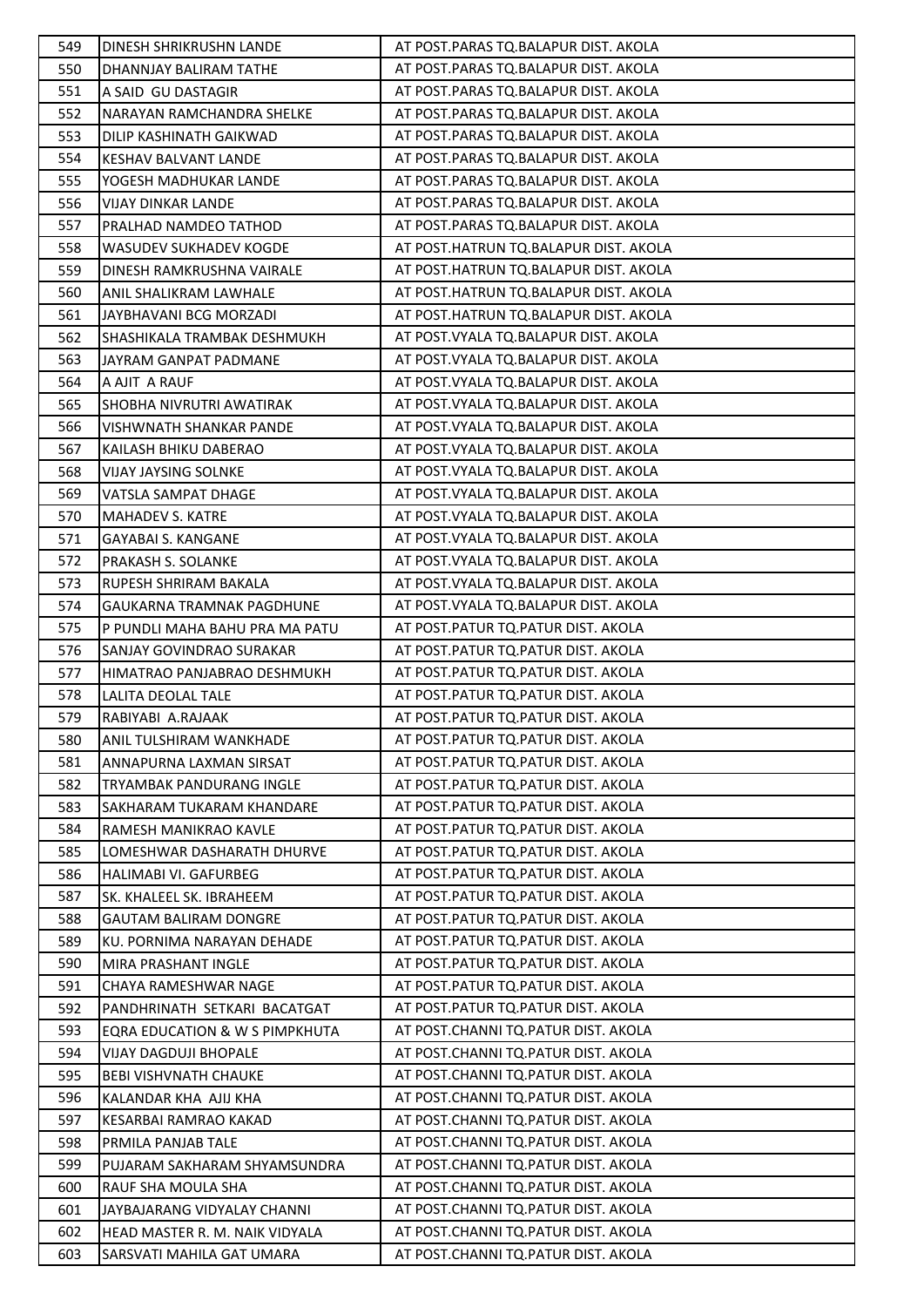| 604 | <b>SAYRABANO M USAMAN</b>         | AT POST.ALEGAON TQ.PATUR DIST. AKOLA                     |
|-----|-----------------------------------|----------------------------------------------------------|
| 605 | SAGUNABAI PUNJAJI MESARE          | AT POST.ALEGAON TQ.PATUR DIST. AKOLA                     |
| 606 | <b>RAMESH P MAHAJAN</b>           | AT POST.ALEGAON TQ.PATUR DIST. AKOLA                     |
| 607 | <b>SUKHADEV KASHIRAM KARAVATE</b> | AT POST.ALEGAON TQ.PATUR DIST. AKOLA                     |
| 608 | DINESH JAYRAM WANKHADE            | AT POST.ALEGAON TQ.PATUR DIST. AKOLA                     |
| 609 | SHOBHABAI SUBHASH SONONE          | AT POST.ALEGAON TQ.PATUR DIST. AKOLA                     |
| 610 | VATSALA SHIVRAM TELGOTE           | AT POST.ALEGAON TQ.PATUR DIST. AKOLA                     |
| 611 | [SUBEDAR] VASANT M GENDE          | AT POST.ALEGAON TQ.PATUR DIST. AKOLA                     |
| 612 | VISHWANATYH SHANKAR GAVANDE       | AT POST. VIWARABHABULGAON TQ. PATUR DIST. AKOLA          |
| 613 | SIDDHIVINAYAK MAHILA GAT          | AT POST. VIWARABHABULGAON TQ. PATUR DIST. AKOLA          |
| 614 | NILESH LAXSHMAN LASUKAR           | AT POST.SASTI TQ.PATUR DIST. AKOLA                       |
| 615 | BABURAO NARAYAN GULHANE           | AT POST. MURTIZAPUR MAIN TQ. MURTIZAPUR DIST. AKOLA      |
| 616 | SAHADEOR. KISANRAO CHINCHOLKAR    | AT POST. MURTIZAPUR MAIN TQ. MURTIZAPUR DIST. AKOLA      |
| 617 | ARUNABAI VISHWASRAO ADHAU         | AT POST. MURTIZAPUR MAIN TQ. MURTIZAPUR DIST. AKOLA      |
| 618 | PANDURANG RAMCHANDRA GULHANE      | AT POST. MURTIZAPUR MAIN TO. MURTIZAPUR DIST. AKOLA      |
| 619 | <b>SUKHDEO ARJUN WANKHADE</b>     | AT POST. MURTIZAPUR MAIN TO. MURTIZAPUR DIST. AKOLA      |
| 620 | ANNA MANIKRAO MHASAYE             | AT POST. MURTIZAPUR MAIN TQ. MURTIZAPUR DIST. AKOLA      |
| 621 | RAMSING JAGALALJI JAYSWAL         | AT POST.MURTIZAPUR MAIN TQ.MURTIZAPUR DIST. AKOLA        |
| 622 | MADHUKAR MOTIRAM THAKRE           | AT POST. MURTIZAPUR MAIN TQ. MURTIZAPUR DIST. AKOLA      |
| 623 | PUNDLIKRAO PANDUJI JOGALE         | AT POST. MURTIZAPUR MAIN TQ. MURTIZAPUR DIST. AKOLA      |
| 624 | PANJAB APPA SHINDE                | AT POST. MURTIZAPUR MAIN TO. MURTIZAPUR DIST. AKOLA      |
| 625 | <b>MANOHAR UTTAM SAVLE</b>        | AT POST. MURTIZAPUR MAIN TQ. MURTIZAPUR DIST. AKOLA      |
| 626 | ARUN NARAYAN DUKARE               | AT POST.MURTIZAPUR MAIN TQ.MURTIZAPUR DIST. AKOLA        |
| 627 | KHALIJABEG MUSTAFAKHAN            | AT POST. MURTIZAPUR MAIN TQ. MURTIZAPUR DIST. AKOLA      |
| 628 | DARKABAI NAMDEV BOKADE            | AT POST. MURTIZAPUR MAIN TQ. MURTIZAPUR DIST. AKOLA      |
| 629 | REKHA ASHOKARAO THAKARE           | AT POST. MURTIZAPUR MAIN TO. MURTIZAPUR DIST. AKOLA      |
| 630 | RUPRAO NARAYAN KANBALE            | AT POST. MURTIZAPUR MAIN TQ. MURTIZAPUR DIST. AKOLA      |
| 631 | SULOCHANA SHANKARRAO MADGE        | AT POST. MURTIZAPUR MAIN TO. MURTIZAPUR DIST. AKOLA      |
| 632 | SONALI MANOHAR GULHANE            | AT POST. MURTIZAPUR MAIN TQ. MURTIZAPUR DIST. AKOLA      |
| 633 | MANOHER TRAMBAK INGALE            | AT POST. MURTIZAPUR MAIN TO. MURTIZAPUR DIST. AKOLA      |
| 634 | RAHUL RAMKRUSHN WANKHADE          | AT POST. MURTIZAPUR MAIN TQ. MURTIZAPUR DIST. AKOLA      |
| 635 | SAMIULLAKHA HIDAYAT ULLAKHA       | AT POST. MURTIZAPUR MAIN TO. MURTIZAPUR DIST. AKOLA      |
| 636 | TRISHUL ARDH MOVERS/SACHIN V.S    | AT POST. MURTIZAPUR MAIN TO. MURTIZAPUR DIST. AKOLA      |
| 637 | PRADIP VITTHAL GAYAKWAD           | AT POST. MURTIZAPUR MAIN TQ. MURTIZAPUR DIST. AKOLA      |
| 638 | SSA & , MPSP MZR                  | AT POST. MURTIZAPUR MAIN TO. MURTIZAPUR DIST. AKOLA      |
| 639 | BAVANI MAHILA S.S.B.GAT           | AT POST. MURTIZAPUR MAIN TO. MURTIZAPUR DIST. AKOLA      |
| 640 | <b>SHRIRAM NAMDEV RAUT</b>        | AT POST.MURTIZAPUR MARKET YARD TO.MURTIZAPUR DIST. AKOLA |
| 641 | JAIRAM BALIRAM SOLANKE            | AT POST.MURTIZAPUR MARKET YARD TO.MURTIZAPUR DIST. AKOLA |
| 642 | NARENDRA NEMINATH FARSULE         | AT POST.MURTIZAPUR MARKET YARD TQ.MURTIZAPUR DIST. AKOLA |
| 643 | ANAPURNA BHAGWAN BARDE            | AT POST.MURTIZAPUR MARKET YARD TO.MURTIZAPUR DIST. AKOLA |
| 644 | DIWAKAR SITARAMJI WANKHADE        | AT POST.MURTIZAPUR MARKET YARD TO.MURTIZAPUR DIST. AKOLA |
| 645 | <b>BEBIBAI SURESH SOLANKE</b>     | AT POST.MURTIZAPUR MARKET YARD TO.MURTIZAPUR DIST. AKOLA |
| 646 | PANCHFULA SUKHDEWRAO SOLAKE       | AT POST.MURTIZAPUR MARKET YARD TO.MURTIZAPUR DIST. AKOLA |
| 647 | CHANDRBHAGA TULSHIRAM RONDALE     | AT POST.MURTIZAPUR MARKET YARD TQ.MURTIZAPUR DIST. AKOLA |
| 648 | DNYANESHWAR PURNAJI TARAL         | AT POST.MURTIZAPUR MARKET YARD TO.MURTIZAPUR DIST. AKOLA |
| 649 | ROSHANI PRAMOD PATHARE            | AT POST.MURTIZAPUR MARKET YARD TO.MURTIZAPUR DIST. AKOLA |
| 650 | <b>BALU PRAHLAD BONDE</b>         | AT POST.MURTIZAPUR MARKET YARD TO.MURTIZAPUR DIST. AKOLA |
| 651 | PRAKASH PUNDLIKRAO BONDE          | AT POST.MURTIZAPUR MARKET YARD TO.MURTIZAPUR DIST. AKOLA |
| 652 | NALUBAI BABARAO KHANDEKAR         | AT POST.MURTIZAPUR MARKET YARD TQ.MURTIZAPUR DIST. AKOLA |
| 653 | SHAKUNTALA SHARVAN KATEKAR        | AT POST.MURTIZAPUR MARKET YARD TQ.MURTIZAPUR DIST. AKOLA |
| 654 | <b>JAYA SHANKARAO TALE</b>        | AT POST.MURTIZAPUR MARKET YARD TO.MURTIZAPUR DIST. AKOLA |
| 655 | ASHOK SAMRAT WANKHADE             | AT POST. MURTIZAPUR CITY TO. MURTIZAPUR DIST. AKOLA      |
| 656 | UMESH RAMESH IESAAL               | AT POST. MURTIZAPUR CITY TO. MURTIZAPUR DIST. AKOLA      |
| 657 | LILABAI JANARDAN NIRALE           | AT POST. MURTIZAPUR CITY TQ. MURTIZAPUR DIST. AKOLA      |
| 658 | ANGAD ANANDRAO GAWANDE            | AT POST. MURTIZAPUR CITY TQ. MURTIZAPUR DIST. AKOLA      |
|     |                                   |                                                          |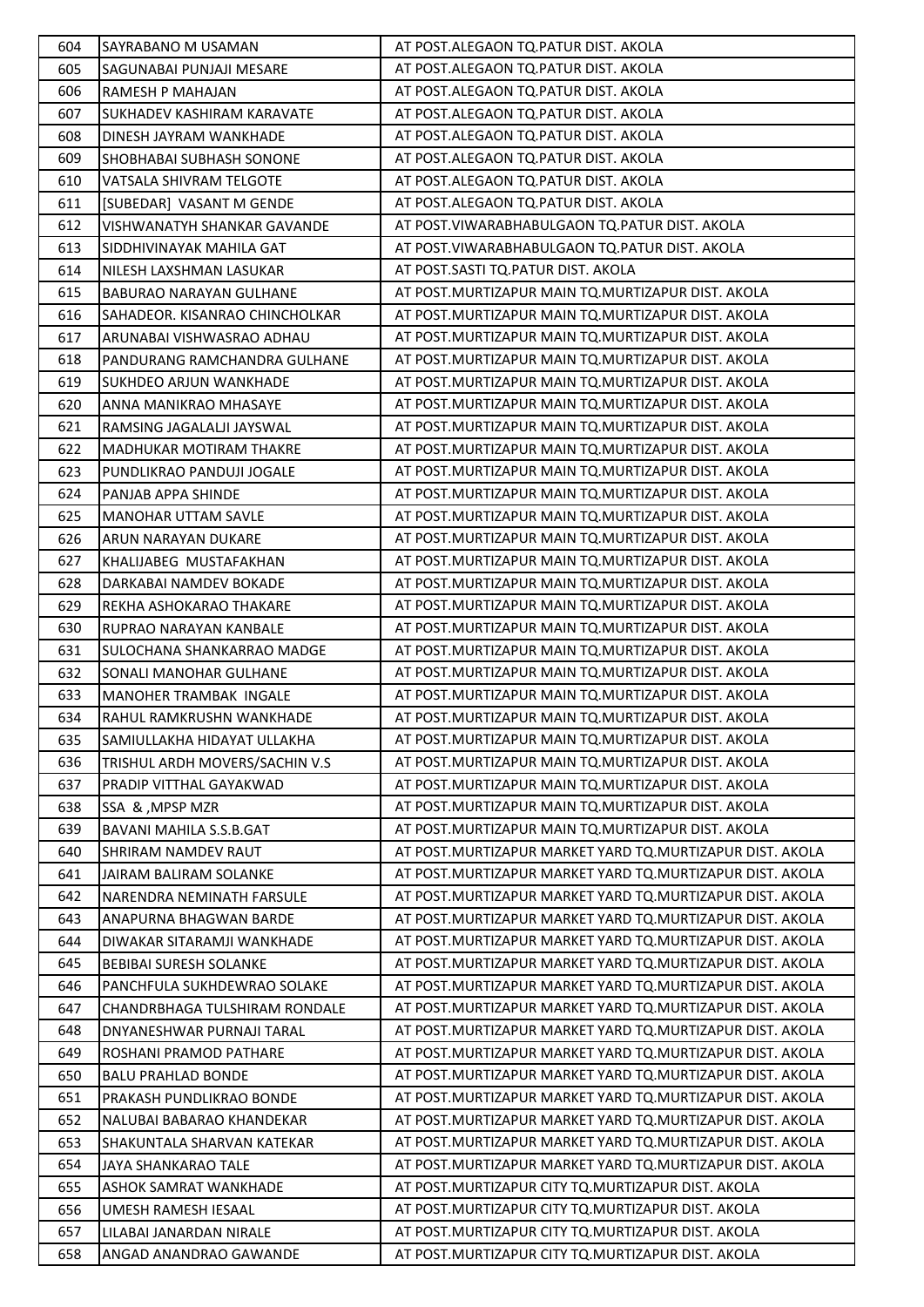| 659 | PARVATIBAI VYANKATRAO GUNJAL          | AT POST. MURTIZAPUR CITY TO. MURTIZAPUR DIST. AKOLA |
|-----|---------------------------------------|-----------------------------------------------------|
| 660 | PUNJAJI BABUSA WANKHADE               | AT POST. MURTIZAPUR CITY TQ. MURTIZAPUR DIST. AKOLA |
| 661 | DROUPDA VAMAN INGLE                   | AT POST. MURTIZAPUR CITY TO. MURTIZAPUR DIST. AKOLA |
| 662 | GANESH DEVRAO JAWANJAL                | AT POST. MURTIZAPUR CITY TO. MURTIZAPUR DIST. AKOLA |
| 663 | <b>SHOBHABAI PRAKASHSING KHAILAVA</b> | AT POST. MURTIZAPUR CITY TO. MURTIZAPUR DIST. AKOLA |
| 664 | RAVINDRA HIRALAL ROTALE               | AT POST. MURTIZAPUR CITY TO. MURTIZAPUR DIST. AKOLA |
| 665 | AARATI KALYANSINGH DABEKAR            | AT POST. MURTIZAPUR CITY TQ. MURTIZAPUR DIST. AKOLA |
| 666 | RAJESH PANJABRAO KAMBE                | AT POST. MURTIZAPUR CITY TO. MURTIZAPUR DIST. AKOLA |
| 667 | KANIJABEE A RASHID                    | AT POST.MANA TQ.MURTIZAPUR DIST. AKOLA              |
| 668 | RATNABAI SHRIRAM KHANDARE             | AT POST.MANA TQ.MURTIZAPUR DIST. AKOLA              |
| 669 | YASHWANT MANSARAM WANKHADE            | AT POST.MANA TQ.MURTIZAPUR DIST. AKOLA              |
| 670 | <b>DILIP R UMALE</b>                  | AT POST.MANA TQ.MURTIZAPUR DIST. AKOLA              |
| 671 | ANTKALA RUPDAS HIREKHAN               | AT POST.MANA TQ.MURTIZAPUR DIST. AKOLA              |
| 672 | RAMESHWAR SHAMRAO NANDNE              | AT POST.MANA TQ.MURTIZAPUR DIST. AKOLA              |
| 673 | LUXMIBAI GAJANAN JADHAW               | AT POST.MANA TQ.MURTIZAPUR DIST. AKOLA              |
| 674 | SAU. JAYSHRI DIWAKAR KATE             | AT POST.MANA TQ.MURTIZAPUR DIST. AKOLA              |
| 675 | RUPRAO RAMCHANDRA PACHPOR             | AT POST.MANA TQ.MURTIZAPUR DIST. AKOLA              |
| 676 | HM S V RAUT HIGH SCHOOL MANA          | AT POST.MANA TQ.MURTIZAPUR DIST. AKOLA              |
| 677 | MAHEMUDMIYA BHURUMIYA                 | AT POST.MANA TQ.MURTIZAPUR DIST. AKOLA              |
| 678 | <b>GAYABAI BALIRAM KIDIK</b>          | AT POST.MANA TQ.MURTIZAPUR DIST. AKOLA              |
| 679 | SHE. MUNAF SHE. BIRAJ                 | AT POST.MANA TQ.MURTIZAPUR DIST. AKOLA              |
| 680 | TUSHAR ASHOKRAO WANKHADE              | AT POST.MANA TQ.MURTIZAPUR DIST. AKOLA              |
| 681 | VIJAY SOMA RELE                       | AT POST.MANA TQ.MURTIZAPUR DIST. AKOLA              |
| 682 | MO.MAHIN MO.USMAN                     | AT POST.MANA TQ.MURTIZAPUR DIST. AKOLA              |
| 683 | <b>MAHENDRA SHANKARRAO RANGARI</b>    | AT POST.MANA TQ.MURTIZAPUR DIST. AKOLA              |
| 684 | NI.ARYA MAGASVARGIYA IND.SOC.K        | AT POST.KARANJA MAIN.TQ.KARANJA DIST. WASHIM        |
| 685 | DADARAO SHRIRAM AGHAM                 | AT POST.KARANJA MAIN.TQ.KARANJA DIST. WASHIM        |
| 686 | VITTAL SHALIGRAM FUKE                 | AT POST.KARANJA MAIN.TQ.KARANJA DIST. WASHIM        |
| 687 | RAJABHAU GANGADHAR DHANORKAR          | AT POST.KARANJA MAIN.TQ.KARANJA DIST. WASHIM        |
| 688 | <b>GAJANAN GULABRAO CHOPADE</b>       | AT POST.KARANJA MAIN.TQ.KARANJA DIST. WASHIM        |
| 689 | SURESH MAHADEVRAO SADEDAR             | AT POST.KARANJA MAIN.TQ.KARANJA DIST. WASHIM        |
| 690 | RAJESH LAXMAN AKNAR                   | AT POST.KARANJA MAIN.TQ.KARANJA DIST. WASHIM        |
| 691 | A D MATRE                             | AT POST.KARANJA MAIN.TO.KARANJA DIST. WASHIM        |
| 692 | <b>VASUDEV CHAMPATRAO TUMSARE</b>     | AT POST.KARANJA MAIN.TQ.KARANJA DIST. WASHIM        |
| 693 | SHAMRAO BANSIRAM RATHOD               | AT POST.KARANJA MAIN.TQ.KARANJA DIST. WASHIM        |
| 694 | SALIMABI Z. AJMAT KHA                 | AT POST.KARANJA MAIN.TQ.KARANJA DIST. WASHIM        |
| 695 | TULSHIRAM BANDU PAWAR                 | AT POST.KARANJA MAIN.TQ.KARANJA DIST. WASHIM        |
| 696 | TRYAMBAK MAHADEVRAO NAVALKAR          | AT POST.KARANJA MAIN.TQ.KARANJA DIST. WASHIM        |
| 697 | RADHA GANESH KAVADE                   | AT POST.KARANJA MAIN.TQ.KARANJA DIST. WASHIM        |
| 698 | TUKARAM RAGHOJI DHANDRAVYE            | AT POST.KARANJA MAIN.TQ.KARANJA DIST. WASHIM        |
| 699 | RAMESH VITTHALRAO ROKADE              | AT POST.KARANJA MAIN.TQ.KARANJA DIST. WASHIM        |
| 700 | <b>RHEMABI SY ABBAS</b>               | AT POST.KARANJA MAIN.TQ.KARANJA DIST. WASHIM        |
| 701 | SONALI LAXMAN KAVALE                  | AT POST.KARANJA MAIN.TQ.KARANJA DIST. WASHIM        |
| 702 | <b>BEBITAY TEJUSING RATHOD</b>        | AT POST.KARANJA MAIN.TQ.KARANJA DIST. WASHIM        |
| 703 | SADHU TULSHIRAM THAKARE               | AT POST.KARANJA MAIN.TQ.KARANJA DIST. WASHIM        |
| 704 | JAYSHRI RAMBHAU LAHE                  | AT POST.KARANJA MAIN.TQ.KARANJA DIST. WASHIM        |
| 705 | <b>HARSHA DEVIDAS KHADE</b>           | AT POST.KARANJA MAIN.TQ.KARANJA DIST. WASHIM        |
| 706 | USHA GAJANAN SABLE                    | AT POST.KARANJA MAIN.TQ.KARANJA DIST. WASHIM        |
| 707 | <b>CHAND BUDDHU GARVE</b>             | AT POST.KARANJA MAIN.TQ.KARANJA DIST. WASHIM        |
| 708 | SUBHASH PANDURANG SIRSATH             | AT POST.KARANJA MAIN.TQ.KARANJA DIST. WASHIM        |
| 709 | PRALHAD UDHVARAO INGLE                | AT POST.KARANJA MAIN.TQ.KARANJA DIST. WASHIM        |
| 710 | SUDHAKAR PRITAM WARGHAT               | AT POST.KARANJA MAIN.TQ.KARANJA DIST. WASHIM        |
| 711 | MANORAMA JAGANNATH DAGWAL             | AT POST.KARANJA MAIN.TQ.KARANJA DIST. WASHIM        |
| 712 | KANTA DILIP RATHOD                    | AT POST.KARANJA MAIN.TQ.KARANJA DIST. WASHIM        |
| 713 | KALAWATI YADAV MESHRAM                | AT POST.KARANJA MAIN.TQ.KARANJA DIST. WASHIM        |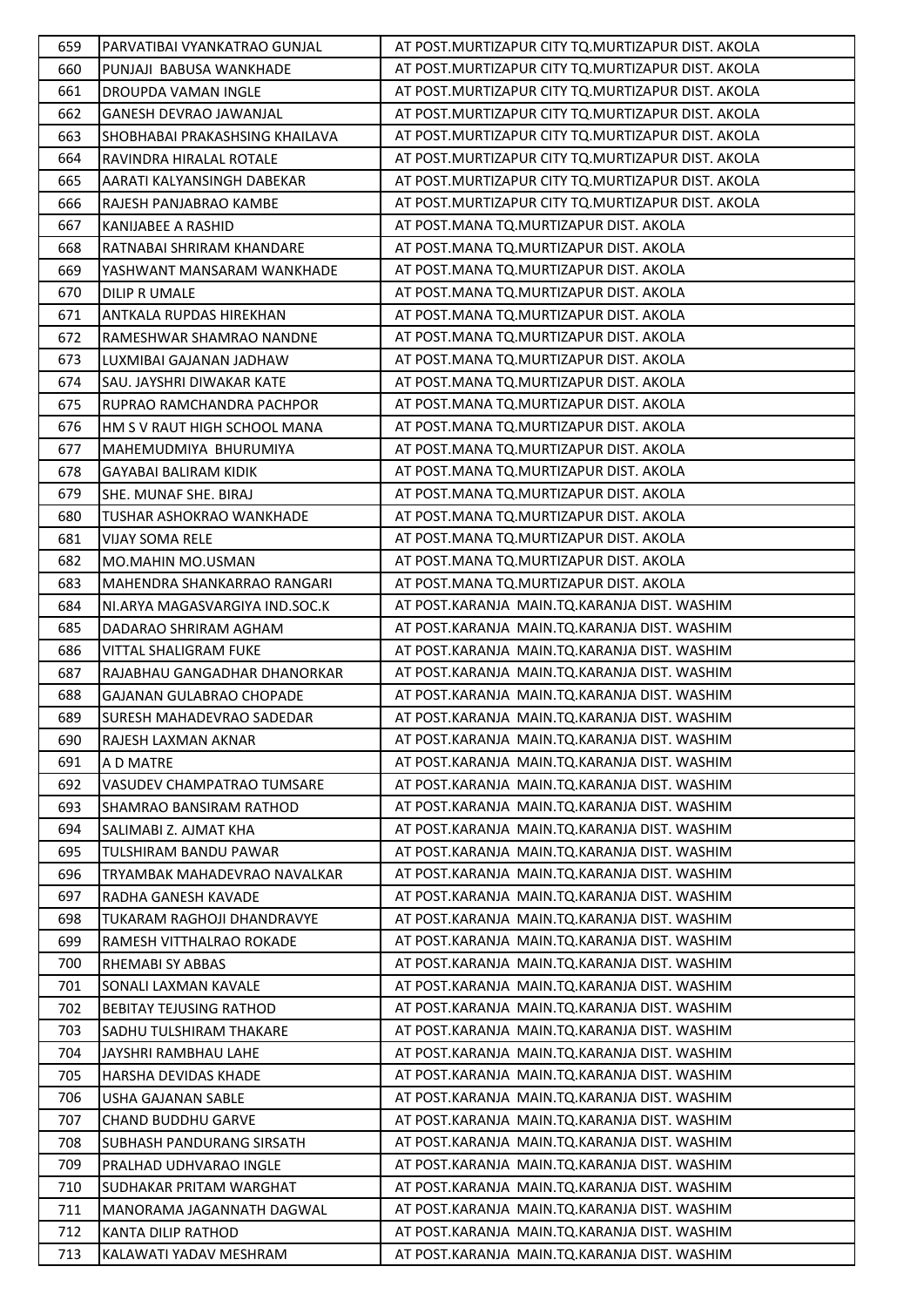| 714 | A.ANIS A.RAJJAK                | AT POST.KARANJA MAIN.TQ.KARANJA DIST. WASHIM        |
|-----|--------------------------------|-----------------------------------------------------|
| 715 | DIGAMBAR SUKHDEV UMNE          | AT POST.KARANJA MAIN.TQ.KARANJA DIST. WASHIM        |
| 716 | AMBNIKA SW. SH. BA. GATCHANDAI | AT POST.KARANJA MAIN.TQ.KARANJA DIST. WASHIM        |
| 717 | GAYATRI SW. SH. BA. GAT WAKAI  | AT POST.KARANJA MAIN.TQ.KARANJA DIST. WASHIM        |
| 718 | RAMABAI SW. SH. BA. GAT        | AT POST.KARANJA MAIN.TQ.KARANJA DIST. WASHIM        |
| 719 | DNYANESHWAR SHI.SCO WAI        | AT POST.KARANJA CITY.TQ.KARANJA DIST. WASHIM        |
| 720 | NISHARBEE S NIJAM              | AT POST.KARANJA CITY.TQ.KARANJA DIST. WASHIM        |
| 721 | S ISMAIL S MOHINNODDIN         | AT POST.KARANJA CITY.TQ.KARANJA DIST. WASHIM        |
| 722 | P V UIKE                       | AT POST.KARANJA CITY.TQ.KARANJA DIST. WASHIM        |
| 723 | <b>VIJAY DEVIDAS BHAD</b>      | AT POST.KARANJA CITY.TQ.KARANJA DIST. WASHIM        |
| 724 | SANJAY K BHAGAT                | AT POST.KARANJA CITY.TQ.KARANJA DIST. WASHIM        |
| 725 | ARVIND DATTATRAY MATRE         | AT POST.KARANJA CITY.TQ.KARANJA DIST. WASHIM        |
| 726 | APEKSHA M BAND                 | AT POST.KARANJA CITY.TQ.KARANJA DIST. WASHIM        |
| 727 | SEEMA PARAVIN EJAJ AHAMAD KHAN | AT POST.KARANJA CITY.TQ.KARANJA DIST. WASHIM        |
| 728 | SOMA SADUJI RAVIRAO            | AT POST.KAMARGAON .TQ.KARANJA DIST. WASHIM          |
| 729 | DURGABAI NARAYAN THAK          | AT POST.KAMARGAON .TQ.KARANJA DIST. WASHIM          |
| 730 | REKHA ARUN THORAT              | AT POST.KAMARGAON .TQ.KARANJA DIST. WASHIM          |
| 731 | <b>GORUBI KARIMODIN KAJI</b>   | AT POST.KAMARGAON .TQ.KARANJA DIST. WASHIM          |
| 732 | SUSIL HARIDAS JAVANJAD         | AT POST.KAMARGAON .TQ.KARANJA DIST. WASHIM          |
| 733 | DURYODHAN SHANKAR KHANDARE     | AT POST.KAMARGAON .TQ.KARANJA DIST. WASHIM          |
| 734 | RAMRAO DAULAT BHATKAR          | AT POST.KAMARGAON .TQ.KARANJA DIST. WASHIM          |
| 735 | RAFIKODIN NASIRODIN            | AT POST.KAMARGAON .TQ.KARANJA DIST. WASHIM          |
| 736 | SWATI SANJAY KADU              | AT POST.KAMARGAON .TQ.KARANJA DIST. WASHIM          |
| 737 | DEVAKABAI MANOHAR MANKAR       | AT POST.KAMARGAON .TQ.KARANJA DIST. WASHIM          |
| 738 | <b>SUJIT DASHRATH KAMANDAR</b> | AT POST.KAMARGAON .TQ.KARANJA DIST. WASHIM          |
| 739 | NARAYAN BAPURAO DAVALE         | AT POST.KAMARGAON .TQ.KARANJA DIST. WASHIM          |
| 740 | PRESI-VOICE PRE DY VID DHANAJ  | AT POST.KAMARGAON .TQ.KARANJA DIST. WASHIM          |
| 741 | MASHALAXIMI MAHILA BCH GAT     | AT POST.KAMARGAON .TQ.KARANJA DIST. WASHIM          |
| 742 | ULHAS PRAKASH JADHAV           | AT POST.UMBARDA BAZAR .TQ.KARANJA DIST. WASHIM      |
| 743 | RUSHIKESH GAJANAN KHOND M/G GA | AT POST.UMBARDA BAZAR .TQ.KARANJA DIST. WASHIM      |
| 744 | SHUBHANGI GAJANAN LAYABAR M/G  | AT POST.UMBARDA BAZAR .TQ.KARANJA DIST. WASHIM      |
| 745 | AMOL VISHNU MANWAR             | AT POST.UMBARDA BAZAR .TQ.KARANJA DIST. WASHIM      |
| 746 | JAGDISH VINAYAK PACHGADE       | AT POST.UMBARDA BAZAR .TO.KARANJA DIST. WASHIM      |
| 747 | TULSHIRAM ABHIMAN KHOBRAGADE   | AT POST.UMBARDA BAZAR .TQ.KARANJA DIST. WASHIM      |
| 748 | NANDA RAMDAS KARDE             | AT POST.UMBARDA BAZAR .TQ.KARANJA DIST. WASHIM      |
| 749 | DEVIDAS JAYRAM SHAHALE         | AT POST.DHANAJ BU .TQ.KARANJA DIST. WASHIM          |
| 750 | KADIR MUSA SHEKH               | AT POST.DHANAJ BU .TQ.KARANJA DIST. WASHIM          |
| 751 | RAMCHANDRE NARAYAN DHHAGE      | AT POST.DHANAJ BU .TQ.KARANJA DIST. WASHIM          |
| 752 | AMAR PRALAHAD INGOLE           | AT POST.DHANAJ BU .TQ.KARANJA DIST. WASHIM          |
| 753 | HIMMAT DHANUJI JAMNE           | AT POST.DHANAJ BU .TQ.KARANJA DIST. WASHIM          |
| 754 | AYODHA SHAKASING BAYAL         | AT POST.DHANAJ BU .TQ.KARANJA DIST. WASHIM          |
| 755 | ANITA GAJANAN GAWAI            | AT POST.DHANAJ BU .TQ.KARANJA DIST. WASHIM          |
| 756 | S NAVED S JAMIR                | AT POST.MANBHA .TQ.KARANJA DIST. WASHIM             |
| 757 | PRINC Z P URDU SCH MANBHA      | AT POST.MANBHA .TQ.KARANJA DIST. WASHIM             |
| 758 | LAXMAN FAKIRA RATHOD           | AT POST.POHA .TQ.KARANJA DIST. WASHIM               |
| 759 | DASHRATH BANDU RATHOD          | AT POST.POHA .TQ.KARANJA DIST. WASHIM               |
| 760 | ARCHANA KIRAN DHATONDE         | AT POST. POHA .TQ. KARANJA DIST. WASHIM             |
| 761 | BHAGIRATHI GOVINDA BHAGAT      | AT POST.KAJLESHWAR .TQ.KARANJA DIST. WASHIM         |
| 762 | <b>SHYAM WAMANRAO DURVE</b>    | AT POST.KAJLESHWAR .TQ.KARANJA DIST. WASHIM         |
| 763 | MAHILA VIKAS S JALSWARAJ KAJA  | AT POST.KAJLESHWAR .TQ.KARANJA DIST. WASHIM         |
| 764 | SANT G. M. S. B. GAT           | AT POST.KAJLESHWAR .TQ.KARANJA DIST. WASHIM         |
| 765 | KHUSABU MAYNORITI URDU EDU.SOC | AT POST.MANGRULPIR MAIN .TQ MANGRULPIR DIST. WASHIM |
| 766 | RUKHAMABAI D RATHOD            | AT POST.MANGRULPIR MAIN .TQ MANGRULPIR DIST. WASHIM |
| 767 | NAMDEVRAO RAMJI KARPE          | AT POST.MANGRULPIR MAIN .TQ MANGRULPIR DIST. WASHIM |
| 768 | SAYYAD MANSUR S.GULAM          | AT POST.MANGRULPIR MAIN .TQ MANGRULPIR DIST. WASHIM |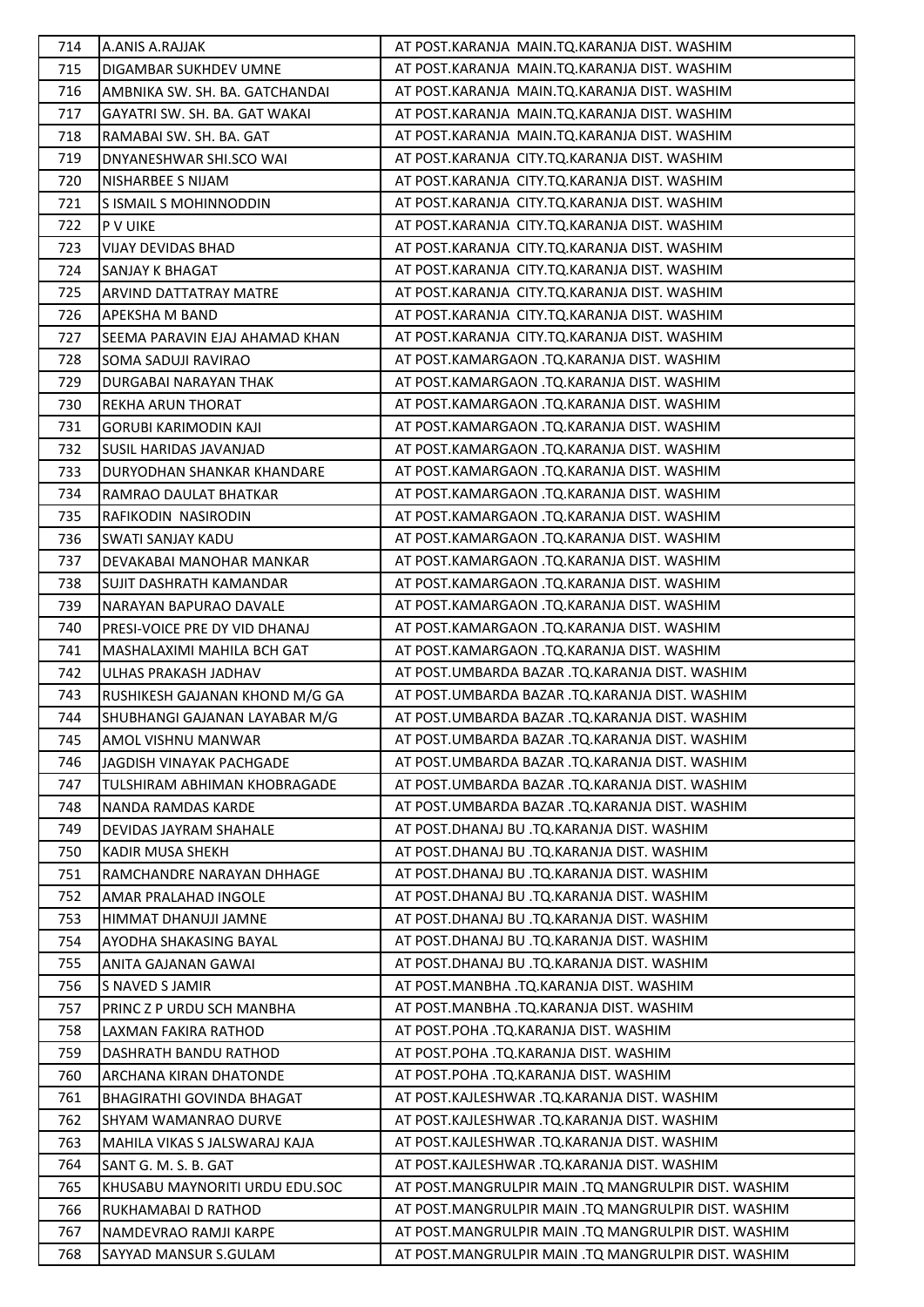| 769        | <b>SHANKAR KISAN GAHULE</b>                   | AT POST.MANGRULPIR MAIN .TQ MANGRULPIR DIST. WASHIM |
|------------|-----------------------------------------------|-----------------------------------------------------|
| 770        | <b>REKHA V KHADSALE</b>                       | AT POST.MANGRULPIR MAIN .TQ MANGRULPIR DIST. WASHIM |
| 771        | <b>HARE RAMCHANDR JADHAW</b>                  | AT POST.MANGRULPIR MAIN .TQ MANGRULPIR DIST. WASHIM |
| 772        | PURASHOTTM NAGORAO MAHAKAL                    | AT POST.MANGRULPIR MAIN .TQ MANGRULPIR DIST. WASHIM |
| 773        | CHITRABAI PANDHARI BHOYAR                     | AT POST.MANGRULPIR MAIN .TQ MANGRULPIR DIST. WASHIM |
| 774        | ANNU BUDHDU MOHNAWAEL                         | AT POST.MANGRULPIR MAIN .TQ MANGRULPIR DIST. WASHIM |
| 775        | MADHUKAR DAGDUJI KHADE                        | AT POST.MANGRULPIR MAIN .TQ MANGRULPIR DIST. WASHIM |
| 776        | <b>INDUBAI DNYANADEV WANKHADE</b>             | AT POST.MANGRULPIR MAIN .TQ MANGRULPIR DIST. WASHIM |
| 777        | <b>BIBI MOHAMAD BHURIWALE</b>                 | AT POST.MANGRULPIR MAIN .TO MANGRULPIR DIST. WASHIM |
| 778        | ANUSYA DEVIDAS SAKHARKAR                      | AT POST.MANGRULPIR MAIN .TQ MANGRULPIR DIST. WASHIM |
| 779        | MOTIRAM KASHIRAM DONGARDIVE                   | AT POST.MANGRULPIR MAIN .TQ MANGRULPIR DIST. WASHIM |
| 780        | JIJA AMBADAS MUNJE                            | AT POST.MANGRULPIR MAIN .TQ MANGRULPIR DIST. WASHIM |
| 781        | ANUSAYA KLNAJI THAKARE                        | AT POST.MANGRULPIR MAIN .TQ MANGRULPIR DIST. WASHIM |
| 782        | SHUMANBAI RAM LUNGE                           | AT POST.MANGRULPIR MAIN .TQ MANGRULPIR DIST. WASHIM |
| 783        | <b>HASAN R MOHANAWALE</b>                     | AT POST.MANGRULPIR MAIN .TO MANGRULPIR DIST. WASHIM |
| 784        | S C SANGOLE                                   | AT POST.MANGRULPIR MAIN .TQ MANGRULPIR DIST. WASHIM |
| 785        | <b>MADN S WANKHADE</b>                        | AT POST.MANGRULPIR MAIN .TQ MANGRULPIR DIST. WASHIM |
| 786        | <b>G J MANVAR</b>                             | AT POST.MANGRULPIR MAIN .TQ MANGRULPIR DIST. WASHIM |
| 787        | SHANKAR NAGOJI MANWAR                         | AT POST.MANGRULPIR MAIN .TQ MANGRULPIR DIST. WASHIM |
| 788        | <b>BABARAO KALNU BHAGAT</b>                   | AT POST.MANGRULPIR MAIN .TO MANGRULPIR DIST. WASHIM |
| 789        | KALAWANTI TUKARAM DOMKE                       | AT POST.MANGRULPIR MAIN .TQ MANGRULPIR DIST. WASHIM |
| 790        | SHALIKRAM BHAGAWAN BHUSARE                    | AT POST.MANGRULPIR MAIN .TQ MANGRULPIR DIST. WASHIM |
| 791        | TUKADYA R ALAMWALE                            | AT POST.MANGRULPIR MAIN .TQ MANGRULPIR DIST. WASHIM |
| 792        | JALINDAR GAYAK WAD                            | AT POST.MANGRULPIR MAIN .TQ MANGRULPIR DIST. WASHIM |
| 793        | SITARAM VITHIJI PRADHAN                       | AT POST.MANGRULPIR MAIN .TQ MANGRULPIR DIST. WASHIM |
| 794        | MEHBUB KHA SHAH ULLA KHA                      | AT POST.MANGRULPIR MAIN .TQ MANGRULPIR DIST. WASHIM |
| 795        |                                               | AT POST.MANGRULPIR MAIN .TQ MANGRULPIR DIST. WASHIM |
| 796        | JIJABAI BANSIRAM GAHULE                       | AT POST.MANGRULPIR MAIN .TQ MANGRULPIR DIST. WASHIM |
| 797        | PHULSING B CHAVAHAN<br>ANIL SHRIRAM MANUGLKAR | AT POST.MANGRULPIR MAIN .TQ MANGRULPIR DIST. WASHIM |
|            | HALIMABI E JAGIRDAR                           | AT POST.MANGRULPIR MAIN .TQ MANGRULPIR DIST. WASHIM |
| 798<br>799 |                                               | AT POST.MANGRULPIR MAIN .TQ MANGRULPIR DIST. WASHIM |
|            | RUKHAMABAI KISHAN UGALE<br>UMABAI S YAYKE     | AT POST.MANGRULPIR MAIN .TQ MANGRULPIR DIST. WASHIM |
| 800        |                                               | AT POST.MANGRULPIR MAIN .TQ MANGRULPIR DIST. WASHIM |
| 801        | LATA B THAKRE                                 | AT POST.MANGRULPIR MAIN .TQ MANGRULPIR DIST. WASHIM |
| 802        | PRABHA S MORWAL                               |                                                     |
| 803        | GAYABAI NARAYAN CHODHARI                      | AT POST.MANGRULPIR MAIN .TQ MANGRULPIR DIST. WASHIM |
| 804        | RAGHUNATH SADASHIV MATHE                      | AT POST.MANGRULPIR MAIN .TO MANGRULPIR DIST. WASHIM |
| 805        | DWARKABAI PANDUJI GAWANDE                     | AT POST.MANGRULPIR MAIN .TQ MANGRULPIR DIST. WASHIM |
| 806        | SAVATI PRAKASH WADHEKAR                       | AT POST.MANGRULPIR MAIN .TQ MANGRULPIR DIST. WASHIM |
| 807        | SAI.SADIK SAI.AMAD                            | AT POST.MANGRULPIR MAIN .TQ MANGRULPIR DIST. WASHIM |
| 808        | MO.SHAFI FAKIR MOHAMMAD                       | AT POST.MANGRULPIR MAIN .TQ MANGRULPIR DIST. WASHIM |
| 809        | KALILMODDIN NAJIRODDIN                        | AT POST.MANGRULPIR MAIN .TQ MANGRULPIR DIST. WASHIM |
| 810        | WACHALA SHAMRAO PAWAR                         | AT POST.MANGRULPIR MAIN .TQ MANGRULPIR DIST. WASHIM |
| 811        | SHANTABAI SAKHARAM LONDE                      | AT POST.MANGRULPIR MAIN .TQ MANGRULPIR DIST. WASHIM |
| 812        | SUBHADRA RAGHO PAWAR                          | AT POST.MANGRULPIR MAIN .TQ MANGRULPIR DIST. WASHIM |
| 813        | A SAMAD A RAHEMAN                             | AT POST.MANGRULPIR MAIN .TQ MANGRULPIR DIST. WASHIM |
| 814        | SOPAN BAPUJI INGOLE                           | AT POST.MANGRULPIR MAIN .TQ MANGRULPIR DIST. WASHIM |
| 815        | ANJANABAI PRALHAD MULE                        | AT POST.MANGRULPIR MAIN .TQ MANGRULPIR DIST. WASHIM |
| 816        | SADHU/SUDHAKAR LODAJI THAKRE                  | AT POST.MANGRULPIR MAIN .TQ MANGRULPIR DIST. WASHIM |
| 817        | <b>BANOBI SHE SUBHAN</b>                      | AT POST.MANGRULPIR MAIN .TQ MANGRULPIR DIST. WASHIM |
| 818        | NARAYAN LAKADU DHONGDE                        | AT POST.MANGRULPIR MAIN .TQ MANGRULPIR DIST. WASHIM |
| 819        | PUSHPA NAMDEV DOKE                            | AT POST.MANGRULPIR MAIN .TQ MANGRULPIR DIST. WASHIM |
| 820        | SITARAM GOVINDRAO BHOYAR                      | AT POST.MANGRULPIR MAIN .TQ MANGRULPIR DIST. WASHIM |
| 821        | RAHUL RAMKRUSHNA KARCHE                       | AT POST.MANGRULPIR MAIN .TQ MANGRULPIR DIST. WASHIM |
| 822        | AARTI RANJIT RATHOD                           | AT POST.MANGRULPIR MAIN .TQ MANGRULPIR DIST. WASHIM |
| 823        | MAHESH GOVARDHAN BURE                         | AT POST.MANGRULPIR MAIN .TQ MANGRULPIR DIST. WASHIM |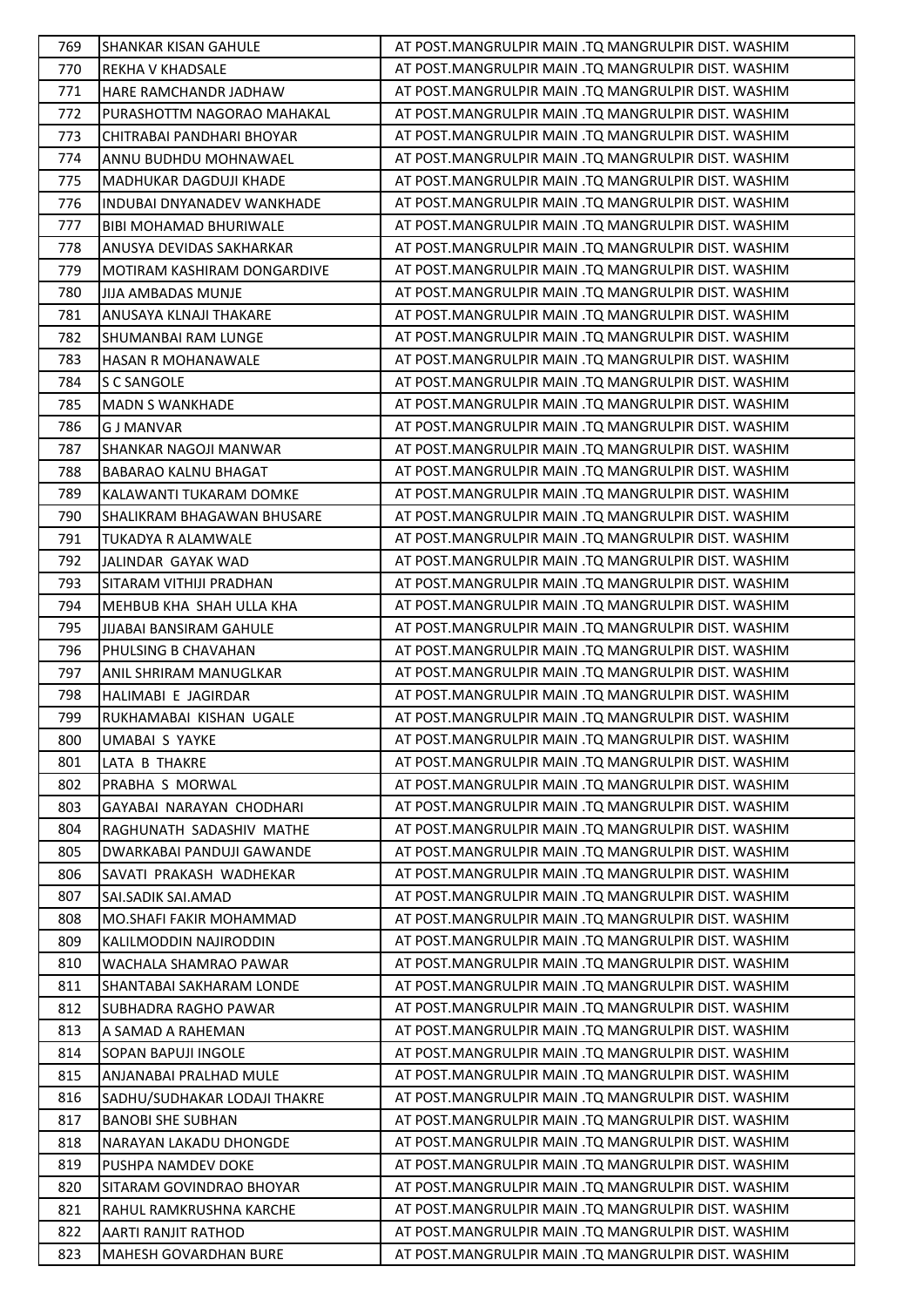| 824 | WAGHAJI ABHIMAN BHAGAT          | AT POST.MANGRULPIR MAIN .TQ MANGRULPIR DIST. WASHIM |
|-----|---------------------------------|-----------------------------------------------------|
| 825 | MADHUKAR LASHMAN UMALE          | AT POST.MANGRULPIR MAIN .TQ MANGRULPIR DIST. WASHIM |
| 826 | SONAJI SHRIPAT SURALKAR         | AT POST.MANGRULPIR MAIN .TQ MANGRULPIR DIST. WASHIM |
| 827 | SANT GAJA.MAHA.SHET.SWA.SAH.    | AT POST.MANGRULPIR MAIN .TQ MANGRULPIR DIST. WASHIM |
| 828 | GADAGEBABA BAC GAT GANESHPUR    | AT POST.MANGRULPIR MAIN .TQ MANGRULPIR DIST. WASHIM |
| 829 | VISHNU DAYARAM JADHAO           | AT POST.MANGRULPIR CITY .TQ MANGRULPIR DIST. WASHIM |
| 830 | JAYASHRI DEVIDAS INGOLE         | AT POST.MANGRULPIR CITY .TQ MANGRULPIR DIST. WASHIM |
| 831 | MIRABAI DURYADHAN CHAVHAN       | AT POST.MANGRULPIR CITY .TQ MANGRULPIR DIST. WASHIM |
| 832 | KANIKNATH MAHARAJ VIDHY SAVAGA  | AT POST.MANGRULPIR CITY .TQ MANGRULPIR DIST. WASHIM |
| 833 | Z P SCHOOL POTI POTI            | AT POST.MOHARI .TQ MANGRULPIR DIST. WASHIM          |
| 834 | <b>MAHADEO SHNKAR GHOTKAR</b>   | AT POST.MOHARI .TQ MANGRULPIR DIST. WASHIM          |
| 835 | DURGESH SAMBHAJI MHATARMARE     | AT POST.MOHARI .TQ MANGRULPIR DIST. WASHIM          |
| 836 | <b>SULOCHANA SHAM GAJRE</b>     | AT POST.MOHARI .TQ MANGRULPIR DIST. WASHIM          |
| 837 | VIDHYALATA SAHEBRAO MHATARMARE  | AT POST.MOHARI .TQ MANGRULPIR DIST. WASHIM          |
| 838 | <b>HM Z P AMGAON</b>            | AT POST. MOHARI .TQ MANGRULPIR DIST. WASHIM         |
| 839 | JAYASHRI BHAGAWAT DAHATONDE     | AT POST. MOHARI .TO MANGRULPIR DIST. WASHIM         |
| 840 | ADH MAHILA VIK SAM G P BELKHED  | AT POST.MOHARI .TQ MANGRULPIR DIST. WASHIM          |
| 841 | NARAYAN DEVRAV BAISKAR          | AT POST. SHELU BAZAR .TQ MANGRULPIR DIST. WASHIM    |
| 842 | AANAND NARAYAN INGOLE           | AT POST.SHELU BAZAR .TQ MANGRULPIR DIST. WASHIM     |
| 843 | <b>BADRI JETU RATHOD</b>        | AT POST. SHELU BAZAR .TO MANGRULPIR DIST. WASHIM    |
| 844 | <b>GANESH R KORADE</b>          | AT POST. SHELU BAZAR .TQ MANGRULPIR DIST. WASHIM    |
| 845 | ARUN G SAVKE                    | AT POST.SHELU BAZAR .TQ MANGRULPIR DIST. WASHIM     |
| 846 | PARVATA B MULE                  | AT POST. SHELU BAZAR .TQ MANGRULPIR DIST. WASHIM    |
| 847 | <b>SUNIL N DAHANE</b>           | AT POST.SHELU BAZAR .TQ MANGRULPIR DIST. WASHIM     |
| 848 | <b>KAILAS M FULAR</b>           | AT POST.SHELU BAZAR .TQ MANGRULPIR DIST. WASHIM     |
| 849 | <b>DEVABA N KHANDARE</b>        | AT POST. SHELU BAZAR .TQ MANGRULPIR DIST. WASHIM    |
| 850 | MOHAN M CHAVAN                  | AT POST.SHELU BAZAR .TQ MANGRULPIR DIST. WASHIM     |
| 851 | DEVRAO T MULE                   | AT POST. SHELU BAZAR .TQ MANGRULPIR DIST. WASHIM    |
| 852 | SARUBAE U GULADE                | AT POST.SHELU BAZAR .TQ MANGRULPIR DIST. WASHIM     |
| 853 | <b>SAHADEO S BHOTE</b>          | AT POST.SHELU BAZAR .TQ MANGRULPIR DIST. WASHIM     |
| 854 | SANGITA VISHVAS PAVAR           | AT POST.SHELU BAZAR .TQ MANGRULPIR DIST. WASHIM     |
| 855 | GAJENDRA CHAMPTRAO AWAGAN       | AT POST. SHELU BAZAR .TQ MANGRULPIR DIST. WASHIM    |
| 856 | RAJU KHAN BISMILLA KHAN         | AT POST. SHELU BAZAR .TO MANGRULPIR DIST. WASHIM    |
| 857 | ANIL DATTATRAY PADGHAN          | AT POST. SHELU BAZAR .TO MANGRULPIR DIST. WASHIM    |
| 858 | RUKHAMINA GOPAL VALALE          | AT POST.SHELU BAZAR .TQ MANGRULPIR DIST. WASHIM     |
| 859 | VINOD SHALIGRAM SAKHARE         | AT POST.SHELU BAZAR .TQ MANGRULPIR DIST. WASHIM     |
| 860 | <b>SUNITA MANOHAR JAYBHAYE</b>  | AT POST. SHELU BAZAR .TQ MANGRULPIR DIST. WASHIM    |
| 861 | RUKMINA SURESH BOTHE            | AT POST. SHELU BAZAR .TO MANGRULPIR DIST. WASHIM    |
| 862 | <b>SUDHIR DATTATRAY BARAD</b>   | AT POST. SHELU BAZAR .TQ MANGRULPIR DIST. WASHIM    |
| 863 | MUNIR SHA HASAN SHA             | AT POST. SHELU BAZAR .TO MANGRULPIR DIST. WASHIM    |
| 864 | RASHID KHA HAFIS KHA            | AT POST.SHELU BAZAR .TQ MANGRULPIR DIST. WASHIM     |
| 865 | AYUB SHA GULAB SHA              | AT POST. SHELU BAZAR .TO MANGRULPIR DIST. WASHIM    |
| 866 | HUSEN SHAHA MAHEBUB SHAHA       | AT POST. SHELU BAZAR .TO MANGRULPIR DIST. WASHIM    |
| 867 | <b>BALAJI SHET SW SA BA GAT</b> | AT POST. SHELU BAZAR .TQ MANGRULPIR DIST. WASHIM    |
| 868 | TIRUPATI S S B G PAGRI          | AT POST. SHELU BAZAR .TO MANGRULPIR DIST. WASHIM    |
| 869 | SENDRIYA SHET UTPA SA BA GAT    | AT POST.SHELU BAZAR .TQ MANGRULPIR DIST. WASHIM     |
| 870 | LALITABAI MADHAVRAO TILAKE      | AT POST. WANOJA .TQ MANGRULPIR DIST. WASHIM         |
| 871 | RAMDAS NAMDEV WAIDHYA           | AT POST. WANOJA .TQ MANGRULPIR DIST. WASHIM         |
| 872 | CHATARU MANIRAM ADE             | AT POST.DHANORA .TQ MANGRULPIR DIST. WASHIM         |
| 873 | KONDAPPA DEVAPPA KAPASE         | AT POST.DHANORA .TQ MANGRULPIR DIST. WASHIM         |
| 874 | VIMAL VILAS ADOLE               | AT POST.DHANORA .TQ MANGRULPIR DIST. WASHIM         |
| 875 | BHIMRAO RAMDHAN RATHOD          | AT POST.DHANORA .TQ MANGRULPIR DIST. WASHIM         |
| 876 | SHRIHARI MURLI MIRKALE          | AT POST.DHANORA .TQ MANGRULPIR DIST. WASHIM         |
| 877 | RAMRAO NANDU PAVAR              | AT POST.DHANORA .TQ MANGRULPIR DIST. WASHIM         |
| 878 | NEMICHAND BHIKA PAVAR           | AT POST.DHANORA .TQ MANGRULPIR DIST. WASHIM         |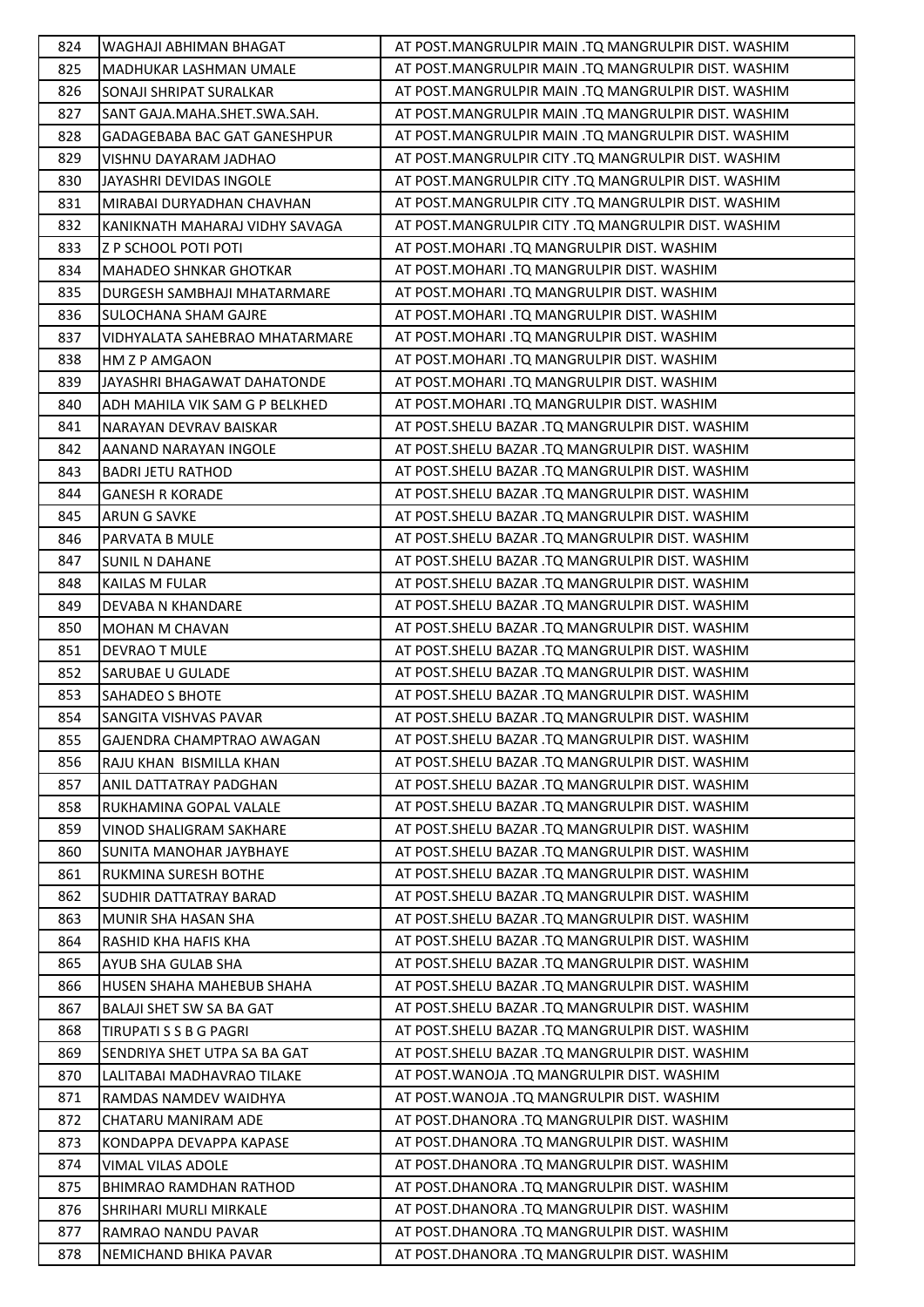| 879 | <b>GITATAI RAMDHAN PAVAR</b>    | AT POST.DHANORA .TQ MANGRULPIR DIST. WASHIM  |
|-----|---------------------------------|----------------------------------------------|
| 880 | SHRIKRUSHAN WAMANRAO BADAVE     | AT POST.DHANORA .TQ MANGRULPIR DIST. WASHIM  |
| 881 | DRUPTABAI DEMAJI MASKE          | AT POST.DHANORA .TQ MANGRULPIR DIST. WASHIM  |
| 882 | MANA KANIRAM RATHOD             | AT POST.MANORA .TQ MANORA DIST. WASHIM       |
| 883 | RAMDAS SAKHARAM BHORKHDE        | AT POST.MANORA .TQ MANORA DIST. WASHIM       |
| 884 | KAVITA SHIVRAM AADE             | AT POST.MANORA .TQ MANORA DIST. WASHIM       |
| 885 | KU.SAYRABANO SABIRODDIN         | AT POST.MANORA .TQ MANORA DIST. WASHIM       |
| 886 | BISMILABI KHALILKHAN            | AT POST.MANORA .TQ MANORA DIST. WASHIM       |
| 887 | <b>GAJANAN TUKARAM SABLE</b>    | AT POST.MANORA .TQ MANORA DIST. WASHIM       |
| 888 | LILA DYARAM FALKE               | AT POST.MANORA .TQ MANORA DIST. WASHIM       |
| 889 | PRADIP DEVRAO PATIL             | AT POST.MANORA .TQ MANORA DIST. WASHIM       |
| 890 | BHARAT DOMAJI BELKHEDE          | AT POST.MANORA .TQ MANORA DIST. WASHIM       |
| 891 | SHANTABAI SHRIRAM KHANDARE      | AT POST.MANORA .TQ MANORA DIST. WASHIM       |
| 892 | <b>GAJANAN PANJAB CHATURKAR</b> | AT POST.MANORA .TQ MANORA DIST. WASHIM       |
| 893 | SHAIKH MAQSOOD AHMAD SHAIKH MA  | AT POST.MANORA .TQ MANORA DIST. WASHIM       |
| 894 | JYOTSANA NANDKISHOR KSHIRASAGA  | AT POST.MANORA .TQ MANORA DIST. WASHIM       |
| 895 | SARSWATI GANGARAM KAVANE        | AT POST.MANORA .TQ MANORA DIST. WASHIM       |
| 896 | MALA/ANSABAI NAGO PARDHI        | AT POST.MANORA .TQ MANORA DIST. WASHIM       |
| 897 | ARVATABAI MAHADEV PARDHI        | AT POST.MANORA .TQ MANORA DIST. WASHIM       |
| 898 | KEVALCHAND DEVRAO RATHOD        | AT POST.MANORA .TQ MANORA DIST. WASHIM       |
| 899 | ASHABAI KISAN LAVARE            | AT POST.MANORA .TQ MANORA DIST. WASHIM       |
| 900 | LAXMAN NARAYAN DOLARKAR         | AT POST.MANORA .TQ MANORA DIST. WASHIM       |
| 901 | SURESH DHANJI JADHAO            | AT POST.MANORA .TQ MANORA DIST. WASHIM       |
| 902 | SOMNATH SWAY SAHA BACH GAT      | AT POST.MANORA .TQ MANORA DIST. WASHIM       |
| 903 | PRI APPA JR COL SHENDURJANA     | AT POST.SHENDURJANA .TQ MANORA DIST. WASHIM  |
| 904 | SUMITRABAI LAXMAN RATHOD        | AT POST.SHENDURJANA .TQ MANORA DIST. WASHIM  |
| 905 | SHAMKIMATA SBSHG PALODI         | AT POST.POHARADEVI .TQ MANORA DIST. WASHIM   |
| 906 | H.M / PRESIDENT SHRI G R PRA A  | AT POST.POHARADEVI .TQ MANORA DIST. WASHIM   |
| 907 | RANJANA DILIP CHAVAN            | AT POST.POHARADEVI .TQ MANORA DIST. WASHIM   |
| 908 | <b>JIJABAI HIRASING JADHAV</b>  | AT POST.POHARADEVI .TQ MANORA DIST. WASHIM   |
| 909 | RAJKUMAR GOBRA RATHOD           | AT POST.POHARADEVI .TQ MANORA DIST. WASHIM   |
| 910 | DALPAT RAMSING PAVAR            | AT POST.POHARADEVI .TQ MANORA DIST. WASHIM   |
| 911 | VIJAY BHILA CHAVAN              | AT POST.POHARADEVI .TQ MANORA DIST. WASHIM   |
| 912 | SUNIL RAVAJI RATHOD             | AT POST.POHARADEVI .TQ MANORA DIST. WASHIM   |
| 913 | <b>RENUKA B RATHOD</b>          | AT POST.POHARADEVI .TQ MANORA DIST. WASHIM   |
| 914 | SHERSING A RATHOD               | AT POST.POHARADEVI .TQ MANORA DIST. WASHIM   |
| 915 | RASHTRASANT TUKADOJI MAHARAJ B  | AT POST.SAKHARDOH .TQ MANORA DIST. WASHIM    |
| 916 | VILAS REVASING RATHOD           | AT POST.SAKHARDOH .TQ MANORA DIST. WASHIM    |
| 917 | <b>BALU KISAN RATHOD</b>        | AT POST.SAKHARDOH .TQ MANORA DIST. WASHIM    |
| 918 | PRAKASH JAGANNATH BHOYAR        | AT POST.SAKHARDOH .TQ MANORA DIST. WASHIM    |
| 919 | ARUNAVATI SBSHG GAT             | AT POST.SAKHARDOH .TQ MANORA DIST. WASHIM    |
| 920 | BHARAT NIRMAN YOJANA HISSE BOR  | AT POST. WASHIM MAIN TQ. WASHIM DIST. WASHIM |
| 921 | AROGYA NIDHI (SAMANYA KHATE) W  | AT POST. WASHIM MAIN TO. WASHIM DIST. WASHIM |
| 922 | ARUN RAGHUNATH KABARA           | AT POST. WASHIM MAIN TO. WASHIM DIST. WASHIM |
| 923 | SANDIP MADANLAL HEDA            | AT POST. WASHIM MAIN TO. WASHIM DIST. WASHIM |
| 924 | VASANTA RAMYYA BOLE             | AT POST. WASHIM MAIN TO. WASHIM DIST. WASHIM |
| 925 | ASHOK KISANRAO SHEGADE          | AT POST. WASHIM MAIN TQ. WASHIM DIST. WASHIM |
| 926 | KISAN NAMDEO LOKHANDE           | AT POST. WASHIM MAIN TO. WASHIM DIST. WASHIM |
| 927 | SUDHAKAR MADHUKAR SARODE        | AT POST. WASHIM MAIN TO. WASHIM DIST. WASHIM |
| 928 | JANABAI PUNDALIK JADHAO         | AT POST. WASHIM MAIN TO. WASHIM DIST. WASHIM |
| 929 | PANDURANG SHIVARAM GORE         | AT POST. WASHIM MAIN TO. WASHIM DIST. WASHIM |
| 930 | VITTHAL PANDURANG KHULE         | AT POST. WASHIM MAIN TO. WASHIM DIST. WASHIM |
| 931 | NAMDEO MAROTI BHUJADE           | AT POST. WASHIM MAIN TO. WASHIM DIST. WASHIM |
| 932 | SAKHARAM KISAN RAUT             | AT POST. WASHIM MAIN TQ. WASHIM DIST. WASHIM |
| 933 | HEMALATA REMESH WALALE          | AT POST. WASHIM MAIN TQ. WASHIM DIST. WASHIM |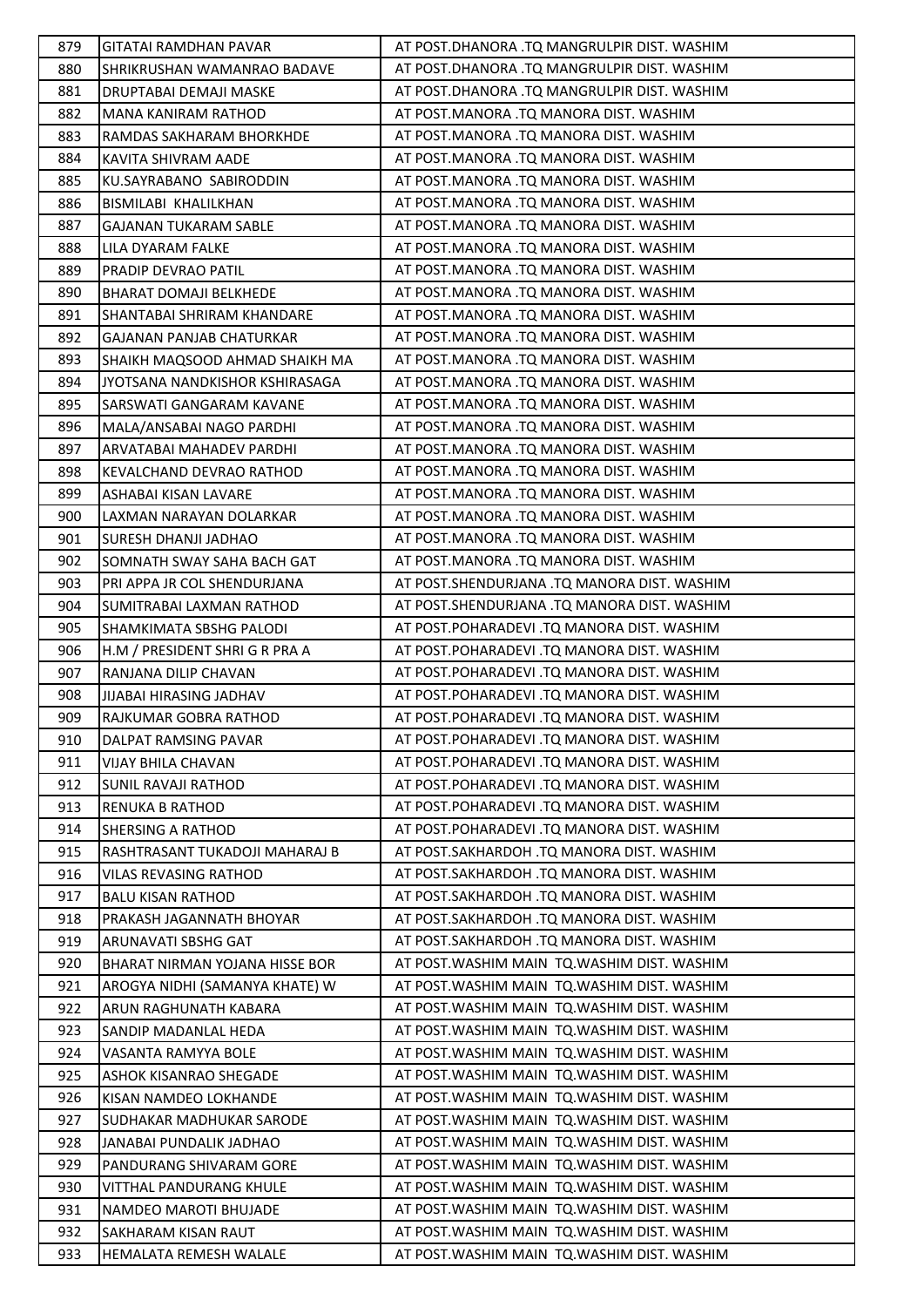| 934 | NATHA HARIBHAU SOMTKAR         | AT POST. WASHIM MAIN TO. WASHIM DIST. WASHIM |
|-----|--------------------------------|----------------------------------------------|
| 935 | DEOWKABAI AMRUTA SARKATE       | AT POST. WASHIM MAIN TO. WASHIM DIST. WASHIM |
| 936 | NARESH RAMBHAU BHANDURGE       | AT POST. WASHIM MAIN TO. WASHIM DIST. WASHIM |
| 937 | TREMBAK SHIVBA KASTE           | AT POST. WASHIM MAIN TO. WASHIM DIST. WASHIM |
| 938 | RAMKISAN MAROTRAO GHUGE        | AT POST. WASHIM MAIN TO. WASHIM DIST. WASHIM |
| 939 | SITARAM SAKHARAM BUNDHE        | AT POST. WASHIM MAIN TQ. WASHIM DIST. WASHIM |
| 940 | ANANDA GOVINDA MAHALE          | AT POST. WASHIM MAIN TO. WASHIM DIST. WASHIM |
| 941 | TUKARAM SUREBHAN MAHALE        | AT POST. WASHIM MAIN TO. WASHIM DIST. WASHIM |
| 942 | NIMBAJI MAROTI ARU             | AT POST. WASHIM MAIN TO. WASHIM DIST. WASHIM |
| 943 | KU DIPA BHAGAVAT               | AT POST. WASHIM MAIN TQ. WASHIM DIST. WASHIM |
| 944 | <b>GANESH BHGWAN TALE</b>      | AT POST. WASHIM MAIN TO. WASHIM DIST. WASHIM |
| 945 | SAU PRTIBHA RAJENDRASHIH       | AT POST. WASHIM MAIN TQ. WASHIM DIST. WASHIM |
| 946 | RAMBHAJI YASHAVANTA SABHADINDE | AT POST. WASHIM MAIN TQ. WASHIM DIST. WASHIM |
| 947 | <b>GAJANAN BABAN INGOLE</b>    | AT POST. WASHIM MAIN TO. WASHIM DIST. WASHIM |
| 948 | GOPALA GOVINDA KAMBLE          | AT POST. WASHIM MAIN TQ. WASHIM DIST. WASHIM |
| 949 | NAMDEO GANAJI RAUT             | AT POST. WASHIM MAIN TO. WASHIM DIST. WASHIM |
| 950 | LILABAI ASHOK CHANDAK          | AT POST. WASHIM MAIN TQ. WASHIM DIST. WASHIM |
| 951 | NARBADA BABAN BHAGAT           | AT POST. WASHIM MAIN TQ. WASHIM DIST. WASHIM |
| 952 | WASUDEO RAJARAM LAHE           | AT POST. WASHIM MAIN TO. WASHIM DIST. WASHIM |
| 953 | MADHUKAR GANGADHAR GORE        | AT POST. WASHIM MAIN TO. WASHIM DIST. WASHIM |
| 954 | VIDYANAND SAKHARAM KHANDARE    | AT POST. WASHIM MAIN TO. WASHIM DIST. WASHIM |
| 955 | <b>BHAGU PRAKASH PRANDE</b>    | AT POST. WASHIM MAIN TQ. WASHIM DIST. WASHIM |
| 956 | ARIFSHA AJGARSHA               | AT POST. WASHIM MAIN TQ. WASHIM DIST. WASHIM |
| 957 | <b>GANESH RAGHOJI WANKHEDE</b> | AT POST. WASHIM MAIN TO. WASHIM DIST. WASHIM |
| 958 | SHANKAR PANDHARI SURVE         | AT POST. WASHIM MAIN TQ. WASHIM DIST. WASHIM |
| 959 | <b>GANESH HARIBHAU GORE</b>    | AT POST. WASHIM MAIN TO. WASHIM DIST. WASHIM |
| 960 | <b>GAUTAM VAMAN KAMBLE</b>     | AT POST. WASHIM MAIN TQ. WASHIM DIST. WASHIM |
| 961 | ATUL DINANATH WALKE            | AT POST. WASHIM MAIN TO. WASHIM DIST. WASHIM |
| 962 | VIMALABAI RUKHBASA BHURE       | AT POST. WASHIM MAIN TO. WASHIM DIST. WASHIM |
| 963 | PRAFULLA KISAN PAWAR           | AT POST. WASHIM MAIN TO. WASHIM DIST. WASHIM |
| 964 | KAMALABAI BALKISAN ZAMARE      | AT POST. WASHIM MAIN TQ. WASHIM DIST. WASHIM |
| 965 | SAIRAM SWYAM SAHAYTA BACHAT GA | AT POST. WASHIM CITY TO. WASHIM DIST. WASHIM |
| 966 | KADUJI GAYANA KONDE            | AT POST. WASHIM CITY TO. WASHIM DIST. WASHIM |
| 967 | PRABHAKAR DEOBA CHAVALE        | AT POST. WASHIM CITY TO. WASHIM DIST. WASHIM |
| 968 | GOVINDA ANANADA AMBHORE        | AT POST. WASHIM CITY TO. WASHIM DIST. WASHIM |
| 969 | RATANSING GYANU RATHOD         | AT POST. WASHIM CITY TO. WASHIM DIST. WASHIM |
| 970 | RUPA FULA RATHOD               | AT POST. WASHIM CITY TO. WASHIM DIST. WASHIM |
| 971 | NATHIBAI MOHAN RATHOD          | AT POST. WASHIM CITY TO. WASHIM DIST. WASHIM |
| 972 | SHIPAT DHONBA UGALE            | AT POST. WASHIM CITY TO. WASHIM DIST. WASHIM |
| 973 | VITTHAL SAKHARAM DHOLE         | AT POST. WASHIM CITY TO. WASHIM DIST. WASHIM |
| 974 | VIESHALI PANDURANG MUTHALH     | AT POST. WASHIM CITY TO. WASHIM DIST. WASHIM |
| 975 | SHRERAM D IDOLE                | AT POST. WASHIM CITY TO. WASHIM DIST. WASHIM |
| 976 | KISAN GNU RATHOD               | AT POST. WASHIM CITY TO. WASHIM DIST. WASHIM |
| 977 | TAI MAHADEV BORKER             | AT POST. WASHIM CITY TO. WASHIM DIST. WASHIM |
| 978 | PRALAHD D RATHOD               | AT POST. WASHIM CITY TO. WASHIM DIST. WASHIM |
| 979 | DURGA V IDOLE                  | AT POST. WASHIM CITY TQ. WASHIM DIST. WASHIM |
| 980 | RASIKALA TUKARAM JETADEW       | AT POST. WASHIM CITY TO. WASHIM DIST. WASHIM |
| 981 | SUBHASH SAKHARAM RAUT          | AT POST. WASHIM CITY TO. WASHIM DIST. WASHIM |
| 982 | LAKSHMAN UKNDI RATHOD          | AT POST. WASHIM CITY TO. WASHIM DIST. WASHIM |
| 983 | WAGHU BHANU RATHOD             | AT POST. WASHIM CITY TO. WASHIM DIST. WASHIM |
| 984 | RAMDAS MOTIRAM BHALERAO        | AT POST. WASHIM CITY TQ. WASHIM DIST. WASHIM |
| 985 | <b>GANGARAM BHAGAJI SOLNKE</b> | AT POST. WASHIM CITY TO. WASHIM DIST. WASHIM |
| 986 | MADAN RUNJAJI KHADSE           | AT POST. WASHIM CITY TO. WASHIM DIST. WASHIM |
| 987 | SULOCHANA KESHAV IDHOLE        | AT POST. WASHIM CITY TO. WASHIM DIST. WASHIM |
| 988 | CHANDRABHAGA SHESRAO UNDAL     | AT POST. WASHIM CITY TO. WASHIM DIST. WASHIM |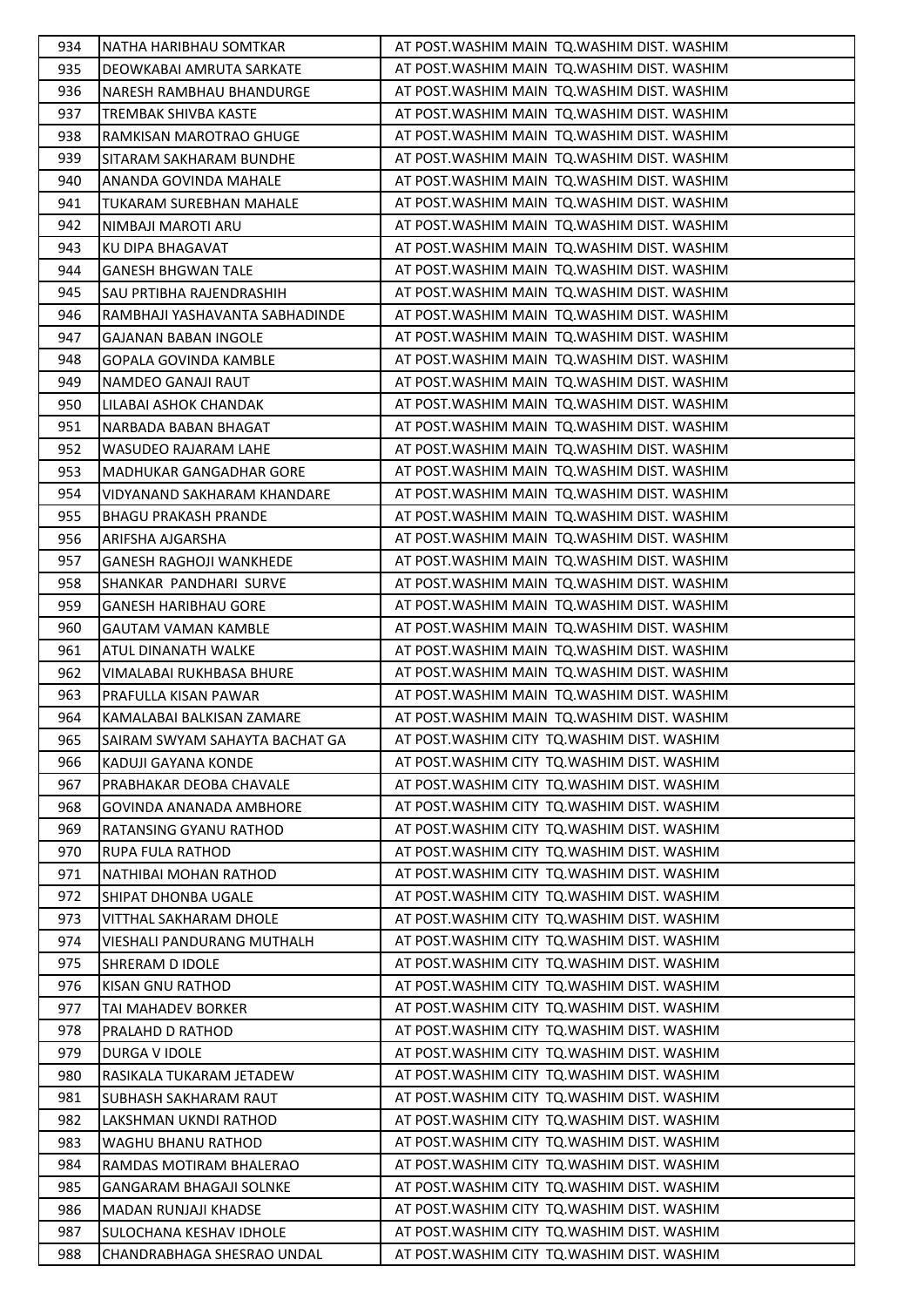| 989  | <b>FANGFANG NAGO BHOSALE</b>    | AT POST. WASHIM CITY TO. WASHIM DIST. WASHIM |
|------|---------------------------------|----------------------------------------------|
| 990  | BALU SAKHARAM PAWAR             | AT POST. WASHIM CITY TO. WASHIM DIST. WASHIM |
| 991  | SANTOSH KALNAJI MAHALE          | AT POST. WASHIM CITY TO. WASHIM DIST. WASHIM |
| 992  | ASHOK MAIJNI PAWAR              | AT POST. WASHIM CITY TO. WASHIM DIST. WASHIM |
| 993  | SUNIL PANJABRAO KAJALE          | AT POST. WASHIM CITY TO. WASHIM DIST. WASHIM |
| 994  | JAI BHAVANI VYAYAM KRIDA & YOU  | AT POST. WASHIM CITY TO. WASHIM DIST. WASHIM |
| 995  | S GAJANAN SETKARI BACHAT GAT    | AT POST. WASHIM CITY TO. WASHIM DIST. WASHIM |
| 996  | SAVITRIBAI SAKHI BATCH GAT ADO  | AT POST. WASHIM CITY TO. WASHIM DIST. WASHIM |
| 997  | SATAWAJI GANGARAM DHANAGAR      | AT POST.ANSING TQ.WASHIM DIST. WASHIM        |
| 998  | PRAKASH BHALCHANDRA SURYAVANSH  | AT POST.ANSING TQ.WASHIM DIST. WASHIM        |
| 999  | VITTHAL BANAJI HAMANE           | AT POST. ANSING TO. WASHIM DIST. WASHIM      |
| 1000 | BADIRAM SONAJI VABADE           | AT POST.ANSING TQ.WASHIM DIST. WASHIM        |
| 1001 | SURYA UDYA ADE                  | AT POST.ANSING TQ.WASHIM DIST. WASHIM        |
| 1002 | <b>BHAGWAN S MANGULKAR</b>      | AT POST.ANSING TQ.WASHIM DIST. WASHIM        |
| 1003 | BIVASAN GAOVIDRAV HARAD         | AT POST. ANSING TO. WASHIM DIST. WASHIM      |
| 1004 | RUSTUMA PUNJAJI YADAV           | AT POST.ANSING TQ.WASHIM DIST. WASHIM        |
| 1005 | BHAGWAN KISAN GANGAWANE         | AT POST.ANSING TQ.WASHIM DIST. WASHIM        |
| 1006 | RAMCHANDRA JAYRAM JOGDAND       | AT POST.ANSING TQ.WASHIM DIST. WASHIM        |
| 1007 | ATMARAM NARU RATHOD             | AT POST.ANSING TQ.WASHIM DIST. WASHIM        |
| 1008 | AMRUTA KISANRAO NIRGUDE         | AT POST.ANSING TQ.WASHIM DIST. WASHIM        |
| 1009 | ZUGABAI RAYAJI DORLE            | AT POST.ANSING TQ.WASHIM DIST. WASHIM        |
| 1010 | <b>VITTHAL S KAPASE</b>         | AT POST.ANSING TQ.WASHIM DIST. WASHIM        |
| 1011 | <b>MADHAV R NIRGUDE</b>         | AT POST.ANSING TQ.WASHIM DIST. WASHIM        |
| 1012 | KAVITA K BENGAL                 | AT POST.ANSING TQ.WASHIM DIST. WASHIM        |
| 1013 | SOPAN MANAJI KAMBALE            | AT POST.ANSING TQ.WASHIM DIST. WASHIM        |
| 1014 | PUNJARAO S GHODGIR              | AT POST.ANSING TQ.WASHIM DIST. WASHIM        |
| 1015 | VDARAKABAI DONDABRAV GADEKAR    | AT POST.ANSING TQ.WASHIM DIST. WASHIM        |
| 1016 | ABHIMAN N SAWANT                | AT POST.ANSING TQ.WASHIM DIST. WASHIM        |
| 1017 | SAU.SANKUTALA ONKARAPPA JIKHAV  | AT POST.ANSING TQ.WASHIM DIST. WASHIM        |
| 1018 | <b>SACHIN S KANKAL</b>          | AT POST.ANSING TQ.WASHIM DIST. WASHIM        |
| 1019 | DRUPATABAI M VIRGUDE            | AT POST.ANSING TQ.WASHIM DIST. WASHIM        |
| 1020 | <b>VAIBHAV YASHVANT EANGOLE</b> | AT POST.ANSING TQ.WASHIM DIST. WASHIM        |
| 1021 | RADUNAT TUKARAM BUSARE          | AT POST.ANSING TQ.WASHIM DIST. WASHIM        |
| 1022 | NARAYAN BUGAJI SAKHARKAR        | AT POST.ANSING TQ.WASHIM DIST. WASHIM        |
| 1023 | PUDALIK PADURANG KANBADE        | AT POST. ANSING TO. WASHIM DIST. WASHIM      |
| 1024 | NAGORAO PIRAJI WAGHMARE         | AT POST. ANSING TO. WASHIM DIST. WASHIM      |
| 1025 | LAXMAN BHAGWAN MANJULKAR        | AT POST. ANSING TO. WASHIM DIST. WASHIM      |
| 1026 | BHALURAM WAGHU CHAVHAN          | AT POST.ANSING TQ.WASHIM DIST. WASHIM        |
| 1027 | PRABHUSING KEVALSING CHAVHAN    | AT POST.ANSING TQ.WASHIM DIST. WASHIM        |
| 1028 | UTTAM RAMSING RATHOD            | AT POST. ANSING TO. WASHIM DIST. WASHIM      |
| 1029 | <b>VISHAL SUKHDEV BHOYAR</b>    | AT POST.ANSING TQ.WASHIM DIST. WASHIM        |
| 1030 | <b>HARIDAS VITTHAL VAHULE</b>   | AT POST.ANSING TQ.WASHIM DIST. WASHIM        |
| 1031 | SINDHU SHESHRAO RATHOD          | AT POST.ANSING TQ.WASHIM DIST. WASHIM        |
| 1032 | <b>GUJEBA SAKHARAM GOTE</b>     | AT POST.TONDGAON TQ.WASHIM DIST. WASHIM      |
| 1033 | LAXMAN VITHOBA DHULDHULE        | AT POST.TONDGAON TQ.WASHIM DIST. WASHIM      |
| 1034 | VITHAL TRAMBAK KALVE            | AT POST.TONDGAON TO.WASHIM DIST. WASHIM      |
| 1035 | SOPAN BHAGWAT MAHALLE           | AT POST.PARDI TAKMOR TQ.WASHIM DIST. WASHIM  |
| 1036 | MOTIRAM RAGHOJI DAKHORE         | AT POST.PARDI TAKMOR TQ.WASHIM DIST. WASHIM  |
| 1037 | SINDHU VASANTA KHADE            | AT POST.PARDI TAKMOR TQ.WASHIM DIST. WASHIM  |
| 1038 | DEMABAI RAMDHAN RATHOD          | AT POST.PARDI TAKMOR TQ.WASHIM DIST. WASHIM  |
| 1039 | SAHEB KHA SATTAR KHA            | AT POST.PARDI TAKMOR TQ.WASHIM DIST. WASHIM  |
| 1040 | MAYURI APK PRABHA K MAPARI      | AT POST.PARDI TAKMOR TQ.WASHIM DIST. WASHIM  |
| 1041 | VARSHA TREDRAS                  | AT POST.MALEGAON TQ.MALEGAON DIST. WASHIM    |
| 1042 | SAKHARAM PRABATA GHUGE          | AT POST.MALEGAON TQ.MALEGAON DIST. WASHIM    |
| 1043 | JULEKHABEE NASLUKHABEE BEE      | AT POST.MALEGAON TQ.MALEGAON DIST. WASHIM    |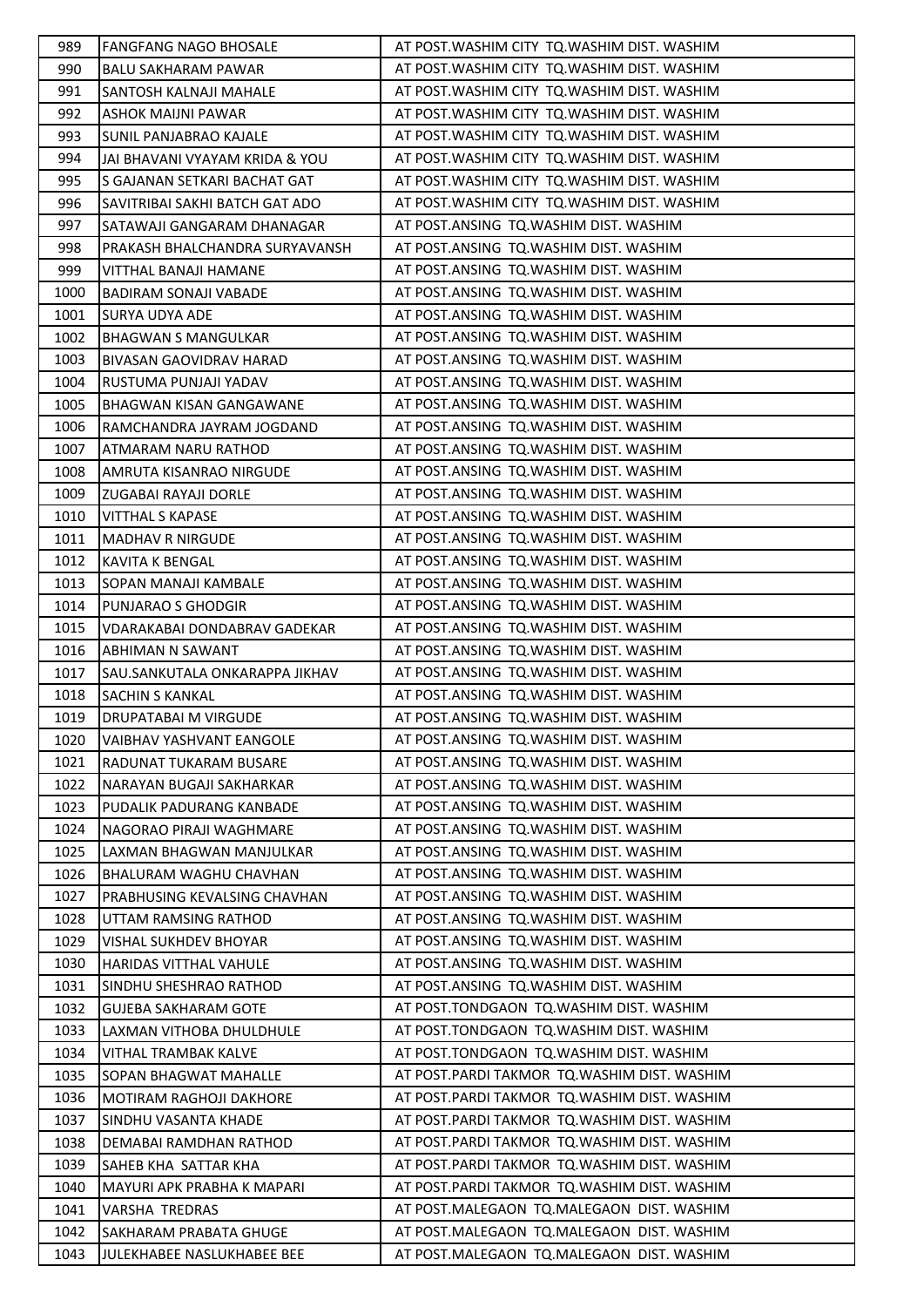| 1044 | CHADRAKALABAI SUKHDEVRAO RAUT    | AT POST.MALEGAON TQ.MALEGAON DIST. WASHIM      |
|------|----------------------------------|------------------------------------------------|
| 1045 | VITHAL UTTAMRAO MOKASHE          | AT POST.MALEGAON TQ.MALEGAON DIST. WASHIM      |
| 1046 | <b>SUKHDEV BABURAO GAVIE</b>     | AT POST.MALEGAON TQ.MALEGAON DIST. WASHIM      |
| 1047 | MAROTE RHGOJI KANDARE            | AT POST.MALEGAON TQ.MALEGAON DIST. WASHIM      |
| 1048 | SK.ALIM SK. ACHUT                | AT POST.MALEGAON TQ.MALEGAON DIST. WASHIM      |
| 1049 | PADMABAI SUDAMA DHAKNE           | AT POST.MALEGAON TQ.MALEGAON DIST. WASHIM      |
| 1050 | BHAGWAT TUKARAM KAKDE            | AT POST.MALEGAON TQ.MALEGAON DIST. WASHIM      |
| 1051 | <b>GANESH CHOTELAL KAITWAS</b>   | AT POST.MALEGAON TQ.MALEGAON DIST. WASHIM      |
| 1052 | RAMKRUSHNA PRALHAD GAYAIKWAD     | AT POST.MALEGAON TQ.MALEGAON DIST. WASHIM      |
| 1053 | JYOTI PANDHARI KAVHAR            | AT POST.MALEGAON TQ.MALEGAON DIST. WASHIM      |
| 1054 | PANDURANG REVAJI INGLE           | AT POST.MALEGAON TQ.MALEGAON DIST. WASHIM      |
| 1055 | SADHNA KASINATH MAPARI           | AT POST.MALEGAON TQ.MALEGAON DIST. WASHIM      |
| 1056 | KASINATH MADHARAO MAPARI         | AT POST.MALEGAON TQ.MALEGAON DIST. WASHIM      |
| 1057 | MILIND TUKARAM WANKHADE          | AT POST.MALEGAON TQ.MALEGAON DIST. WASHIM      |
| 1058 | SAIBABA FE.S.H.G.KELI            | AT POST.MALEGAON TQ.MALEGAON DIST. WASHIM      |
| 1059 | SAMPATRAO DAULATRAO GHUGE        | AT POST.KINHIRAJA TQ.MALEGAO DIST. WASHIM      |
| 1060 | RAMJI CHANDRABHAN KADAM          | AT POST.KINHIRAJA TQ.MALEGAO DIST. WASHIM      |
| 1061 | VANMALA YAKNATH BOBADE           | AT POST.KINHIRAJA TQ.MALEGAO DIST. WASHIM      |
| 1062 | DNYANDEV KISAN MAHALLE           | AT POST.KINHIRAJA TQ.MALEGAO DIST. WASHIM      |
| 1063 | PRAMOD JANARDHAN THAKARE         | AT POST.KINHIRAJA TQ.MALEGAO DIST. WASHIM      |
| 1064 | SUKADEO UKADA DANDE              | AT POST.KINHIRAJA TQ.MALEGAO DIST. WASHIM      |
| 1065 | RAMKISAN NIMBAJI KAMBLE          | AT POST.KINHIRAJA TQ.MALEGAO DIST. WASHIM      |
| 1066 | VILAS KISAN PAKHARE              | AT POST.KINHIRAJA TQ.MALEGAO DIST. WASHIM      |
| 1067 | <b>VERSHA NITESH TAKE</b>        | AT POST.KINHIRAJA TQ.MALEGAO DIST. WASHIM      |
| 1068 | <b>GANGABAI SADANANDA RATHOD</b> | AT POST.KINHIRAJA TQ.MALEGAO DIST. WASHIM      |
| 1069 | PRAMOD MAHADEORAO WANKHADE       | AT POST.KINHIRAJA TQ.MALEGAO DIST. WASHIM      |
| 1070 | SANDIP HARIDAS SHELAKE           | AT POST.KINHIRAJA TQ.MALEGAO DIST. WASHIM      |
| 1071 | JAGDAMBA S B G KINHIRAJA         | AT POST.KINHIRAJA TQ.MALEGAO DIST. WASHIM      |
| 1072 | LAXMIBAI K DESHMUKH              | AT POST.SHIRPUR JAIN TQ.MALEGAO DIST. WASHIM   |
| 1073 | RAMDAS M BAKAL                   | AT POST.SHIRPUR JAIN TQ.MALEGAO DIST. WASHIM   |
| 1074 | WAMAN M INGOLE                   | AT POST.SHIRPUR JAIN TQ.MALEGAO DIST. WASHIM   |
| 1075 | NARAYAN G MAGAR                  | AT POST.SHIRPUR JAIN TQ.MALEGAO DIST. WASHIM   |
| 1076 | ANIL C GAVLI                     | AT POST.SHIRPUR JAIN TQ.MALEGAO DIST. WASHIM   |
| 1077 | NANDA U SHINDE                   | AT POST.SHIRPUR JAIN TQ.MALEGAO DIST. WASHIM   |
| 1078 | <b>VISHANU S LAHANE</b>          | AT POST. SHIRPUR JAIN TO. MALEGAO DIST. WASHIM |
| 1079 | <b>BABAN SITARAM KATHOLE</b>     | AT POST. SHIRPUR JAIN TO. MALEGAO DIST. WASHIM |
| 1080 | JAMUNABAI B PARHAR               | AT POST. SHIRPUR JAIN TO. MALEGAO DIST. WASHIM |
| 1081 | JANGLI CHOTU RGHIWALE            | AT POST.SHIRPUR JAIN TQ.MALEGAO DIST. WASHIM   |
| 1082 | PANDITRAO YASHVANTRAO SARNAIK    | AT POST.SHIRPUR JAIN TQ.MALEGAO DIST. WASHIM   |
| 1083 | AYYUB L KURESHI                  | AT POST.SHIRPUR JAIN TQ.MALEGAO DIST. WASHIM   |
| 1084 | TUKARAM KONDUJI JADHAV           | AT POST.SHIRPUR JAIN TQ.MALEGAO DIST. WASHIM   |
| 1085 | ANIL NAGORAO SURVE               | AT POST.SHIRPUR JAIN TQ.MALEGAO DIST. WASHIM   |
| 1086 | VINAYAK RAMCHANDRA GAWNDE        | AT POST.SHIRPUR JAIN TQ.MALEGAO DIST. WASHIM   |
| 1087 | ANITA ANIL KHANDARE              | AT POST.SHIRPUR JAIN TQ.MALEGAO DIST. WASHIM   |
| 1088 | ANITA PRAVIN LAHANE              | AT POST.SHIRPUR JAIN TQ.MALEGAO DIST. WASHIM   |
| 1089 | SHABBIR JUMMA KALEPIRU           | AT POST.SHIRPUR JAIN TQ.MALEGAO DIST. WASHIM   |
| 1090 | RAMBHAU KADUJI UNDAL             | AT POST.SHIRPUR JAIN TQ.MALEGAO DIST. WASHIM   |
| 1091 | BHAGWAN TUKARAM NEVHAL           | AT POST.SHIRPUR JAIN TQ.MALEGAO DIST. WASHIM   |
| 1092 | NAVYUVAK SETKARI BACHAT GAT      | AT POST.SHIRPUR JAIN TQ.MALEGAO DIST. WASHIM   |
| 1093 | SITARAM DEVBA KHULE              | AT POST.MEDASHI TQ.MALEGAO DIST. WASHIM        |
| 1094 | DATTARAO AMRUTRAO DESHMUKH       | AT POST.MEDASHI TQ.MALEGAO DIST. WASHIM        |
| 1095 | ANANDA VAMAN THARKGE             | AT POST.MEDASHI TQ.MALEGAO DIST. WASHIM        |
| 1096 | KAUSALYABAI YADAVRAO SANAP       | AT POST.MEDASHI TQ.MALEGAO DIST. WASHIM        |
| 1097 | JAYPAL HARIPAL CHAVAN            | AT POST.MEDASHI TQ.MALEGAO DIST. WASHIM        |
| 1098 | <b>VIJAY DIGABANR DHULE</b>      | AT POST.MEDASHI TQ.MALEGAO DIST. WASHIM        |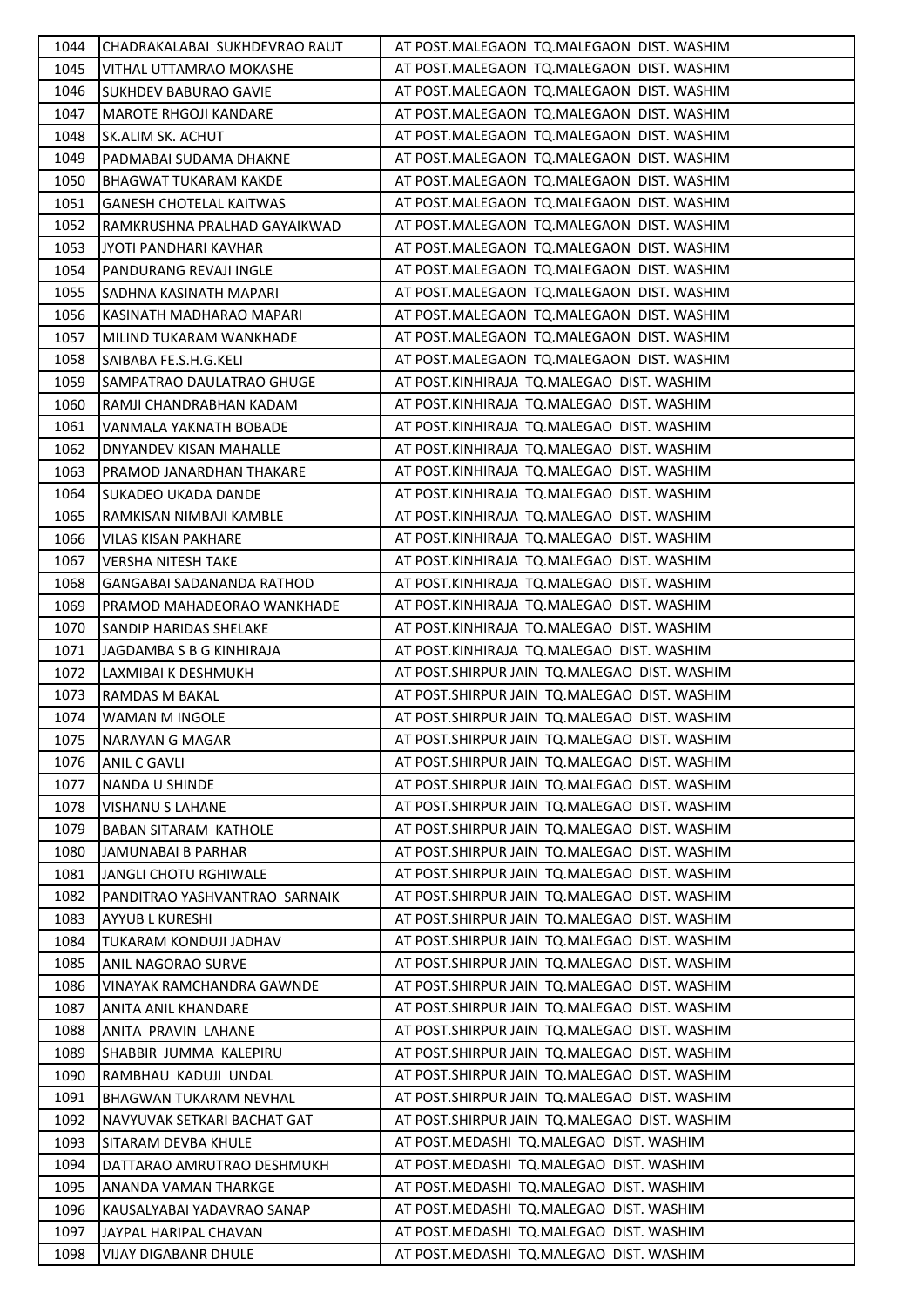| 1099 | <b>RAVI NAMDEO DARALE</b>      | AT POST.MEDASHI TQ.MALEGAO DIST. WASHIM       |
|------|--------------------------------|-----------------------------------------------|
| 1100 | JAANKOSH DHONDU LATHAD         | AT POST.MEDASHI TQ.MALEGAO DIST. WASHIM       |
| 1101 | KHUSHAL JAYAJI KEKAN           | AT POST.MEDASHI TQ.MALEGAO DIST. WASHIM       |
| 1102 | DNYADEW SHANKAR CHOTHAMAL      | AT POST.MEDASHI TQ.MALEGAO DIST. WASHIM       |
| 1103 | GITA PANJAB MASANKAR           | AT POST.MEDASHI TQ.MALEGAO DIST. WASHIM       |
| 1104 | JAY BAJARANGBALI UMARWADI      | AT POST.MEDASHI TQ.MALEGAO DIST. WASHIM       |
| 1105 | RAM NARSINGH CHAWHAN           | AT POST.PANGRI KUTE TQ.MALEGAO DIST. WASHIM   |
| 1106 | NAMDEO TUKARAM TAJANE          | AT POST.PANGRI KUTE TQ.MALEGAO DIST. WASHIM   |
| 1107 | RAMBHAU FAKIRA DABHADE         | AT POST.PANGRI KUTE TQ.MALEGAO DIST. WASHIM   |
| 1108 | TUKARAM NARAYAN POFLE          | AT POST.JAULKARAILWAY TQ.MALEGAO DIST. WASHIM |
| 1109 | ISURYBHAN GANPAT SAWLE         | AT POST.JAULKARAILWAY TQ.MALEGAO DIST. WASHIM |
| 1110 | <b>PANDURANG BAPUSA GANODE</b> | AT POST.JAULKARAILWAY TQ.MALEGAO DIST. WASHIM |
| 1111 | GAJANAN SHALIKRAM RATHOD       | AT POST.JAULKARAILWAY TQ.MALEGAO DIST. WASHIM |
| 1112 | <b>BHANUDAS LAKDUJI BANSOD</b> | AT POST.JAULKARAILWAY TQ.MALEGAO DIST. WASHIM |
| 1113 | <b>GITABAI NAMDEV GIRHE</b>    | AT POST.JAULKARAILWAY TQ.MALEGAO DIST. WASHIM |
| 1114 | RAMESH RUSTAM MUDHE            | AT POST.JAULKARAILWAY TO.MALEGAO DIST. WASHIM |
| 1115 | KISAN BALIRAM MORE             | AT POST.JAULKARAILWAY TQ.MALEGAO DIST. WASHIM |
| 1116 | ADHYAKSH MUKHYA SWAYAMSEVAK SH | AT POST.RISOD MAIN TQ.RISOD DIST. WASHIM      |
| 1117 | <b>SAKRAM HEVAJI KAKADE</b>    | AT POST.RISOD MAIN TQ.RISOD DIST. WASHIM      |
| 1118 | IBHAURAO RODJI KHADSE          | AT POST.RISOD MAIN TQ.RISOD DIST. WASHIM      |
| 1119 | SHE MUNAF AHE UMAR SHEKH       | AT POST.RISOD MAIN TQ.RISOD DIST. WASHIM      |
| 1120 | CHITAKU RAGHOJI AMBHIRE        | AT POST.RISOD MAIN TQ.RISOD DIST. WASHIM      |
| 1121 | SHANTABAI KISAN PUND           | AT POST.RISOD MAIN TQ.RISOD DIST. WASHIM      |
| 1122 | TUKARAM RAMJI POPALGHAT        | AT POST.RISOD MAIN TQ.RISOD DIST. WASHIM      |
| 1123 | MADAN PUNJAJI KHORNE           | AT POST.RISOD MAIN TQ.RISOD DIST. WASHIM      |
| 1124 | SHIVSHANKAR NIMBAJI KAYANDE    | AT POST.RISOD MAIN TQ.RISOD DIST. WASHIM      |
| 1125 | <b>VIJAY RAJARAM KURWADE</b>   | AT POST.RISOD MAIN TQ.RISOD DIST. WASHIM      |
| 1126 | AVINASH DHONDBARAO SARNAIK     | AT POST.RISOD MAIN TQ.RISOD DIST. WASHIM      |
| 1127 | <b>KESHARBAI Y BHORALE</b>     | AT POST.RISOD MAIN TQ.RISOD DIST. WASHIM      |
| 1128 | <b>FAKIRA SHAMRAO TAYADE</b>   | AT POST.RISOD MAIN TQ.RISOD DIST. WASHIM      |
| 1129 | AYYAJI NIRUTI UNHALE           | AT POST.RISOD MAIN TQ.RISOD DIST. WASHIM      |
| 1130 | <b>JJJEBA LAXMAN GIRE</b>      | AT POST.RISOD MAIN TQ.RISOD DIST. WASHIM      |
| 1131 | DNYANBA SANPATI HIRWADE        | AT POST.RISOD MAIN TQ.RISOD DIST. WASHIM      |
| 1132 | <b>SANDIP KISANRAO PUND</b>    | AT POST.RISOD MAIN TQ.RISOD DIST. WASHIM      |
| 1133 | <b>DHONDU RAMKISAN SONUNE</b>  | AT POST.RISOD MAIN TQ.RISOD DIST. WASHIM      |
| 1134 | LAKSHMIBAI NIMBAJI THOKRE      | AT POST.RISOD MAIN TQ.RISOD DIST. WASHIM      |
| 1135 | MADHAV VITHOBA INGALE          | AT POST.RISOD MAIN TQ.RISOD DIST. WASHIM      |
| 1136 | <b>SURESH K SARKATE</b>        | AT POST.RISOD MAIN TQ.RISOD DIST. WASHIM      |
| 1137 | MANGALA GAJANAN TELAG          | AT POST.RISOD MAIN TQ.RISOD DIST. WASHIM      |
| 1138 | RAMA HOUSAJI KHNDARE           | AT POST.RISOD MAIN TQ.RISOD DIST. WASHIM      |
| 1139 | PARUBAI RAMJI LAKHOPRE         | AT POST.RISOD MAIN TQ.RISOD DIST. WASHIM      |
| 1140 | MUSUM RUHEMAN KURESHI          | AT POST.RISOD MAIN TQ.RISOD DIST. WASHIM      |
| 1141 | <b>PRADIP KISANRAO PUND</b>    | AT POST.RISOD MAIN TQ.RISOD DIST. WASHIM      |
| 1142 | PANDHARINATH KISAN KHIRADE     | AT POST.RISOD MAIN TQ.RISOD DIST. WASHIM      |
| 1143 | RUKHMINA ARJUNNA WANKHADE      | AT POST.RISOD MAIN TQ.RISOD DIST. WASHIM      |
| 1144 | RAMRAO NARAYAN KHADE           | AT POST.RISOD MAIN TQ.RISOD DIST. WASHIM      |
| 1145 | CHANDRAKALA SUDAKAR JAMDADE    | AT POST.RISOD MAIN TQ.RISOD DIST. WASHIM      |
| 1146 | GABARA HASAN KHAN              | AT POST.RISOD MAIN TQ.RISOD DIST. WASHIM      |
| 1147 | ARUNA SHIVAJIRAO SARANAYIK     | AT POST.RISOD MAIN TQ.RISOD DIST. WASHIM      |
| 1148 | SHESHRAO GANPAT KHADASE        | AT POST.RISOD MAIN TQ.RISOD DIST. WASHIM      |
| 1149 | SUBADARA KIRAN GADKAR          | AT POST.RISOD MAIN TQ.RISOD DIST. WASHIM      |
| 1150 | <b>PRAYAM BHIKAJI SABALE</b>   | AT POST.RISOD MAIN TQ.RISOD DIST. WASHIM      |
| 1151 | MANOHAR ASHOK UMBARKAR         | AT POST.RISOD MAIN TQ.RISOD DIST. WASHIM      |
| 1152 | RAMESHWAR SHANKAR DHOLE        | AT POST.RISOD MAIN TQ.RISOD DIST. WASHIM      |
| 1153 | <b>GANASH DOULAT BONDE</b>     | AT POST.RISOD MAIN TQ.RISOD DIST. WASHIM      |
|      |                                |                                               |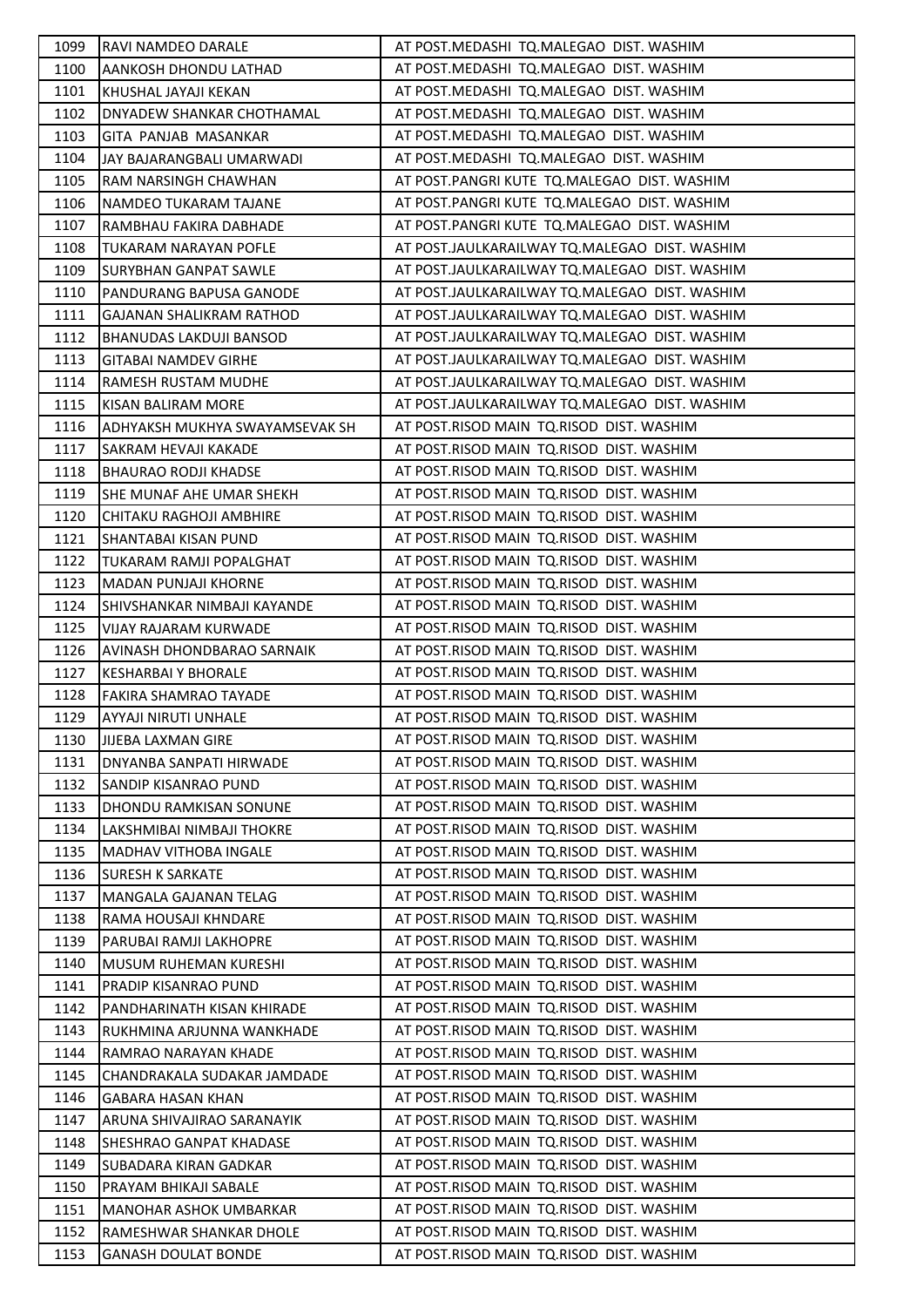| 1154 | <b>BHAUSAHEAB SESHRAO SARNAYEK</b> | AT POST.RISOD MAIN TQ.RISOD DIST. WASHIM |
|------|------------------------------------|------------------------------------------|
| 1155 | SHIVLAL THARBA PAWAR               | AT POST.RISOD MAIN TQ.RISOD DIST. WASHIM |
| 1156 | <b>SY NIJAM SY HAFIJ</b>           | AT POST.RISOD MAIN TQ.RISOD DIST. WASHIM |
| 1157 | S HAMJA S LAL                      | AT POST.RISOD MAIN TQ.RISOD DIST. WASHIM |
| 1158 | <b>SUNIL SURAYABHAN AMBHORE</b>    | AT POST.RISOD MAIN TQ.RISOD DIST. WASHIM |
| 1159 | ANJU DNYANBA PARISKAR              | AT POST.RISOD MAIN TQ.RISOD DIST. WASHIM |
| 1160 | KISHOR VIKRAMRAO DESHMUKH          | AT POST.RISOD MAIN TQ.RISOD DIST. WASHIM |
| 1161 | RISHIKESH MORESHRWR MORE           | AT POST.RISOD MAIN TQ.RISOD DIST. WASHIM |
| 1162 | <b>PANDURANG DEVDHAR PANJARKAR</b> | AT POST.RISOD MAIN TQ.RISOD DIST. WASHIM |
| 1163 | DATTA NAMDEV CHOPDE                | AT POST.RISOD MAIN TQ.RISOD DIST. WASHIM |
| 1164 | <b>BHAURAO TUKARAM GAYAKWAD</b>    | AT POST.RISOD MAIN TQ.RISOD DIST. WASHIM |
| 1165 | CHINKABAI GOPLA DEVDE              | AT POST.RISOD MAIN TQ.RISOD DIST. WASHIM |
| 1166 | UDDHAV JANAKIRAM GHAYAL            | AT POST.RISOD MAIN TQ.RISOD DIST. WASHIM |
| 1167 | VITTHAL JIJEBA SURUSHE             | AT POST.RISOD MAIN TQ.RISOD DIST. WASHIM |
| 1168 | DASHRATH DATTA SHINDE              | AT POST.RISOD MAIN TQ.RISOD DIST. WASHIM |
| 1169 | GAUTAM PREMANAND DHANDE APK PE     | AT POST.RISOD MAIN TQ.RISOD DIST. WASHIM |
| 1170 | LIMBAJI VAMAN SHINDE               | AT POST.RISOD MAIN TQ.RISOD DIST. WASHIM |
| 1171 | <b>TANHAJI SUBHASH SABLE</b>       | AT POST.RISOD MAIN TQ.RISOD DIST. WASHIM |
| 1172 | PRACHI PRAKASHRAO SARNAIK          | AT POST.RISOD MAIN TQ.RISOD DIST. WASHIM |
| 1173 | <b>SK HARUN SK RSHID</b>           | AT POST.RISOD MAIN TQ.RISOD DIST. WASHIM |
| 1174 | DHONDU BHIVAJI VAYBHASE            | AT POST.RISOD MAIN TQ.RISOD DIST. WASHIM |
| 1175 | GODAWARI SADASHIV BHUTEKAR         | AT POST.RISOD MAIN TQ.RISOD DIST. WASHIM |
| 1176 | ANKUSH DATTA GHUKASE               | AT POST.RISOD MAIN TQ.RISOD DIST. WASHIM |
| 1177 | KAWERI BHARAT BACHATE              | AT POST.RISOD MAIN TQ.RISOD DIST. WASHIM |
| 1178 | TANHUBAI PANDURANG KHADSHE         | AT POST.RISOD MAIN TQ.RISOD DIST. WASHIM |
| 1179 | TULSABAI RAVJI PAYGHAN             | AT POST.RISOD MAIN TQ.RISOD DIST. WASHIM |
| 1180 | RANGA CHINDHU DHUMAL               | AT POST.RISOD MAIN TQ.RISOD DIST. WASHIM |
| 1181 | <b>SUNITA NARAYAN NAGARE</b>       | AT POST.RISOD MAIN TQ.RISOD DIST. WASHIM |
| 1182 | AADINATH SHRIRAM MANWATKAR         | AT POST.RISOD MAIN TQ.RISOD DIST. WASHIM |
| 1183 | OM NMOSHIWAY MAHILA BACHAT GAT     | AT POST.RISOD MAIN TQ.RISOD DIST. WASHIM |
| 1184 | KIRATI ZEROX & STD SENTAR RISO     | AT POST.RISOD CITY TQ.RISOD DIST. WASHIM |
| 1185 | KISAN DHANRAJ AGRAWAL              | AT POST.RISOD CITY TQ.RISOD DIST. WASHIM |
| 1186 | MINA N MAPARI                      | AT POST.RISOD CITY TQ.RISOD DIST. WASHIM |
| 1187 | SAU RUNDA AVINASHA DESHMUKH        | AT POST.RISOD CITY TQ.RISOD DIST. WASHIM |
| 1188 | <b>RUPALI K BAGADIYA</b>           | AT POST.RISOD CITY TQ.RISOD DIST. WASHIM |
| 1189 | ARCHANA BHIKAJI WALKE (APK)        | AT POST.RISOD CITY TQ.RISOD DIST. WASHIM |
| 1190 | <b>SAJJOBE ASLAM KHAN</b>          | AT POST.RISOD CITY TQ.RISOD DIST. WASHIM |
| 1191 | KISAN KADUJI WALKE                 | AT POST.RISOD CITY TQ.RISOD DIST. WASHIM |
| 1192 | JAY GAJANAN BACHAT GAT RISOD       | AT POST.RISOD CITY TQ.RISOD DIST. WASHIM |
| 1193 | <b>MADAN MADHUKAR INGOLE</b>       | AT POST.RITHAD TQ.RISOD DIST. WASHIM     |
| 1194 | <b>KASHINATH K AMBHORE</b>         | AT POST.RITHAD TQ.RISOD DIST. WASHIM     |
| 1195 | <b>UMABAI K SURVE</b>              | AT POST.RITHAD TQ.RISOD DIST. WASHIM     |
| 1196 | KESHAO DATTATRY DORE               | AT POST.RITHAD TQ.RISOD DIST. WASHIM     |
| 1197 | MADHUKAR RAJARAM THOKAL            | AT POST.RITHAD TQ.RISOD DIST. WASHIM     |
| 1198 | <b>MAROTI MAHADU KAMBLE</b>        | AT POST.RITHAD TQ.RISOD DIST. WASHIM     |
| 1199 | PARVATIBAI RAJARAM KHANZODE        | AT POST.RITHAD TQ.RISOD DIST. WASHIM     |
| 1200 | PAKIJA S H G RITHAD                | AT POST.RITHAD TQ.RISOD DIST. WASHIM     |
| 1201 | JAYJAGDHAMBA S H G RITHAD          | AT POST.RITHAD TQ.RISOD DIST. WASHIM     |
| 1202 | JAYJAGDHAMBA S H G RITHAD          | AT POST.RITHAD TQ.RISOD DIST. WASHIM     |
| 1203 | JAGRUTI S H G DEULGAON             | AT POST.RITHAD TQ.RISOD DIST. WASHIM     |
| 1204 | PRALHAD SHIVRAM BORKAR             | AT POST.KENWAD TQ.RISOD DIST. WASHIM     |
| 1205 | NIVRUTTI TUKARAM WANKHEDE          | AT POST.KENWAD TQ.RISOD DIST. WASHIM     |
| 1206 | <b>TUKARAM SAMPAT THOKARE</b>      | AT POST.KENWAD TQ.RISOD DIST. WASHIM     |
| 1207 | KAVERA GANGARAM BORKAR             | AT POST.KENWAD TQ.RISOD DIST. WASHIM     |
| 1208 | KASTURA NANDKISHOR KHARATE         | AT POST.KENWAD TQ.RISOD DIST. WASHIM     |